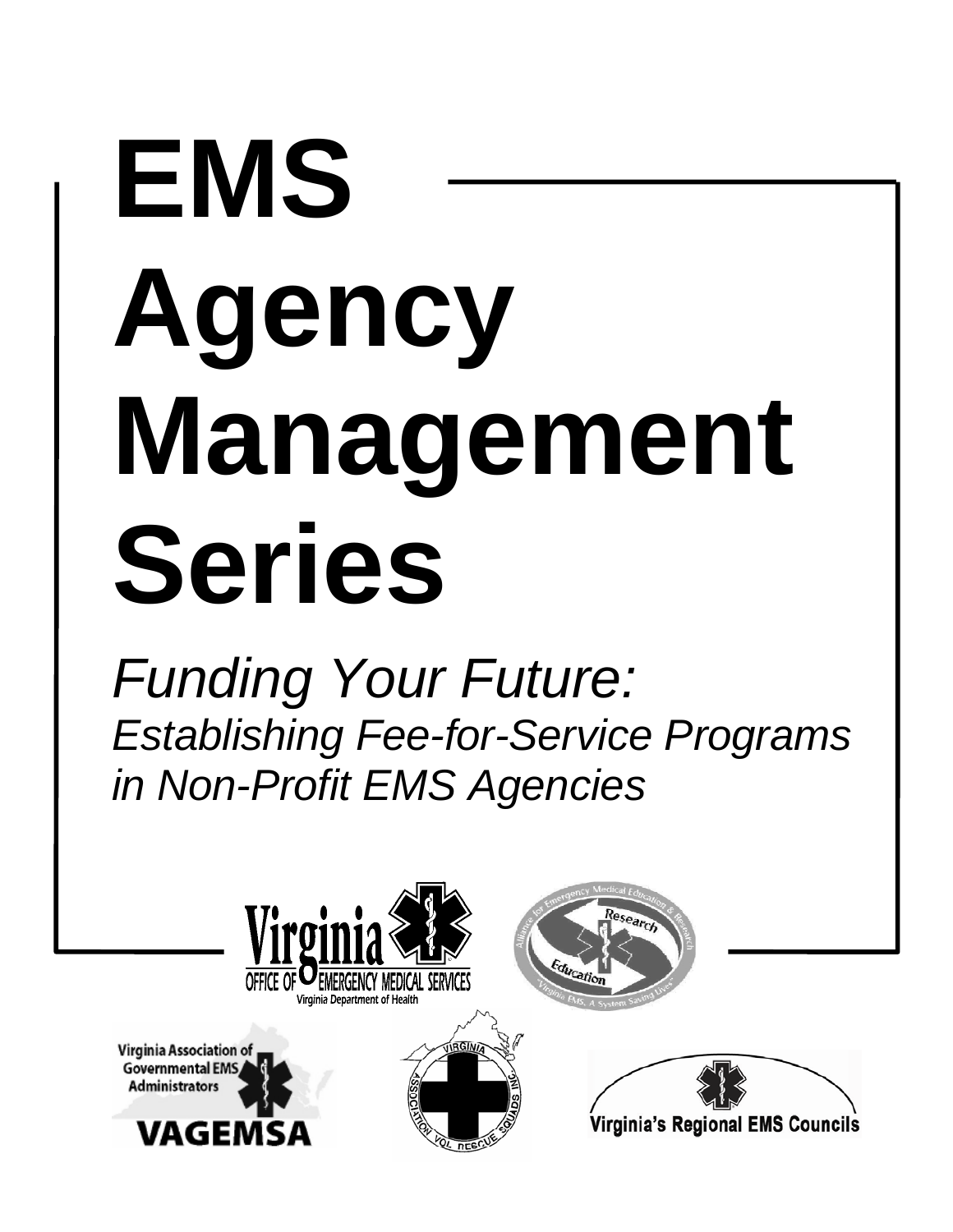Produced by the: **Virginia Department of Health Office of Emergency Medical Services**  1041 Technology Park Drive Glen Allen, VA 23059 Phone: (804) 864-7600 or (800) 523-6019 (VA only) Web site: www.vdh.virginia.gov/oems

Co-Sponsored by the: **Alliance for EMS Education and Research**  1944 Peters Creek Road, NW. Roanoke, VA 24017-1613 Phone: (540) 562-3482 Web site: www.wvems.org

Produced in cooperation with: **Virginia Association of Volunteer Rescue Squads, Inc**.

P.O. Box 279 Oilville, VA 23129 Phone: (804) 749-8191 or (800) 833-0602 Web site: www.vavrs.com

#### **Virginia Association of Governmental EMS Administrators**

13101 Public Safety Drive Nokesville, VA 20181 Phone: (703) 792-7482 Web site: www.vagemsa.org

#### **Virginia's Regional EMS Councils**

c/o Rappahannock EMS Council 2301 Fall Hill Avenue, Suite 101 Fredericksburg, VA 22401 Phone: (540) 373-0249 or (877) 892-9465 (VA only) Web site: www.vaems.org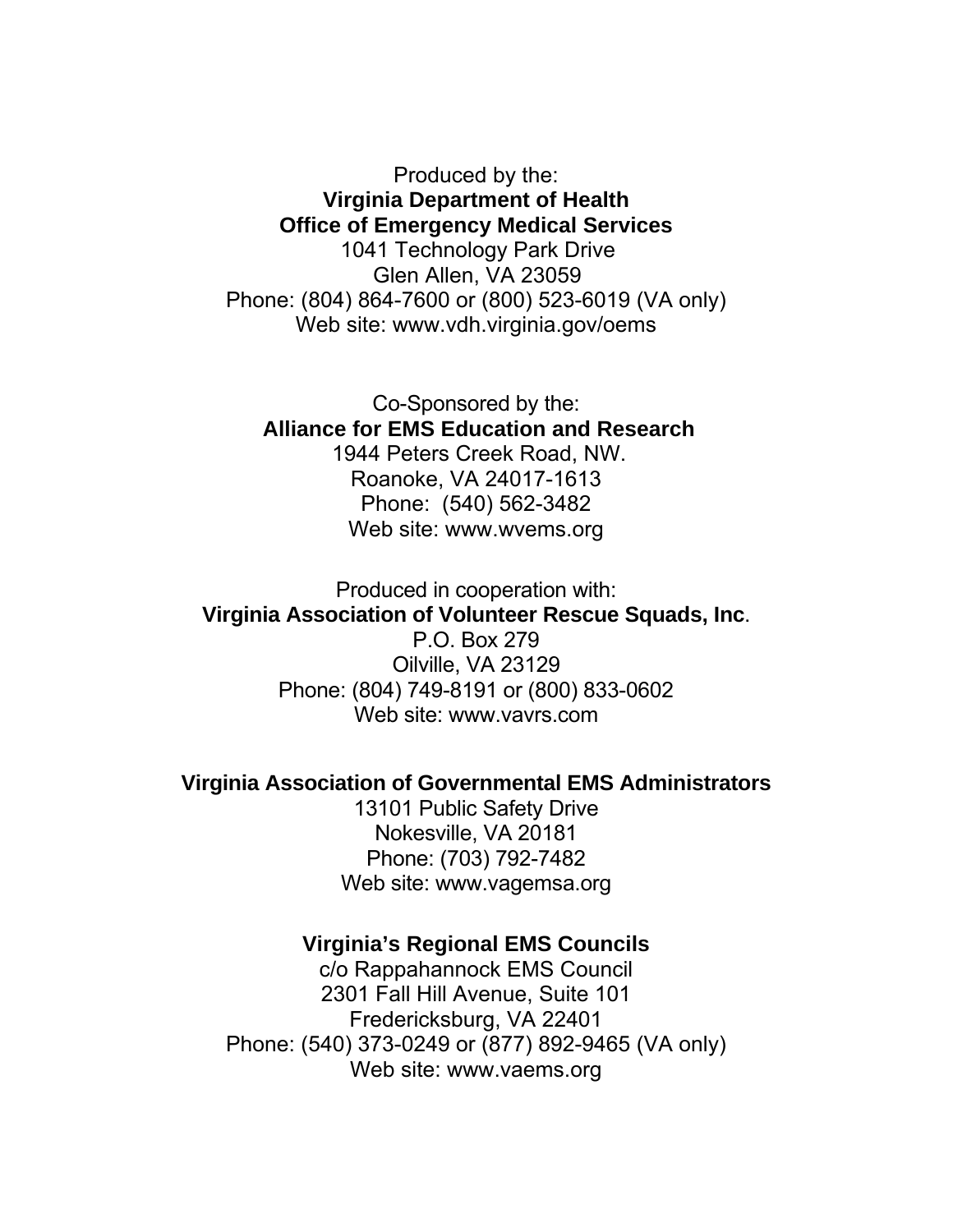#### **Table of Contents**

#### **Preface Introduction JLARC Recommendations**

| <b>Chapter 1: Is Billing for You?</b><br>Define the Problem before Proposing the Solution<br><b>Reimbursable Services</b> | 1<br>1<br>$\overline{2}$ |
|---------------------------------------------------------------------------------------------------------------------------|--------------------------|
| Look at Your Community                                                                                                    | 4                        |
| <b>Revenue Estimation Tool</b>                                                                                            | 6                        |
| <b>Build Your Team</b>                                                                                                    | $\overline{7}$           |
| <b>Goal Development</b>                                                                                                   | 8                        |
| How Much Does the Solution Cost                                                                                           | 9                        |
| Decide if Billing is for Your Agency                                                                                      | 9                        |
| <b>Chapter 2: Developing an Implementation Plan</b>                                                                       | 11                       |
| Make an Announcement                                                                                                      | 11                       |
| <b>Obtain Governmental Support</b>                                                                                        | 11                       |
| <b>Ambulance Franchise</b>                                                                                                | 12 <sub>2</sub>          |
| The Nuts and Bolts of a Billing System                                                                                    | 13                       |
| Developing a Billing RFP                                                                                                  | 15                       |
| Setting Fees and Establishing Policies                                                                                    | 16                       |
| Relationships with Insurance Carriers                                                                                     | 18                       |
| Development of Forms                                                                                                      | 19                       |
| Flow of Information                                                                                                       | 19                       |
| Revenue                                                                                                                   | 20                       |
| <b>Maintenance of Records</b>                                                                                             | 20                       |
| <b>HIPAA</b>                                                                                                              | 20                       |
| Compliance                                                                                                                | 20                       |
| <b>Timeline</b>                                                                                                           | 21                       |
| <b>Cash Flow Estimation</b>                                                                                               | 22                       |
| <b>Chapter 3: Marketing the Program</b>                                                                                   | 23                       |
| <b>Frequently Asked Questions</b>                                                                                         | 24                       |
| You Have to Go to Them                                                                                                    | 26                       |
| <b>Public Meetings</b>                                                                                                    | 26                       |
| Speakers Bureau                                                                                                           | 26                       |
| Walkthrough                                                                                                               | 26                       |
| <b>Dispel Rumors</b>                                                                                                      | 26                       |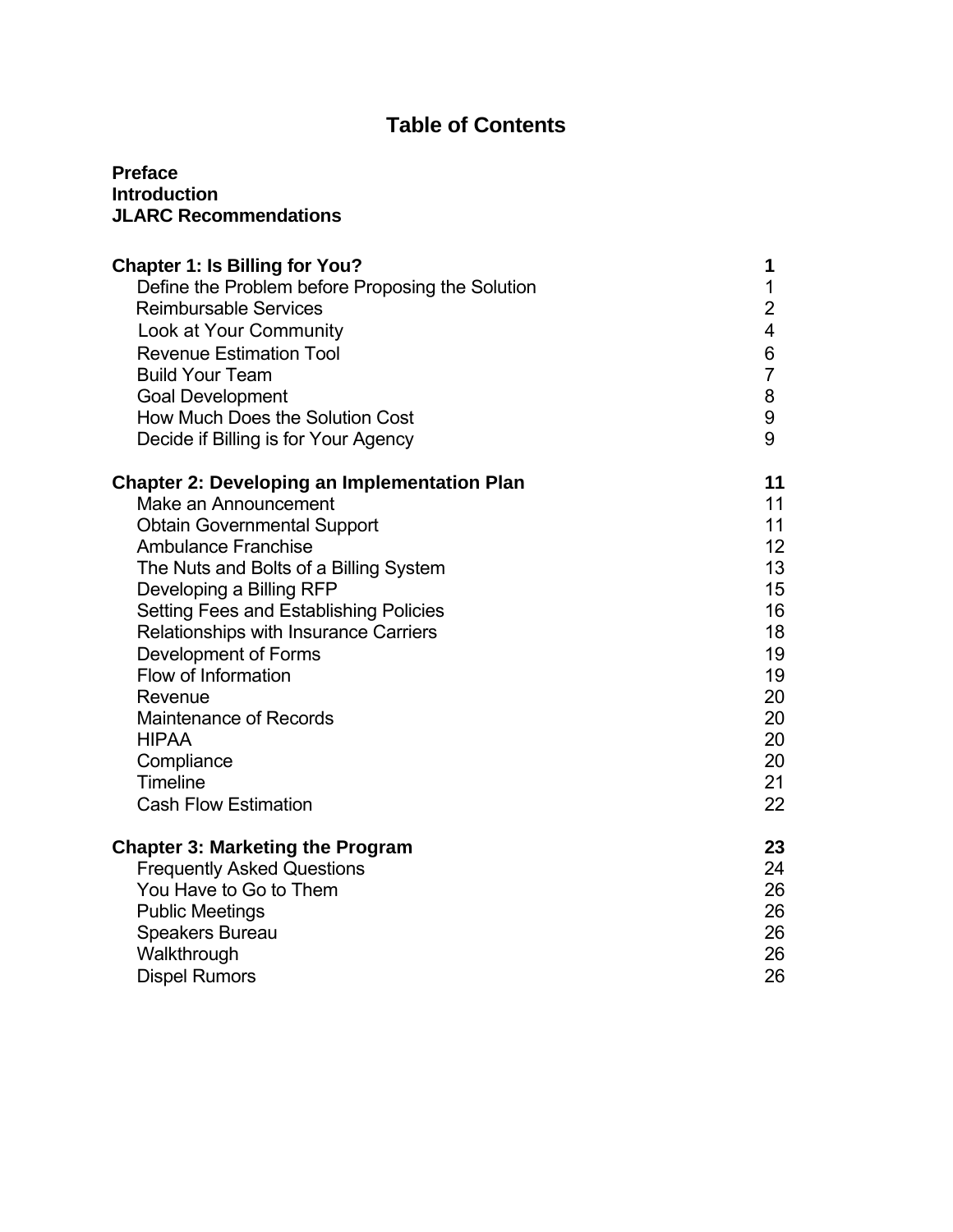| <b>Chapter 4: Plan for Success - Monitor for Results</b><br><b>Checklist</b><br><b>Program Evaluation</b> | 29<br>29<br>30 |
|-----------------------------------------------------------------------------------------------------------|----------------|
| Appendix A: Lessons Learned                                                                               | 32             |
| Appendix B: Frequently Asked Questions                                                                    | 37             |
| Appendix C: Other Sources of Information                                                                  | 42             |

*Funding Your Future: Establishing Fee-for-Service Programs in Non-Profit EMS Agencies* manual and accompanying PowerPoint presentation were produced for the Virginia Department of Health Office of Emergency Medical Services and is the property of the Commonwealth of Virginia. The contents are to be used by Virginia EMS agencies as an educational reference. Please credit the manual when referencing. Any other use or duplication of the workbook must be requested in writing to the Virginia Department of Health Office of Emergency Medical Services. April 2007.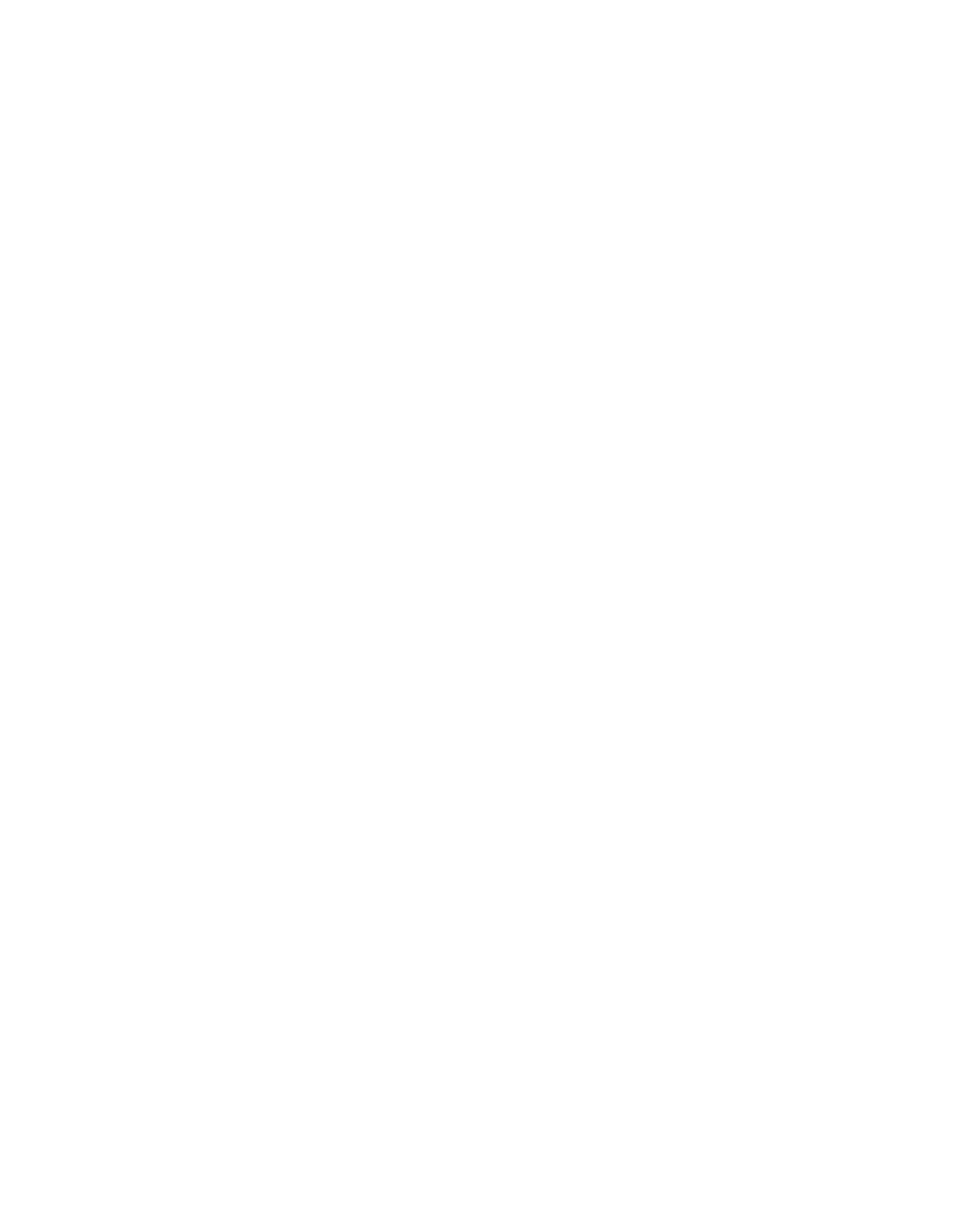## Preface

*Funding Your Future: Establishing Fee-for-Service Programs in Non-Profit EMS Agencies* manual and accompanying PowerPoint presentation are designed to help local governments and Emergency Medical Services (EMS) agencies explore revenue recovery through billing for services. The Virginia Department of Health Office of EMS (OEMS) does not necessarily support billing for services, but encourages EMS agencies and local governments to explore it as a funding option. The manual and presentation are intended to provide a framework to better understand billing for services. After reviewing the manual, talk with other agencies that use revenue recovery and learn from their experiences. Many of these agencies are identified in the back of this manual.

*Funding Your Future* was reviewed by subject matter experts to make sure it is complete and accurate. With a document of this nature and size, information may change. If you identify any information that is out-of-date or inaccurate, please contact OEMS at emstechasst@vdh.virginia.gov.

The authors are grateful for the assistance of the EMS leaders and billing companies who shared their experiences. The following individuals reviewed an outline and made suggestions of what topics to cover in the manual and PowerPoint presentation. Their comments and input helped to make sure the authors covered all the important subjects and topics.

- Kim Craig, Captain, Staunton Augusta Rescue Squad
- Steve Davis, Giles Life Saving and Rescue Squad
- Chris Gentile, President, Certified Ambulance Group
- Bobby Lukhard, Battalion Chief and Director of EMS, Chesterfield County Fire and EMS
- Gene Reams, Director of Marketing, Diversified Ambulance Services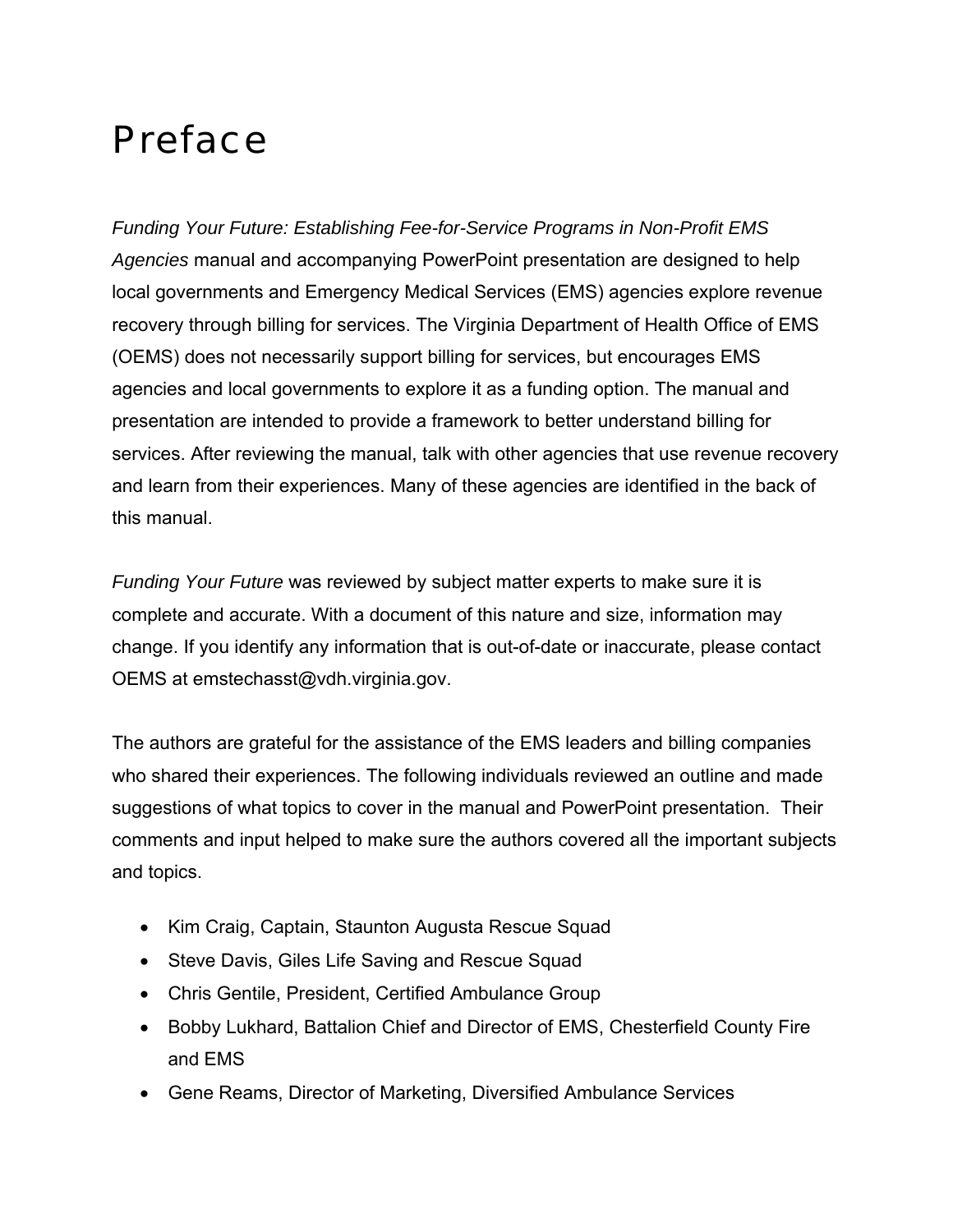- Gary Roakes, Director of Public Safety, Amherst County
- Steve Simon, Division Chief, Roanoke County Fire and Rescue
- Joseph Trigg, Executive Director, Regional EMS, Inc.
- Robert Trimmer, Firefighter/EMS Specialist, Chesterfield County Fire and EMS
- Diane Vick, President and CEO, Diversified Ambulance Services

OEMS contracted with the Central Shenandoah Regional EMS Council (CSEMS) to compile and write *Funding Your Future* as part of a regional education program. The project team included David Cullen, executive director, Shaun Carpenter, EMS training specialist and Sara Tranum, EMS training specialist.

David Smith reviewed and edited the *Funding Your Future* manual and presentation. David, the Manager of Mobile Care, a hospital affiliated inter-facility and specialty care ambulance service in Greenville, South Carolina, also served as the first executive director of Regional Emergency Medical Services, Inc. (REMSI) in Pulaski County, Virginia.

OEMS is also grateful to the Alliance of EMS Education and Research who cosponsored this important project. OEMS is indebted to all who helped write, edit and review *Funding Your Future.* EMS agencies and/or local governments are encouraged to use the information to enhance their respective EMS systems.

Hary & Brown

Gary R. Brown, Director Virginia Office of EMS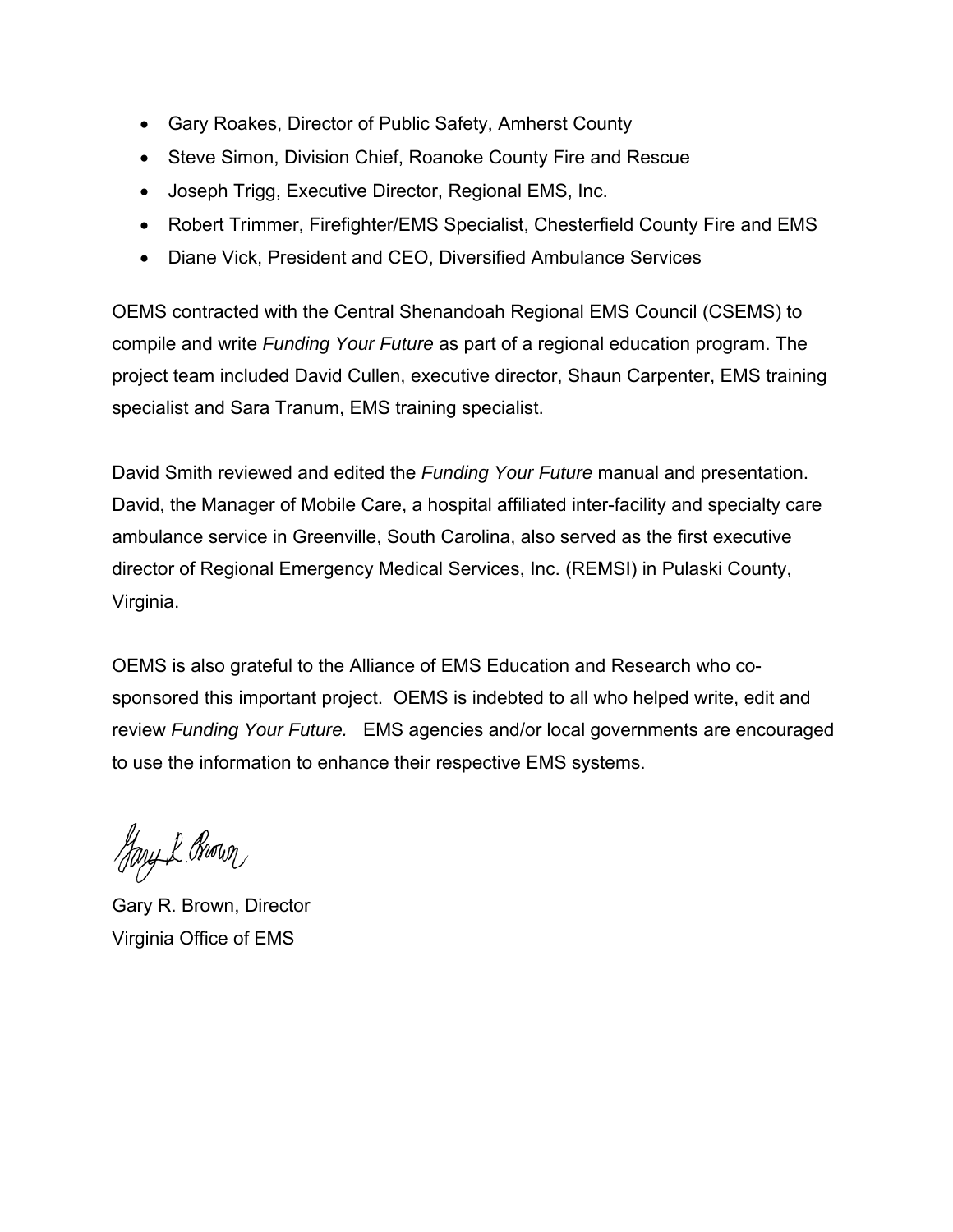# Introduction

The Virginia Department of Health Office of Emergency Medical Services (OEMS) recognizes that delivering high quality emergency medical services (EMS) requires extensive financial resources. Traditionally, local EMS programs have relied on donations, fundraising, and financial support from local governments to operate. In today's environment, however, the cost of meeting the emergency response needs of a community frequently exceeds what is available from established sources of funding. While it may not be suitable for every agency, fee-for-service is another opportunity to be considered in order to develop and maintain a reliable revenue stream to support your local EMS agency.

This guide will help your agency explore fee-for-service programs in a logical step-bystep manner. Decisions concerning billing are among the most important the leadership of your agency will ever make. While there are significant long-term opportunities associated with billing, there are legal, organizational, and financial considerations that have to be addressed. The purpose of this document is to educate agencies on specific funding alternatives. OEMS does not encourage or discourage agencies from developing billing programs.

## JLARC Recommendations

In 2004, the Joint Legislative Audit and Review Commission of the Virginia General Assembly (JLARC), made a number of recommendations concerning EMS in Virginia, among these recommendations was to consider the implementation of fee-for-service programs. Review the complete JLARC report at http://jlarc.state.va.us/Reports/Rpt312.pdf

Emergency medical service agencies should actively consider billing patients' health insurance policies for the services and transportation provided. The Office of Emergency Medical Services should help develop materials that agencies can use to help educate the public about the reasons and benefits for billing, as well as to dispel misconceptions.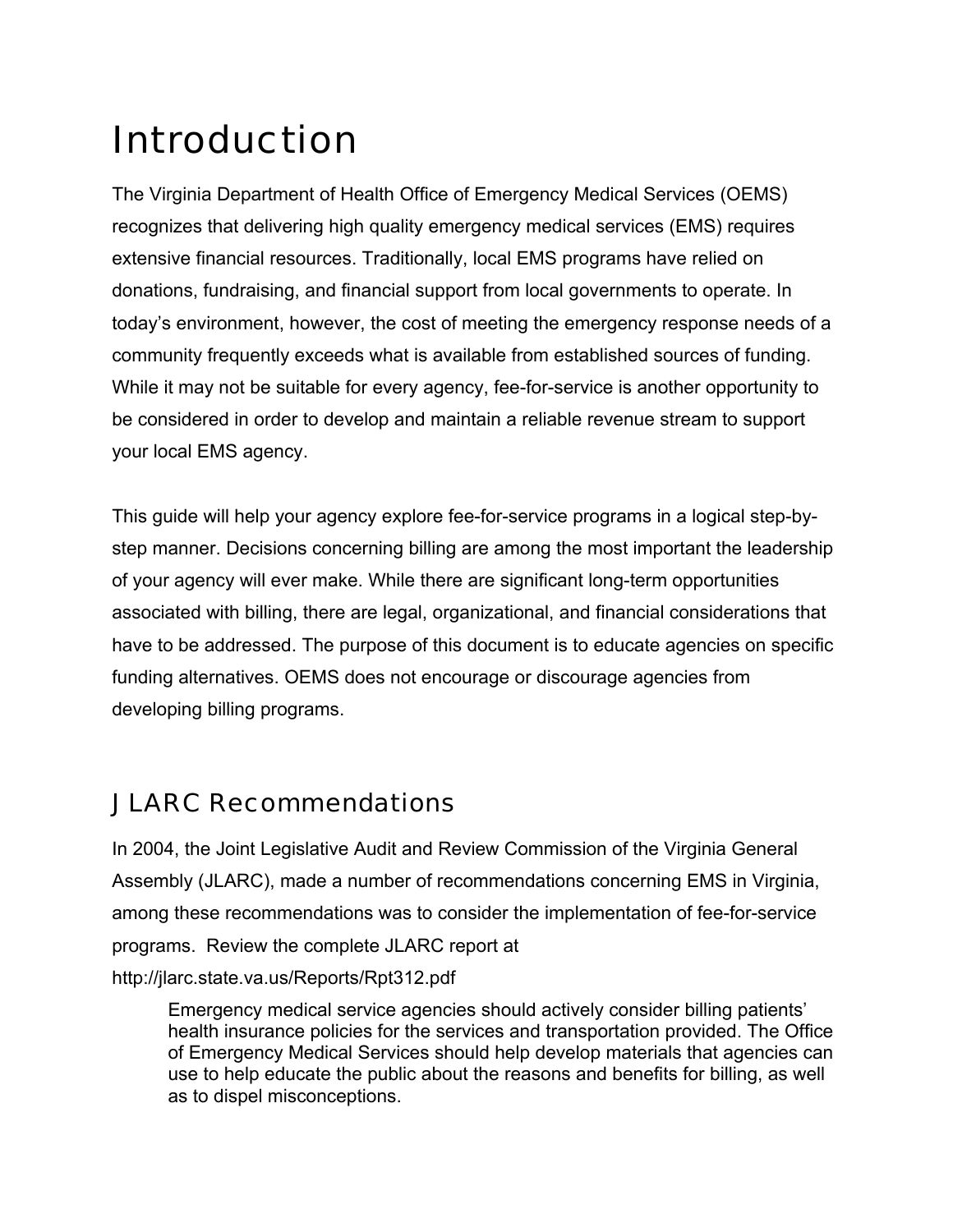## Chapter

1

# Is Billing for You?

## **Define the Problem before Proposing the Solution**

Regardless of whether your EMS agency is volunteer, government-based or non-profit, there are almost always opportunities to enhance and improve the level of service to the public, provided that additional resources are available. It is important to define exactly how you want to improve your local EMS system before recommending the implementation of a billing program. Precisely how will the community you serve benefit from the additional revenue you intend to receive from billing?

- *Can you meet your call demand with your current staffing?*
- *Are your response times reasonable?*
- *Are you providing an appropriate level of clinical care?*
- *Have you lost financial support or personnel due to the loss of industry or local government cut-backs?*
- *Has there been significant growth in the community or other changes that have increased the demand for your services?*
- *What resources does you agency need that are not possible using established funding methods?*
- *Does you agency have modern up-to-date equipment and vehicles?*

If you do not plan on improving service in some tangible way, such as reducing response times, increasing the level of service from basic life support (BLS) to advanced life support (ALS), etc., a billing program may not be well received by the community.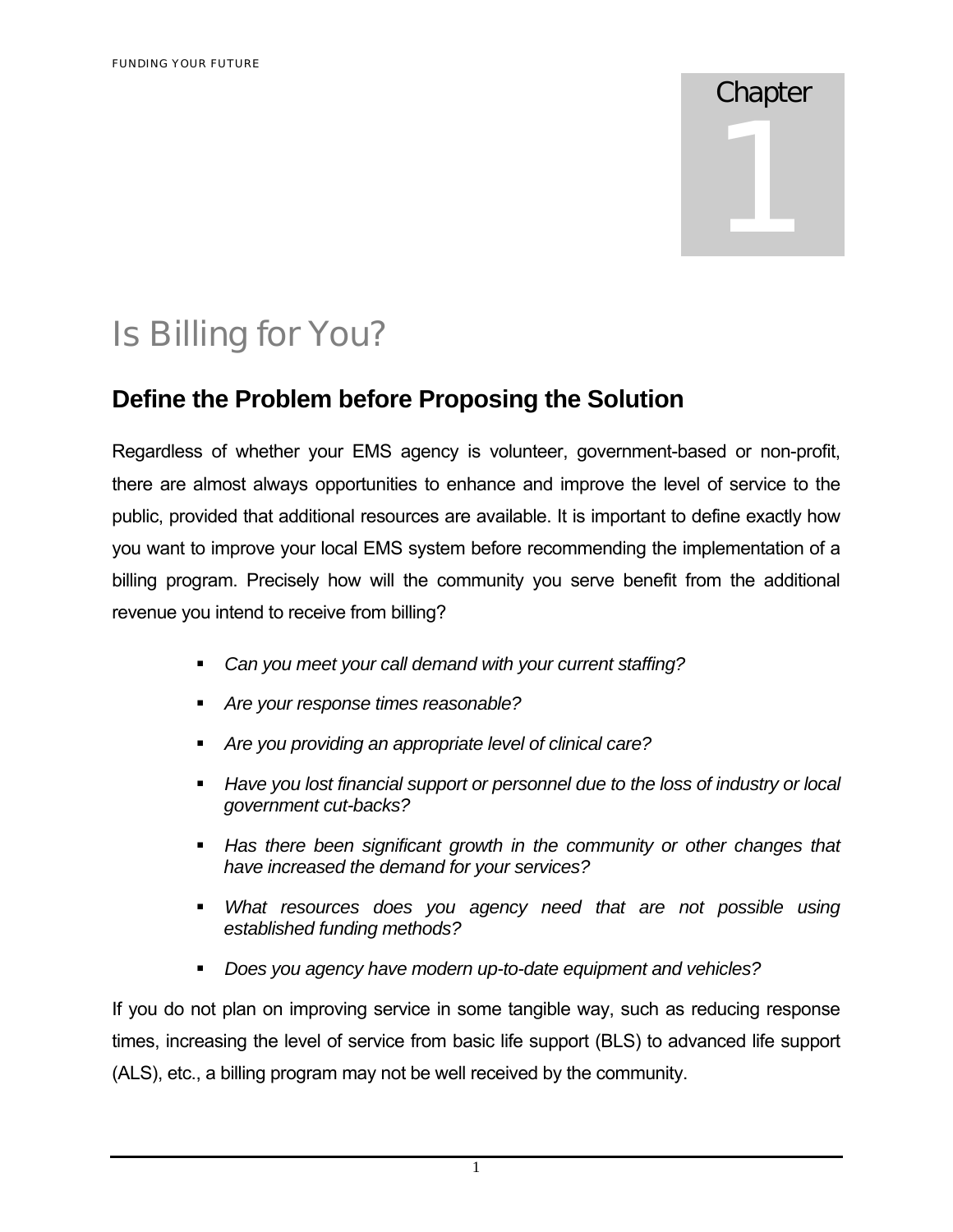## **Reimbursable Services**

Regardless of the terminology used, the goal of billing, reimbursement, fee-for-service, or revenue recovery programs is to seek payments from insurance carriers for health benefits that individuals have as a part of their existing policies. There are three main categories of emergency response reimbursement.

- *Ambulance Transport Fees Bills can be generated for the care and transportation of ill and injured persons. Federally sponsored health care insurance programs (Medicare and Medicaid) as well as most private health insurance policies have a medical transportation benefit. See Figure 1 for related Code of Virginia language, § 38.2-3407.9.*
- *Rescue Service Fees Claims can be submitted to automobile insurance carriers for the cost of extrication and related services. The insurance information for the vehicles involved can usually be obtained from the investigating law enforcement officer. In addition, specific fees can be charged to the driver of a vehicle involved in a DUI-related response. These*  fees are charged following the conviction of the driver for driving while *intoxicated. The debt is paid to the local government general fund and is not paid directly to any particular public safety agency. This process can be authorized by a local government as specified in § 15.2-1716 of the Code of Virginia as shown as Figure 2 on page 3 of this text.*
- *Fire Services Fees Bills can not be sent directly to the homeowner's insurance carrier, however, the bill can be filed, by the homeowner, along with their other fire-related costs such as board up services and temporary living expenses.*

Automobile and homeowners insurance companies are much less accustomed to receiving bills for service as compared to health insurance companies. Accordingly, special service bills are frequently rejected. While the low number and unpredictable nature of major fire and extrication events translates into a less than reliable revenue stream, billing for specialized services can provide a new source of funding. Due to the volume of patient transports, as opposed to other services, this text will emphasize the development of a system involving ambulance transport fees.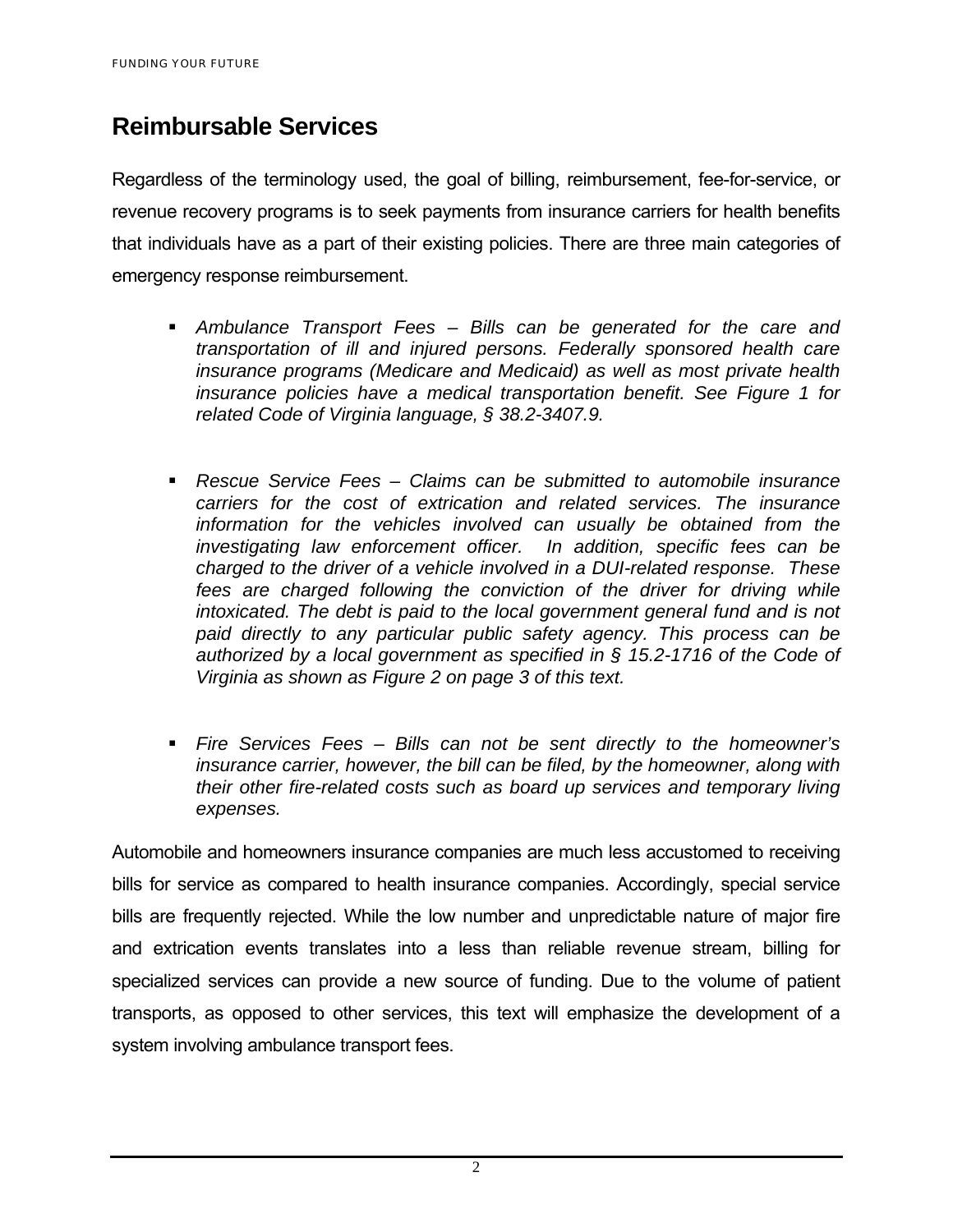#### Figure 1 – Virginia State Code – Reimbursement for Ambulance Service

#### § 38.2-3407.9. Reimbursement for Ambulance Services

A. If an accident and sickness insurance policy provides coverage for ambulance services, any person providing such services to a person covered under such policy shall receive reimbursement for such services directly from the issuer of such policy, when the issuer of such policy is presented with an assignment of benefits by the person providing such services.

B. No (i) insurer proposing to issue individual or group accident and sickness insurance policies providing hospital, medical and surgical or major medical coverage on an expense-incurred basis, (ii) corporation providing individual or group accident and sickness subscription contracts, or (iii) health maintenance organization providing a health care plan for health care services shall establish or promote an emergency medical response and transportation system that encourages or directs access by a person covered under such policy, contract or plan in competition with or in substitution of an emergency 911 system or other state, county or municipal emergency medical system for ambulance services. An entity subject to this subsection may use

transportation outside an emergency 911 system or other state, county or municipal emergency medical system for services that are not ambulance services.

C. For the purposes of this section, "ambulance services" means the transportation of any person requiring resuscitation or emergency relief or where human life is endangered, by means of any ambulance, rescue or life-saving vehicle designed or used principally for such purposes. Such term includes emergency medical services ambulances and mobile intensive care units. No (i) insurer proposing to issue individual or group accident and sickness insurance policies providing hospital, medical and surgical or major medical coverage on an expense-incurred basis, (ii) corporation providing individual or group accident and sickness subscription contracts, or (iii) health maintenance organization providing a health care plan for health care services shall require a person covered under such policy, contract or plan to obtain prior authorization before accessing an emergency 911 system or other state, county or municipal emergency medical system for ambulance services.

(1995, c. 420; 2000, c. 630.)

Figure 2 – Virginia State Code – Reimbursement of expenses incurred in responding to DUIs and other traffic incidents

§ 15.2-1716. Reimbursement of expenses incurred in responding to DUI incidents and other traffic incidents

A. Any locality may provide by ordinance that a person convicted of violating any of the following provisions shall be liable for restitution at the time of sentencing or in a separate civil action to the locality or to any responding volunteer fire or rescue squad, or both, for reasonable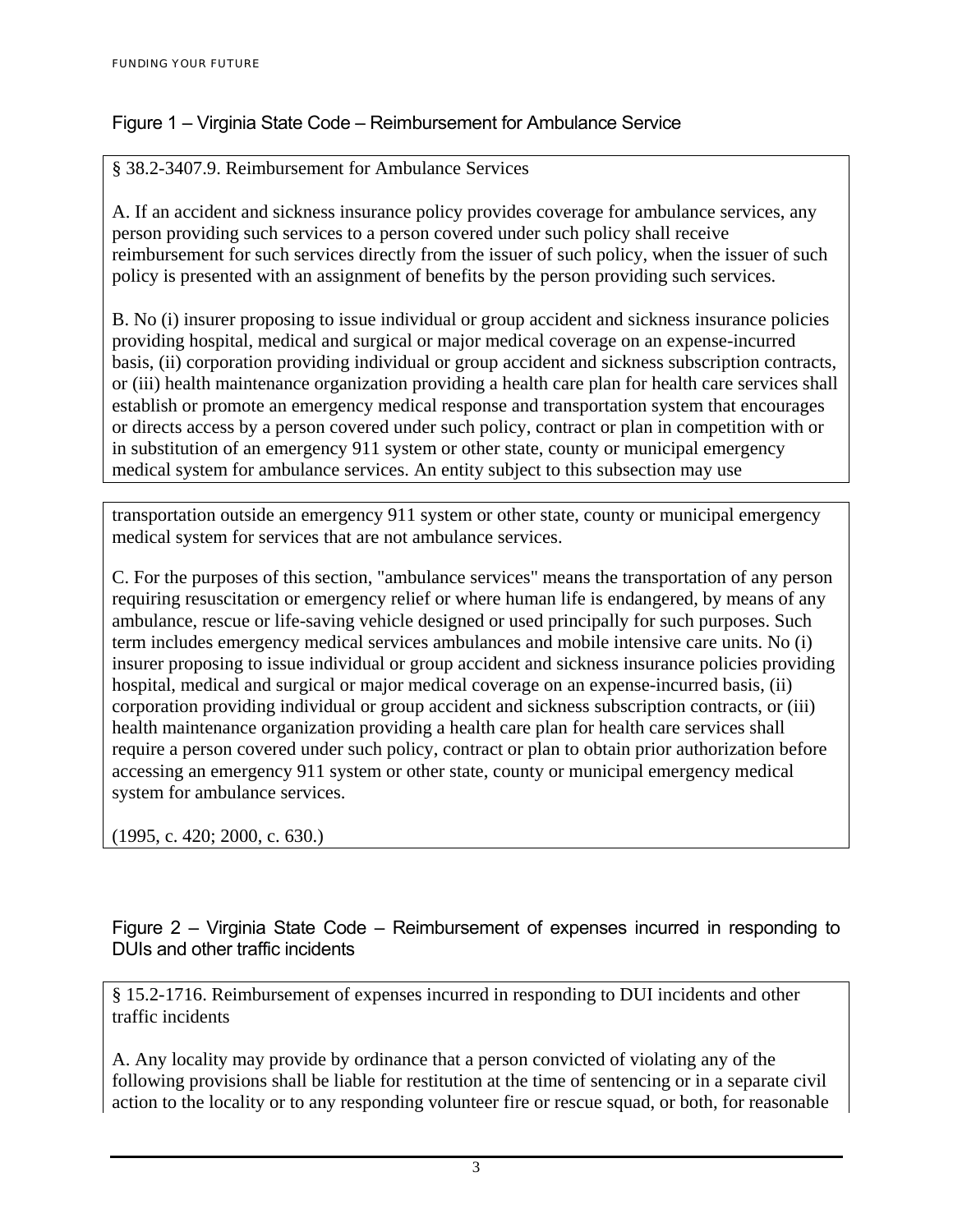expenses incurred by the locality for responding law enforcement, firefighting, rescue and emergency services, including by the sheriff's office of such locality, or by any volunteer fire or rescue squad, or by any combination of the foregoing, when providing an appropriate emergency response to any accident or incident related to such violation:

 1. The provisions of § 18.2-51.4, 18.2-266, 18.2-266.1, 29.1-738, 29.1-738.02, or a similar ordinance, when such operation of a motor vehicle, engine, train or watercraft while so impaired is the proximate cause of the accident or incident;

 2. The provisions of Article 7 (§ 46.2-852 et seq.) of Chapter 8 of Title 46.2 relating to reckless driving, when such reckless driving is the proximate cause of the accident or incident;

 3. The provisions of Article 1 (§ 46.2-300 et seq.) of Chapter 3 of Title 46.2 relating to driving without a license or driving with a suspended or revoked license; and

4. The provisions of § 46.2-894 relating to improperly leaving the scene of an accident.

B. Personal liability under this section for reasonable expenses of an appropriate emergency response shall not exceed \$1,000 in the aggregate for a particular accident or incident occurring in such locality. In determining the "reasonable expenses," a locality may bill a flat fee of \$250 or a minute-by-minute accounting of the actual costs incurred. As used in this section, "appropriate emergency response" includes all costs of providing law-enforcement, fire-fighting, rescue, and emergency medical services. The court may order as restitution the reasonable expenses incurred by the locality for responding law enforcement, fire-fighting, rescue and emergency medical services. The provisions of this section shall not preempt or limit any remedy available to the Commonwealth, to the locality or to any volunteer rescue squad to recover the reasonable expenses of an emergency response to an accident or incident not involving impaired driving, operation of a vehicle or other conduct as set forth herein.

(1994, c. 617, § 15.1-132.1; 1995, cc. 683, 685, 830; 1997, cc. 587, 691; 2001, c. 505; 2003, c. 796; 2004, c. 273; 2005, cc. 148, 366; 2006, c. 679.)

## **Look at Your Community**

The information that you need to determine the feasibility of developing a reimbursement program is available within your community. Two important factors must be analyzed; the potential revenue for your agency as well as the identification of potential supporters who will help you present the concept to the public.

- *Potential Revenue is related to call volume* 
	- *How many patients did you transport last year?*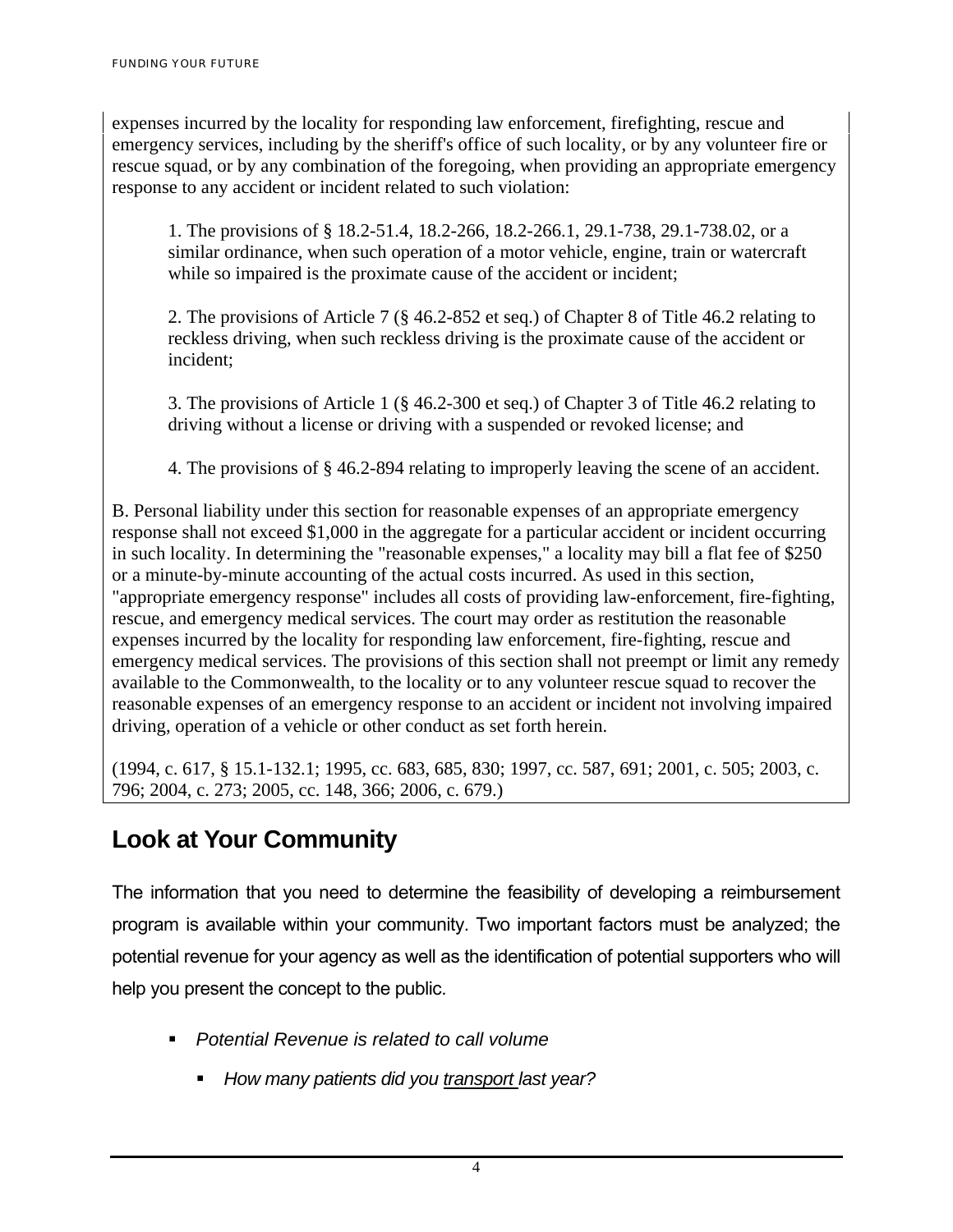- *How many ALS?*
- *How many BLS?*
- *What is your payor mix? What percentage of your patients have…* 
	- *Medicare with a supplemental policy?*
	- *Medicare only?*
	- *Medicaid?*
	- *Private Health Insurance?*
	- *No Health Insurance?*
- *What is your average transport distance to the hospital?*

 *Note: This information can be obtained by asking your local hospital administrator. He or she may already know this information or may be able to help you by sampling existing data. You can also ask a neighboring EMS provider who currently has a Fee-for-Service program in place. It may be necessary to survey patients yourself. After arriving at the hospital inform the patient that you are conducting a survey and ask if they would voluntarily describe which of the above categories best match their health insurance coverage.* 

*Place your information in a spreadsheet as shown in Figure 3 in order to estimate net revenue.* 

- *Identify Potential Supporters Who believes that quality EMS is important in your community? It is essential that you develop a team of people who will effectively convey your message throughout the community. Who will share both the needs of your organization as well as the need for a billing program? Consider recruiting at least one member from each of the following groups for your steering committee.*
- *Local Government The county, city or town that you serve has an interest in ensuring that high quality service is quickly and reliably provided to the community. Local officials and representatives play an integral role in gaining the support of the public. Government and elected officials are excellent sources of information. They are also a great asset when planning for a fee-for-service program. Their support is essential to implement an effective and successful billing program. Additionally, EMS fees are generally viewed as a form of taxation by many citizens. Even if ambulance services are provided by an independent agency, EMS is often viewed as a public safety service that is supported by taxpayers. Local elected officials should be consulted before making a commitment to the development of a billing program.*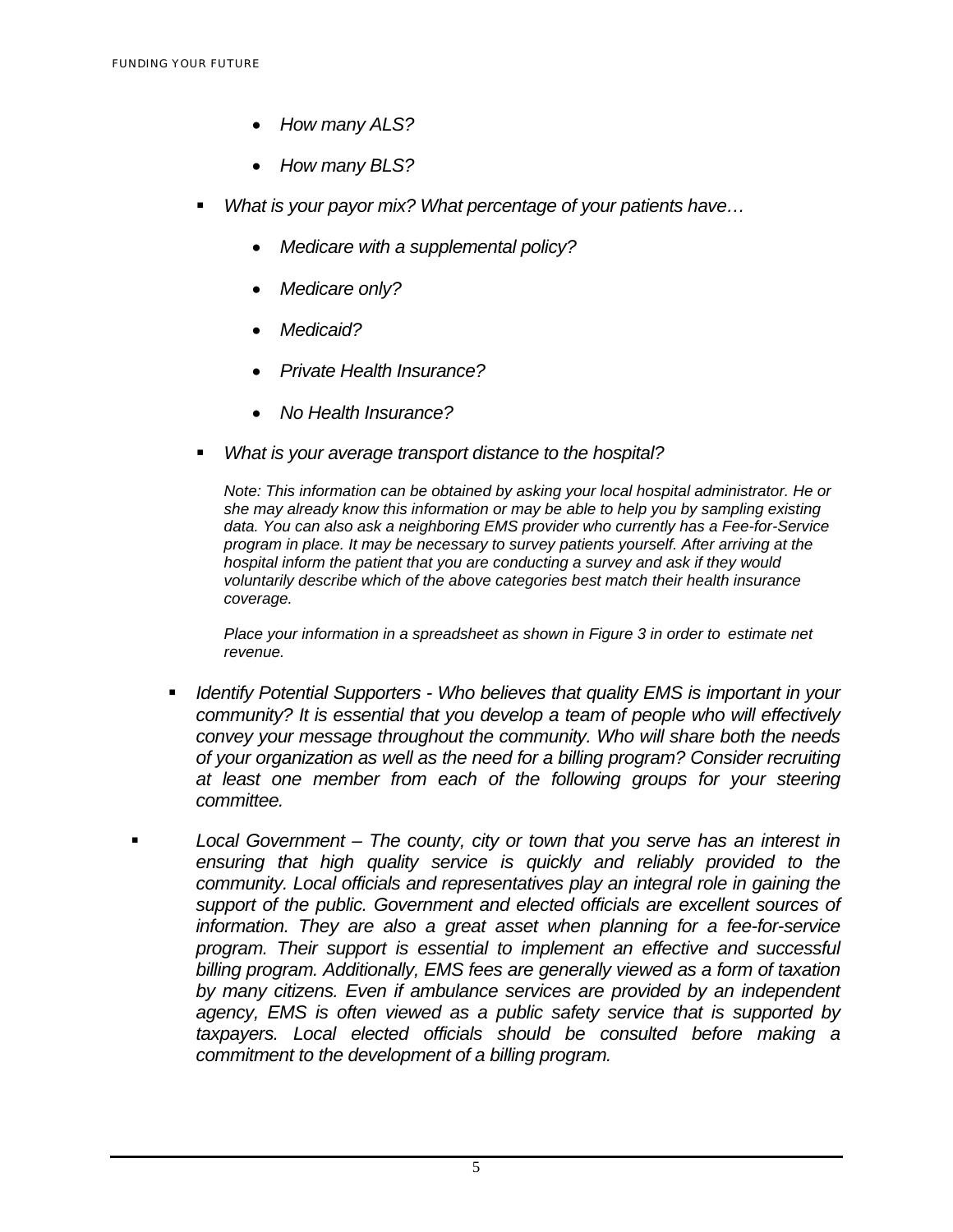- *Hospitals and Physicians EMS is an important aspect of health care and your local hospital has an interest in developing and maintaining a properly functioning emergency response system. The administrator of your local hospital knows the challenges of operating reimbursement systems. Administrators, as well as area physicians are the go-to people in the area for questions about health-related issues. The administrator and members of his or her staff are very involved in other community organizations. Their participation in the process may give your project visibility and creditability that would be difficult to obtain otherwise.*
- *Community Leaders Influential individuals that have a strong interest in the performance of the agency need to be identified, contacted and offered the opportunity to participate in this important effort to improve emergency care in your community. Local elected officials can be very helpful in identifying these citizens.*

| Year | Number of Patients Transported /                                                                                                                |                                    | 1000               |                         | Charge                                     | Total<br>Charges                            |
|------|-------------------------------------------------------------------------------------------------------------------------------------------------|------------------------------------|--------------------|-------------------------|--------------------------------------------|---------------------------------------------|
|      | Number of ALS<br>Number of BLS<br>Average pt. loaded miles                                                                                      | 7 miles                            | 350<br>650<br>1000 | trips<br>trips<br>trips | \$375.00<br>\$275.00<br>\$7.50             | \$131,250.00<br>\$178,750.00<br>\$52,500.00 |
|      |                                                                                                                                                 |                                    |                    |                         |                                            |                                             |
|      |                                                                                                                                                 |                                    |                    |                         | Gross Revenue<br><b>Gross Revenue/Trip</b> | \$362,500.00<br>\$362.50                    |
|      | 35% % of patients with Medicare and a<br>Supplemental Insurance Policy                                                                          |                                    |                    |                         |                                            |                                             |
|      | Total trips this class<br><b>Gross Revenue/Trip</b><br>Anticipated Collection %                                                                 | 350<br>\$362.50<br>80%             |                    |                         |                                            |                                             |
|      | Anticipated Net \$ / trip                                                                                                                       | \$290.00                           |                    |                         | Anticipated Net \$ / class                 | \$101,500                                   |
|      | 15% % of patients with Medicare only<br>Total trips this class<br><b>Gross Revenue/Trip</b><br>Anticipated Collection %                         | 150<br>\$362.50<br>60%             |                    |                         |                                            |                                             |
|      | Anticipated Net \$ / trip                                                                                                                       | \$217.50                           |                    |                         | Anticipated Net \$ / class                 | \$32,625                                    |
|      | 15% % of patients with Medicaid<br>Total trips this class<br><b>Gross Revenue/Trip</b><br>Anticipated Collection %<br>Anticipated Net \$ / trip | 150<br>\$362.50<br>35%<br>\$126.88 |                    |                         | Anticipated Net \$ / class                 | \$19,031                                    |
|      |                                                                                                                                                 |                                    |                    |                         |                                            |                                             |
|      | 20% % of patients with Private Health<br>Insurance                                                                                              |                                    |                    |                         |                                            |                                             |
|      | Total trips this class<br><b>Gross Revenue/Trip</b><br>Anticipated Collection %                                                                 | 200<br>\$362.50<br>40%             |                    |                         |                                            |                                             |

Figure 3 – Revenue Estimation Tool (for illustrative purposes only)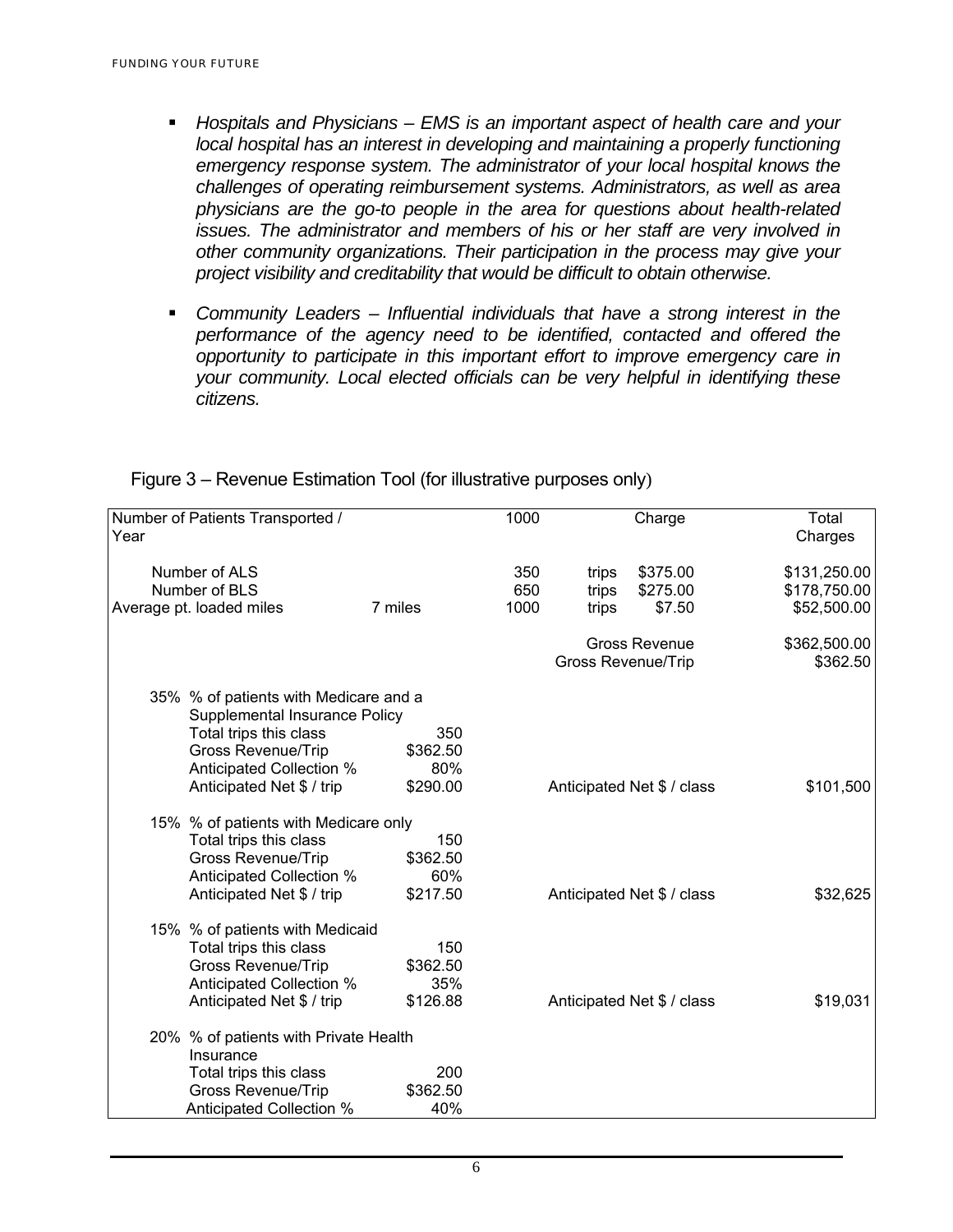| Anticipated Net \$ / trip      | \$145.00 | Anticipated Net \$ / class | \$29,000  |
|--------------------------------|----------|----------------------------|-----------|
| 15% % of patients Uninsured    |          |                            |           |
| Total trips this class         | 150      |                            |           |
| Gross Revenue/Trip<br>\$362.50 |          |                            |           |
| Anticipated Collection %       | 10%      |                            |           |
| Anticipated Net \$ / trip      | \$36.25  | Anticipated Net \$ / class | \$5,438   |
| 52% overall collection %       |          | Net before collection cost | \$187,594 |

## **Build Your Team**

Create a team from a diverse group of potential supporters. The team will be tasked with evaluating the data and determining if ambulance billing is appropriate for your community. If a fee-for-service system is warranted, the team will develop a plan and timeline for the billing program.

- *Committee Membership Select representatives from the following organizations:* 
	- *Each local government in the service area*
	- *Each hospital, or in the absence of a hospital, a respected community physician*
	- *Someone experienced in public relations and/or marketing*
	- *A public representative for each community within the service area*
	- *EMS agency leadership*
	- *Operational medical director*
	- *Experienced pre-hospital provider*
- *Committee Goals The goal of the committee is to examine the current EMS system. Ambulance billing is a tool to make necessary improvements; it is not the central issue. Identify undesirable outcomes that need to be changed, then state the problem and identify deficiencies that cause the problem.*  Lastly, have the group list potential solutions to the problem. Figure 4 *provides some examples of goals that may be developed by the committee.*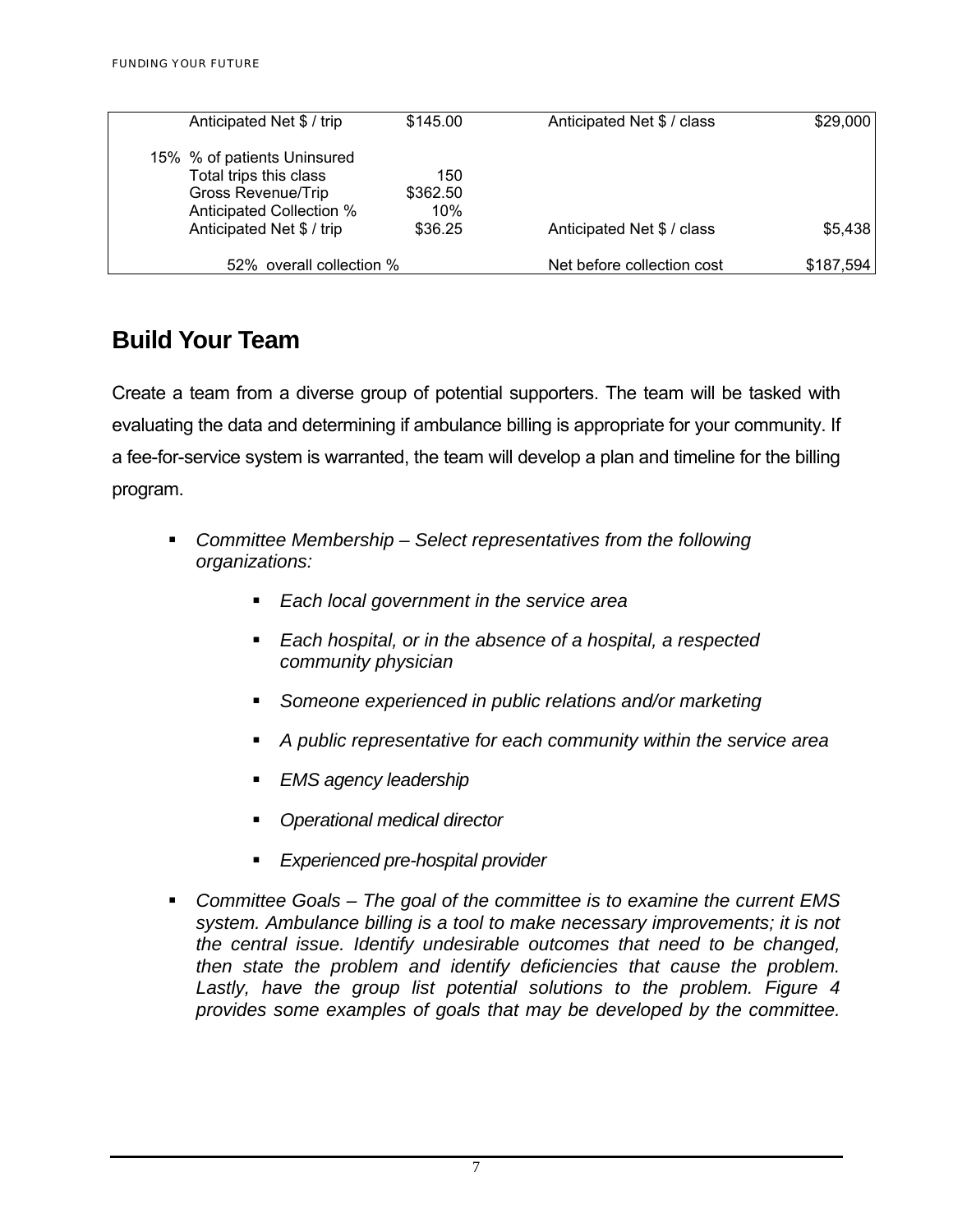|  | Figure 4 - Examples of Committee Goal Development |  |
|--|---------------------------------------------------|--|
|  |                                                   |  |

| <b>Apparent Problem</b>           | <b>Root Problem</b>              | <b>Factors Contributing to Problem</b> | <b>Potential Solutions</b>          |
|-----------------------------------|----------------------------------|----------------------------------------|-------------------------------------|
| Inadequate number of personnel to | Fewer volunteer staff members as | Most volunteer staff members work      | Develop funding source for          |
| respond to calls promptly         | compared to the past             | outside of service area or can't       | supplemental staff                  |
|                                   |                                  | respond from work                      |                                     |
|                                   |                                  |                                        |                                     |
|                                   |                                  | Obligations of fundraising, training   | Develop funding source that         |
|                                   |                                  | and answering calls require greater    | reduces staff involvement in        |
|                                   |                                  | time commitment than staff are         | fundraising                         |
|                                   |                                  | willing to provide                     |                                     |
|                                   |                                  |                                        |                                     |
|                                   |                                  | Training programs for new staff        | Develop funding source that would   |
|                                   |                                  | members are not available at           | allow development of local training |
|                                   |                                  | desirable times or locations           | facility                            |
|                                   |                                  |                                        |                                     |
| Organization does not have        | Revenue from fundraisers and     | Local economy has experienced job      | Develop funding source to replace   |
| sufficient income to maintain     | donations haven't kept pace with | losses due to closing of some          | lost fundraising and donation       |
| operations                        | increases in costs.              | manufacturing plants                   | revenue                             |
|                                   |                                  |                                        |                                     |
|                                   |                                  | Local government has been unable       | Develop funding source to           |
|                                   |                                  | to provide significant increases in    | supplement financial support from   |
|                                   |                                  | funding due to local economic          | local government.                   |
|                                   |                                  | conditions                             |                                     |
|                                   |                                  |                                        |                                     |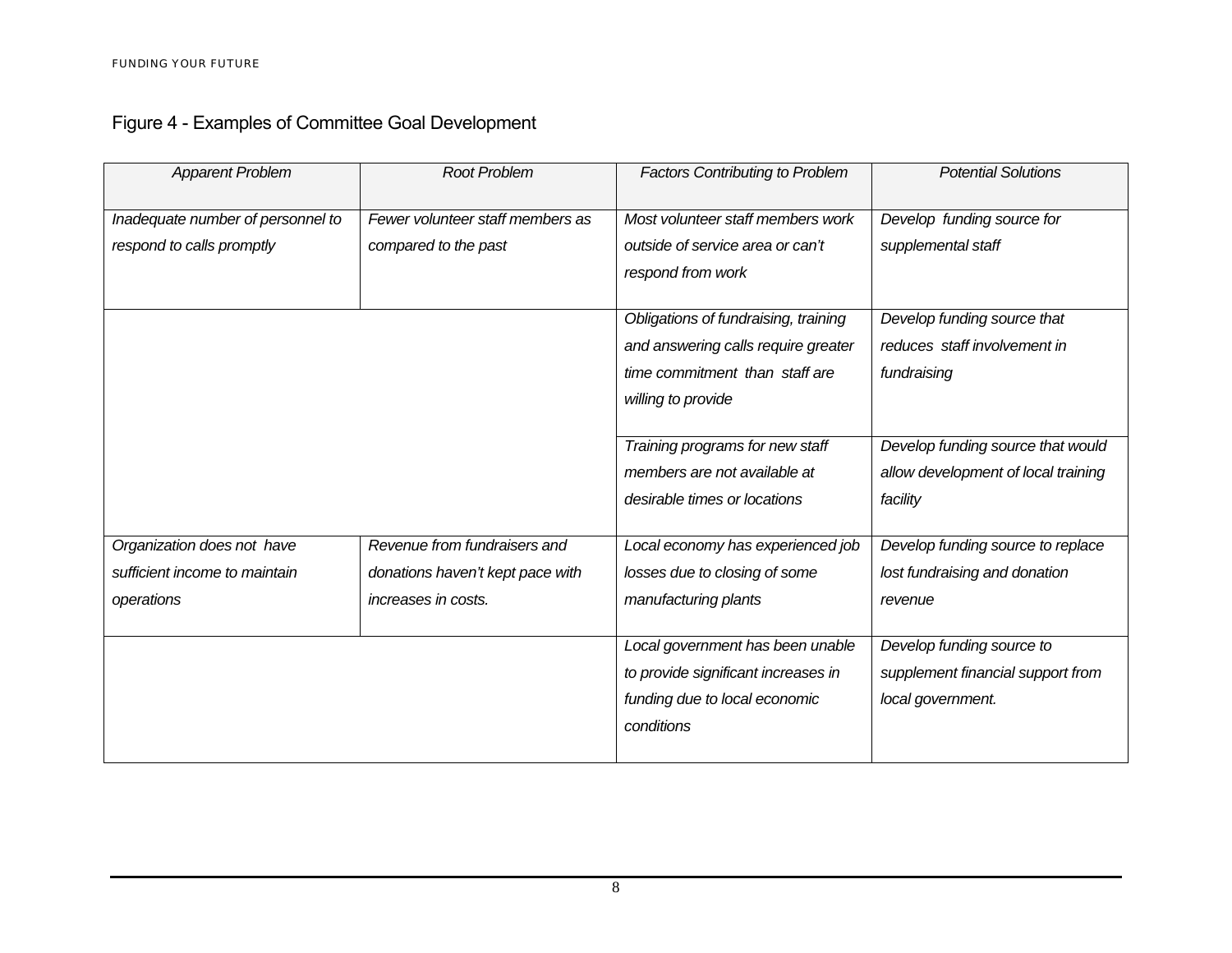## **How Much Does the Solution Cost?**

We have successfully identified opportunities for improvement and estimated the potential revenue from a billing program. It is important at this point to determine if the revenue from a fee-for-service program is sufficient to support the necessary changes in the EMS system.

- *What is the estimated cost of your supplemental staffing plan?*
- *What is the estimated cost of your volunteer recruitment and retention programs?*
- *What is the estimated cost of operating your training programs?*
- *What is the estimated cost of your equipment modernization plan?*

What if it is too much? Costly system changes, such as adding supplemental staffing, increases operating expenses dramatically. Simply stated, the additional revenue from billing may not be sufficient to do everything that you want to do. It is advisable to closely match your goals with your projected revenues and cash flow before making a public announcement about your plans.

## **Decide if Billing is for Your Agency**

After evaluating all of the information gathered to this point, your committee is ready to answer the hard questions:

- *Would the community benefit from the possible changes from using fee-forservice revenue?*
- **Does the estimated revenue closely match the cost of reaching the identified** *goals? Remember, some system enhancements cannot be completed in a single year. Planned changes, as well as the development of a mature revenue stream, may take three to five years.*
- *Are the members of the committee committed to the implementation of the project?*

If the answer to these questions is yes, then you have what is necessary to proceed. If you do not have a firm consensus from the group to proceed, reevaluate what they feel are the community's EMS needs and explore other options. Continuing from this point requires a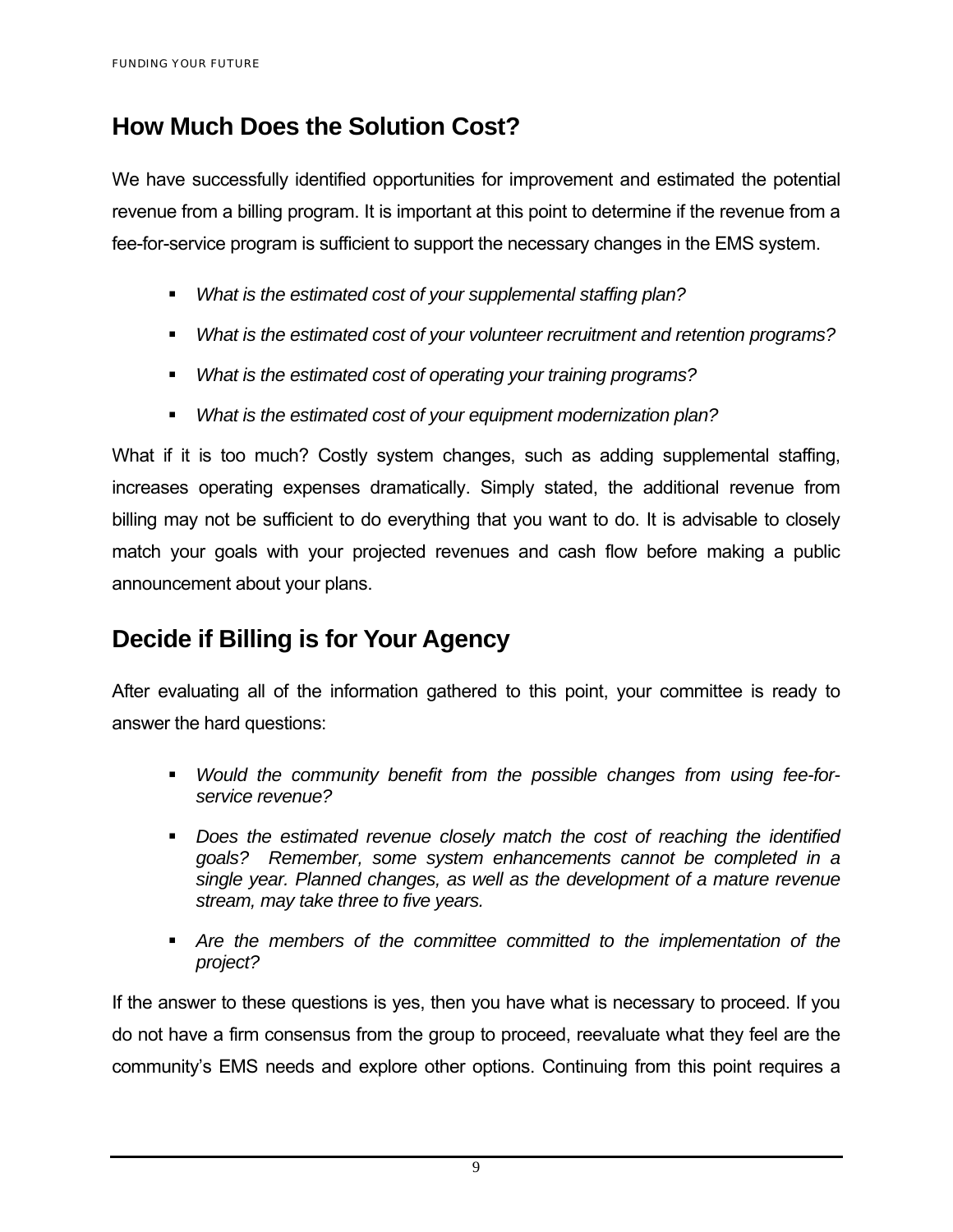high level of commitment. Your agency, with the help of the committee, should create a detailed plan for implementing the changes required to bill for services.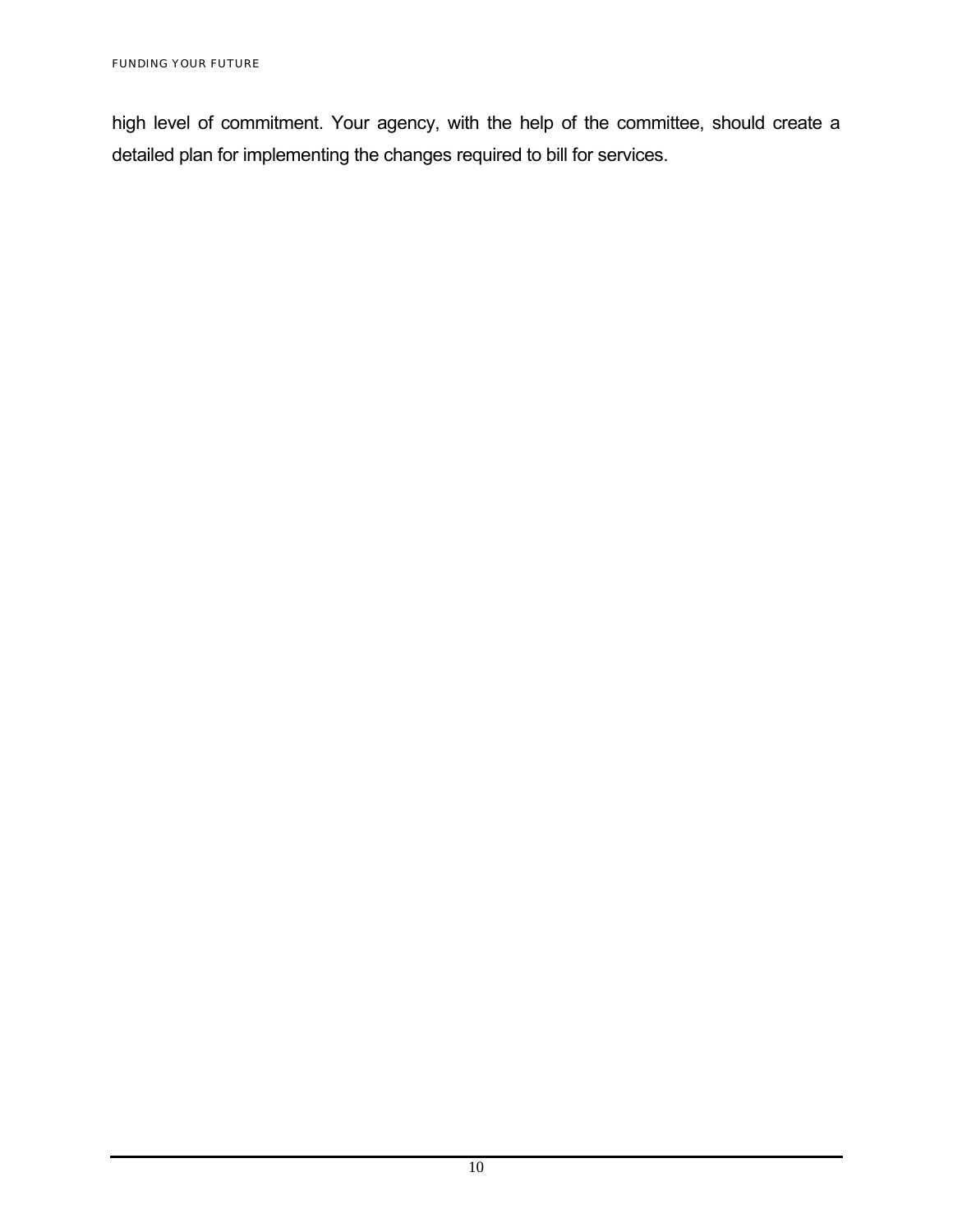# Chapter 2

## Creating an Implementation Plan

## **Make an Announcement**

The first step in implementing a fee-for-service program is announcing the recommendations of the committee. It is important to notify several groups of the news, in the appropriate order, in a short period of time. Key stakeholders do not want to learn of your decision from the press. However, delaying the press release can result in the potential for the distribution of misinformation and damaged public relations. Contact key players in person or via telephone and then follow up with a letter outlining the identified EMS system needs and the need for additional resources, to be obtained by billing for services. Additionally, a press release should be issued by the committee chairperson to the local media shortly thereafter. Both documents should refer questions to the committee chairman.

## **Obtain Governmental Support**

Having a representative from each local government on your committee is a good start, now you need to take the next step and solicit an actual endorsement of your plan from each city or town council and the county board of supervisors. The endorsement can take one of two forms.

- *Resolution of Support Each local government can draft and vote to approve a resolution stating that they approve of your efforts to bill for service and improve the level of EMS service without additional local tax based revenues.*
- *Creation of an Ordinance Virginia State Code 32.1-111.14 as shown as Figure 5 on page 11 enables local governments to require an EMS provider to obtain a*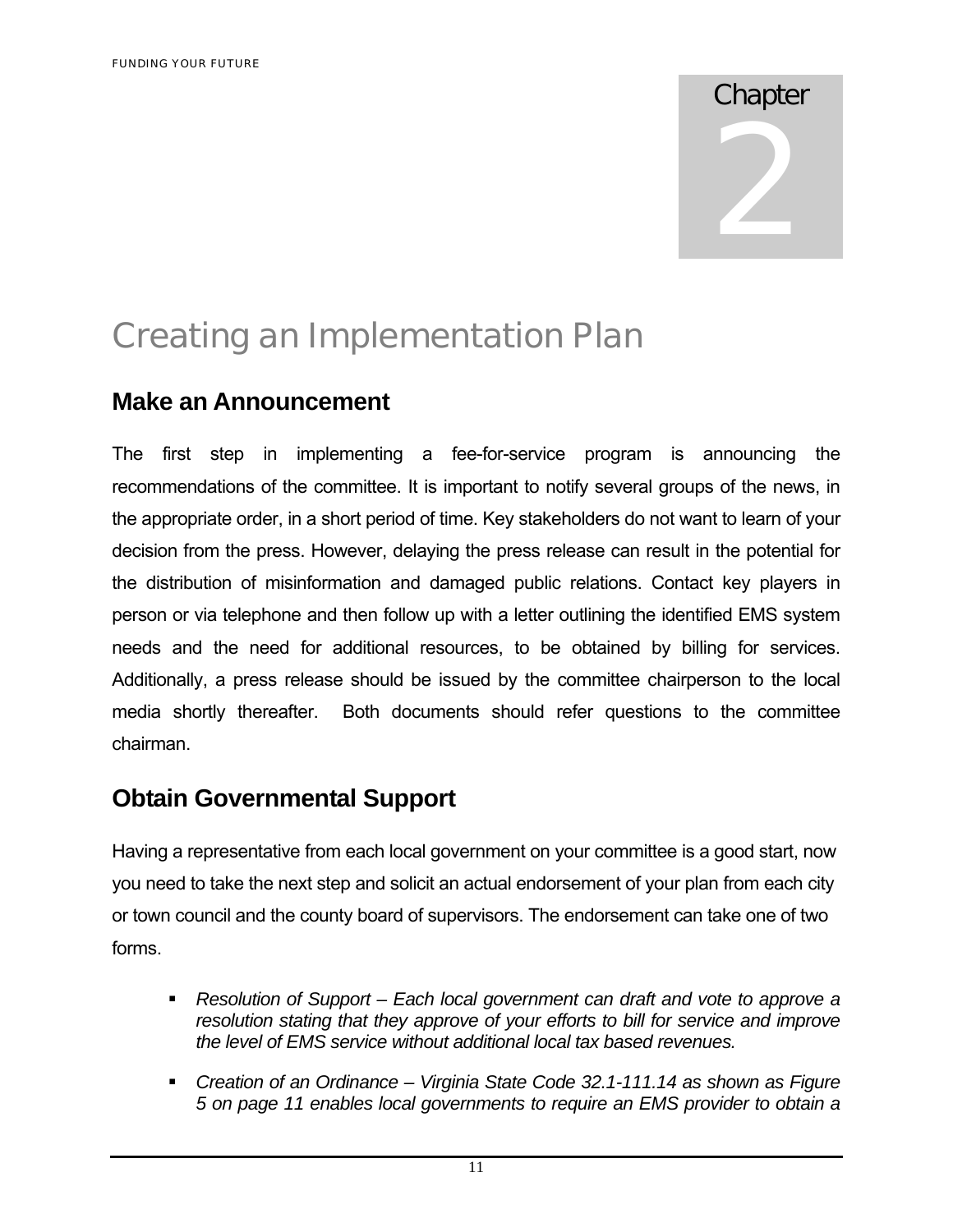*franchise or permit in order to operate within the jurisdiction. Additionally, local governments can set rates for services provided using an ordinance, however it is easier to change rates if they are adopted as a resolution. You may want to work with your local government's attorney to determine if it is advantageous to ask that a franchise process be initiated. Governmental providers of EMS, such as a city fire department, must be authorized by an ordinance in order to bill for services. Advantages of a franchise arrangement include:* 

- *Standardization of fees if multiple agencies serve a single locality.*
- *Opportunity to prevent other providers from entering the market that you serve.*

#### Figure 5 – Virginia State Code – Ambulance Franchise

§ 32.1-111.14. Powers of governing bodies of counties, cities and towns

A. Upon finding as fact, after notice and public hearing, that exercise of the powers enumerated below is necessary to assure the provision of adequate and continuing emergency services and to preserve, protect and promote the public health, safety and general welfare, the governing body of any county or city is empowered to:

 1. Enact an ordinance making it unlawful to operate emergency medical services vehicles or any class thereof established by the Board in such county or city without having been granted a franchise or permit to do so;

 2. Grant franchises or permits to agencies based within or outside the county or city; however, any agency in operation in any county or city on June 28, 1968, that continues to operate as such, up to and including the effective date of any ordinance adopted pursuant to this section, and that submits to the governing body of the county or city satisfactory evidence of such continuing operation, shall be granted a franchise or permit by such governing body to serve at least that part of the county or city in which the agency has continuously operated if all other requirements of this article are met;

 3. Limit the number of emergency medical services vehicles to be operated within the county or city and by any agency;

 4. Determine and prescribe areas of franchised or permitted service within the county or city;

 5. Fix and change from time to time reasonable charges for franchised or permitted services;

 6. Set minimum limits of liability insurance coverage for emergency medical services vehicles;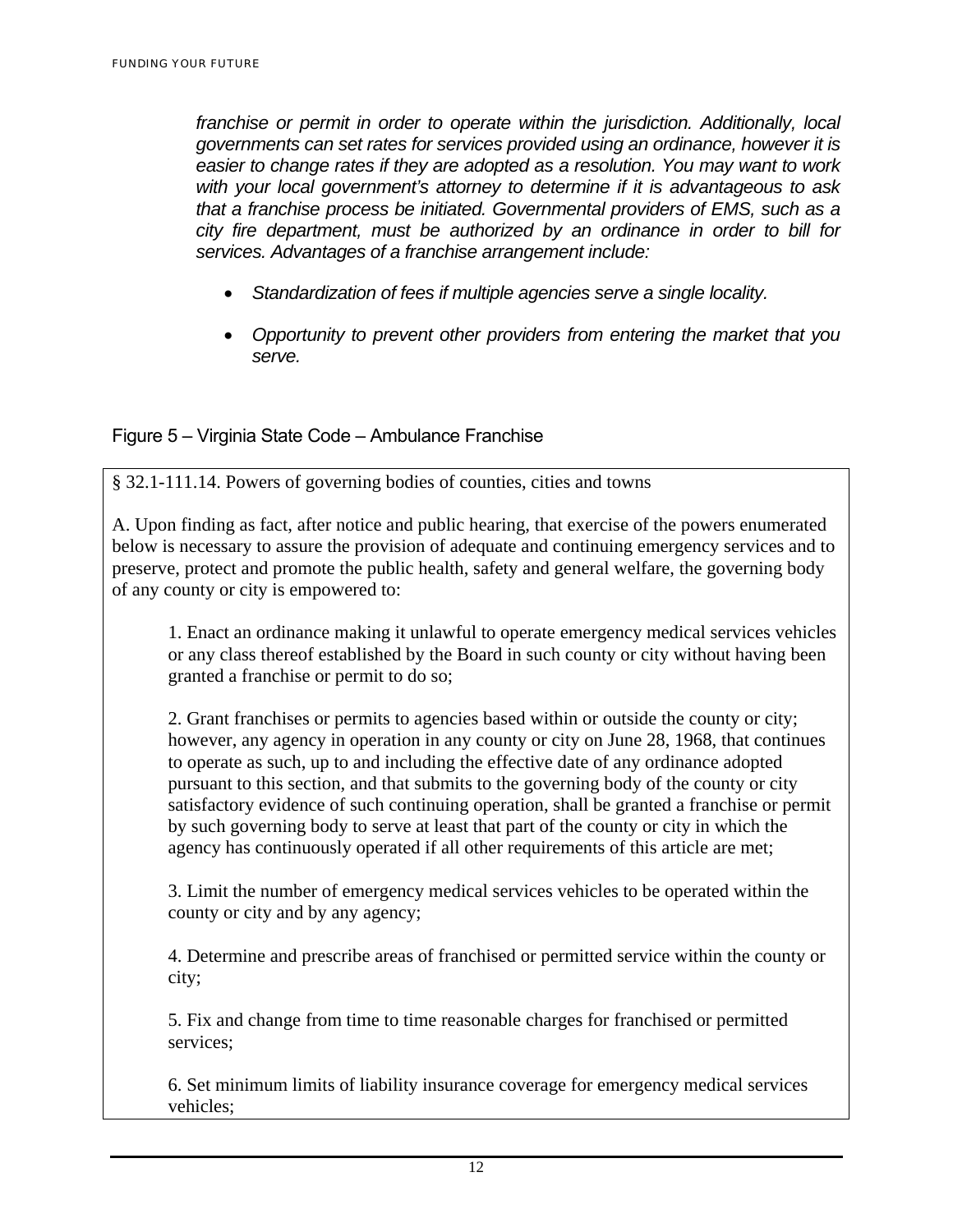7. Contract with franchised or permitted agencies for transportation to be rendered upon call of a county or municipal agency or department and for transportation of bona fide indigents or persons certified by the local board of social services to be public assistance or social services recipients; and

 8. Establish other necessary regulations consistent with statutes or regulations of the Board relating to operation of emergency medical services vehicles.

B. In addition to the powers set forth above, the governing body of any county or city is authorized to provide, or cause to be provided, services of emergency medical services vehicles; to own, operate and maintain emergency medical services vehicles; to make reasonable charges for use of emergency medical services vehicles, including charging insurers for ambulance services as authorized by § 38.2-3407.9; and to contract with any agency for the services of its emergency medical services vehicles.

C. Any incorporated town may exercise, within its corporate limits only, all those powers enumerated in subsections A and B either upon the request of a town to the governing body of the county wherein the town lies and upon the adoption by the county governing body of a resolution permitting such exercise, or after 180 days' written notice to the governing body of the county if the county is not exercising such powers at the end of such 180-day period.

D. No county ordinance enacted, or other county action taken, pursuant to powers granted herein shall be effective within an incorporated town in such county which is at the time exercising such powers until 180 days after written notice to the governing body of the town.

E. Nothing herein shall be construed to authorize any county to regulate in any manner emergency medical services vehicles owned and operated by a town or to authorize any town to regulate in any manner emergency medical services vehicles owned and operated by a county.

F. Any emergency medical services vehicles operated by a county, city or town under authority of this section shall be subject to the provisions of this article and to the regulations of the Board adopted thereunder.

(1996, c. 899; 2002, c. 747; 2005, c. 182.)

## **The Nuts and Bolts of a Billing System**

Internal or External Billing Operations?

 *Internal – While It is possible to perform billing services in-house, few agencies, other than large commercial ambulance services, have the volume of calls necessary to justify the capital and ongoing labor expenses of operating an*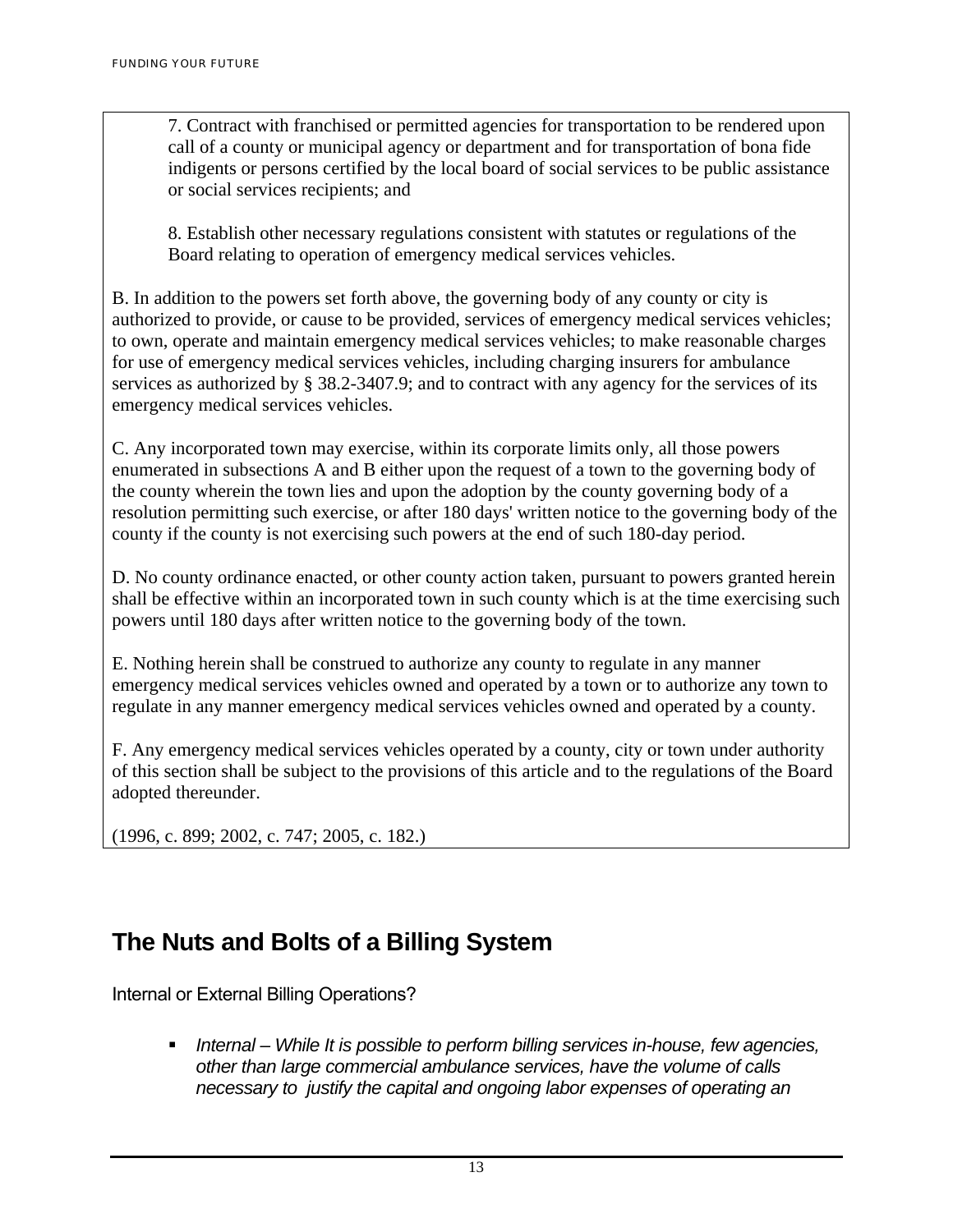*internal billing system. In addition to dedicated equipment and software that are needed to operate an internal billing system, it is also necessary to hire staff* 

- *Members who are extremely knowledgeable and experienced in ambulance billing systems.*
- *External Most agencies, including governmental agencies, chose to hire a contractor to administer their billing program. Contracting out the billing function is ideal for most agencies because the purchase of specialized software and the hiring of dedicated staff are not required. Should the billing contract need to make an expensive software upgrade or replace a staff member, it their responsibility, not yours.*

Figure 6 - Billing Ordinance Example

#### **Chesterfield Fire and EMS – Fee for service ordinance**

#### **Sec. 10-10. Service Fees for Emergency Ambulance Transport**

- (a) Pursuant to Va. Code §32.1-111.14, it is hereby determined and declared that the exercise of the powers and duties set forth herein is necessary to assure the provision of adequate and continuing emergency services and to preserve, protect and promote the public health, safety and general welfare.
- (b) Definitions. The following definitions shall apply to ambulance charges:
	- 1. Basic life support (BLS), advanced life support level 1 (ALS-1), and advanced life support level 2 (ALS-2) shall be those services as defined by applicable federal or state regulations and administered in accordance with applicable law. Ground transport mileage (GTM) shall be assessed from the location of the point of pick-up of the patient to a hospital or other facility where a patient is transported.
- (c) The schedule of rates for emergency ambulance transport services by the Chesterfield Fire and Emergency Medical Services (including the Ettrick-Matoaca Volunteer Rescue Squad) shall be as follows:

| Service | Fee                               |
|---------|-----------------------------------|
| BLS     | \$350.00                          |
| $ALS-1$ | \$385.00                          |
| $ALS-2$ | \$385.00                          |
| GTM     | \$7.50 per patient loaded mile in |
|         | addition to transport charges.    |

- (d) The schedule of rates set forth in paragraph (c) of this section may be revised by resolution of the Board of Supervisors.
- (e) The Chief of Chesterfield Fire and Emergency Medical Services is hereby authorized and directed to establish rules and regulations for the administration of the charges imposed by this section, including, but not limited to, a subscription program for County residents or other eligible persons,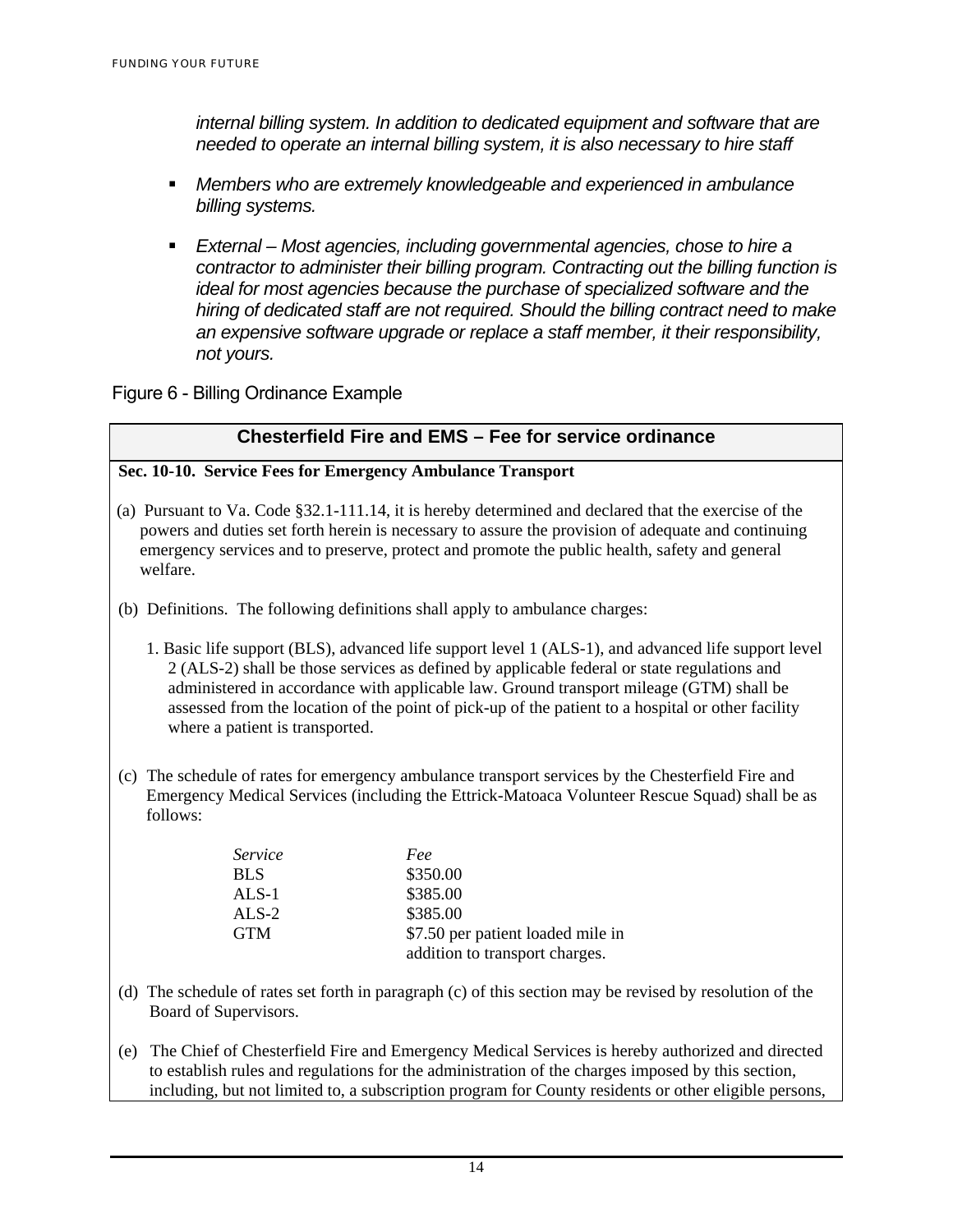and payment standards for those persons who demonstrate economic hardship, as permitted by applicable law.

(f) That this ordinance shall become effective on July 1, 2002 and amended on July 27, 2005.

#### Figure 7 - Billing Resolution Example

AT A REGULAR MEETING OF THE BOARD OF SUPERVISORS OF ROANOKE COUNTY, VIRGINIA, HELD AT THE ROANOKE COUNTY ADMINISTRATION CENTER ON TUESDAY, MARCH 25, 2003

#### **RESOLUTION 032503-8 ADOPTING A REVISED SCHEDULE OF AMBULANCE TRANSPORT FEES AND PROVIDING FOR AN EFFECTIVE DATE**

WHEREAS, the Board of Supervisors enacted a Fee for Services ordinance as an addition to the Roanoke County Code on May 22, 2001, which established the legal structure for providing emergency medical transport services and accompanying fees as provided for by the Code of Virginia; and

 WHEREAS, Section 2-131 of this ordinance, contained in Chapter 2 Administration of the Roanoke County Code, provides that the Board of Supervisors, by resolution, may establish reasonable fees for the provision of emergency medical services by all emergency medical service personnel, whether provided by volunteers or public employees, upon the recommendation of the County Administrator and the Chief of Fire and Rescue; and

 WHEREAS, the Board of Supervisors adopted a resolution on August 14, 2001, which resolution was revised on March 26, 2002 by Resolution 032602-2, upon the joint recommendation of the County Administrator and the Chief of Fire and Rescue for the establishment of reasonable fees for the provision of various levels of emergency medical services, including mileage fees for vehicles; and

 WHEREAS, the U. S. Department of Health and Human Services has issued regulations, effective April 1, 2002, which establish a fee schedule for the payment of ambulance services under the Medicare program based upon specific codes or categories of ambulance services which must be complied with to receive Medicare reimbursements.

 NOW, THEREFORE, be it resolved by the Board of Supervisors of Roanoke County, Virginia, as follows:

The fees which shall be charged by the County of Roanoke for the following described emergency medical services provided by Roanoke County owned, operated, funded, housed or permitted emergency vehicles shall be as follows:

| Advanced Life Support (ALS) 1 Emergency                    | \$310.00 |
|------------------------------------------------------------|----------|
| Advance Life Support (ALS) 2 Emergency                     | \$440.00 |
| Basic Life Support (BLS) Emergency                         | \$265.00 |
| Mileage: \$5.47 per mile with a maximum charge of \$75.00. |          |

No recipient of ambulance service who cannot afford to pay the ambulance transport fees will be required to do so.

This resolution shall be in full force and effect on and after April 1, 2003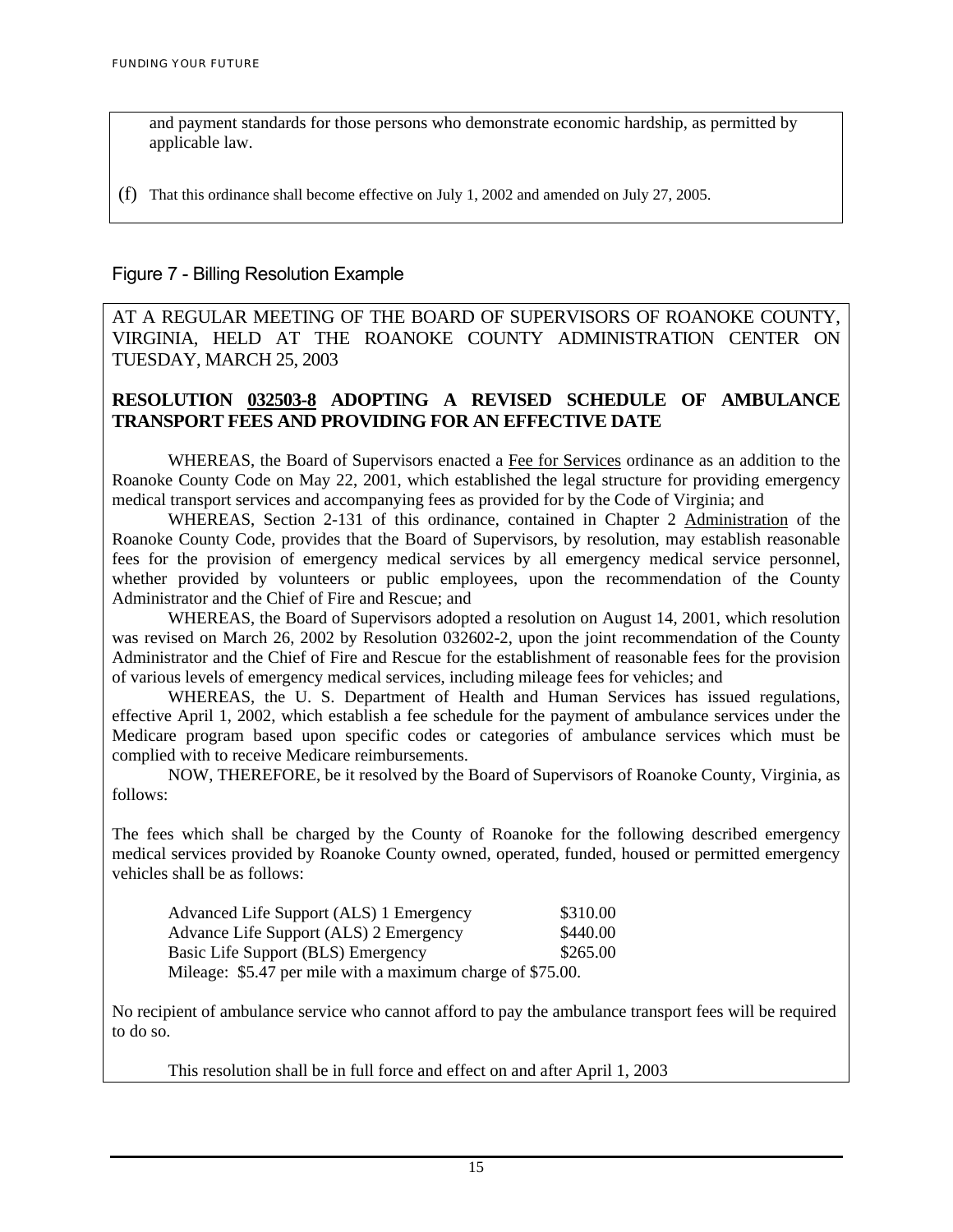Developing a Request for Proposals – Should your agency chose to use an external contractor to process your claims, it is necessary to develop a request for proposals (RFP), for billing services. Consider the following factors in RFP development.

- *How will the contractor be paid?* 
	- *Pay Per Claim Some contractors offer to charge a flat fee per claim processed. The incentive for the billing service is to process a large number of claims. There is little incentive for accuracy or follow-up. The billing contactor gets paid even if you don't. While, initially, pay per claim may appear to be less expensive, it will cost you more in the long run.*
	- *Percentage of Net Receipts Other contactors offer to be paid based on a percentage of the net revenue received. The incentive in this case is for the supplier to work with patients and insurance carriers in order to receive reimbursement. At the outset, this method of compensation may appear to be more expensive; however, results show that collection percentages are higher with this type of arrangement.*
- *Customer Service Examine the customer service programs offered by prospective billing agents. Is there a 1-800 number for use by clients? What are the hours of operation? How often do clients receive a busy signal?*
- *References Ask for a complete client list, not just the references offered as part of a standard bid package. Contact other agencies of similar size and call volume.*
- **Compliance Make no mistake about it, your agency is ultimately responsible for** *all compliance issues. What compliance programs does the prospective bidder have in place? Ask about previous audits of other clients and their role in the process. What compliance education programs are they willing to provide for your agency?*

## **Setting Fees and Establishing Policies**

 *Fees – Often there is a tendency to initially adopt low rates in order to increase program acceptance. This is a serious error. Once your payment profile is established by insurance carriers it is difficult to change. Agencies have been locked into lower reimbursement rates that have required years to correct. Fees should be based on the published Medicare fee schedule. Medicare is the largest single purchaser of medical transportation and other insurance carriers tend to adopt Medicare policies. Therefore, your fee schedule should be based on Medicare allowable charges. Allowable charges are based on the level of service provided as well as an adjustment for regional or state variations in the cost of providing service. Additional reimbursement is provided for agencies serving rural areas. It is important to work carefully with the Medicare intermediary as well as your billing staff in establishing our fee schedule.*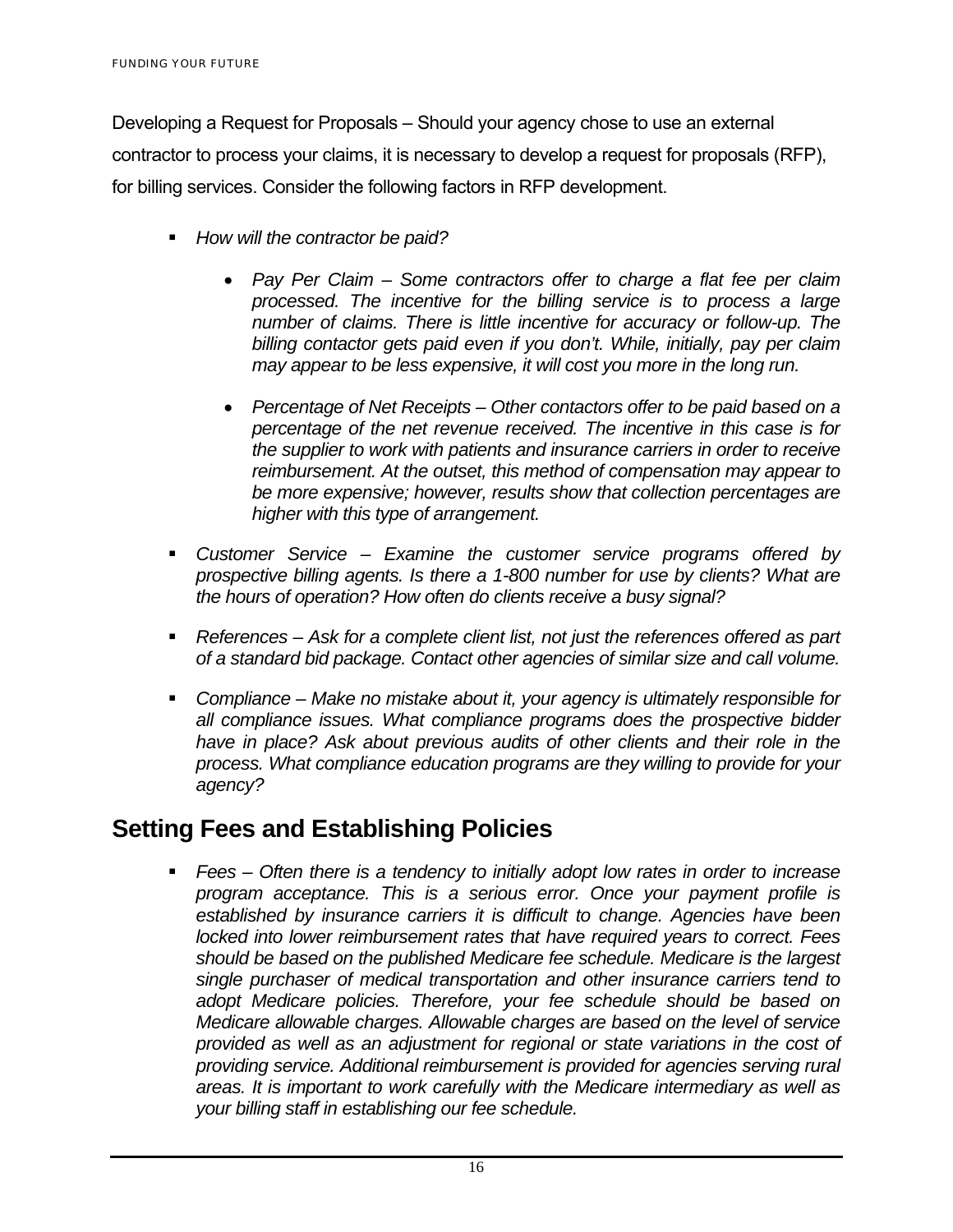- *Maintaining your fee schedule is as important as establishing it. On average, Medicare increases the allowable charges by approximately 2.5% per year. Make sure your charges are above the Medicare allowable in order to maximize your level of reimbursement.*
- *Policies Formal policies have to be created, distributed, and adhered to. The following issues need to be addressed:* 
	- All patients are billed for transport Field crews do not have the option of *choosing not to complete billing documentation on a patient. Should charges need to be written-off because a patient is deemed to be financially unable to pay this must be addressed at the administrative level.*
	- *Definition of Poverty or Medically Needy Establish guidelines that define what is considered to be inadequate income for use by the billing department in determining when to write-off charges for indigent patients. These guidelines need to be reviewed and approved by the agency Board of Directors.*
	- *Identify any patients that will not be included in the billing process Some localities request that public employees and volunteers injured in workrelated events not be billed for services provided.*

| Figure 8 - Fee Schedule - Based on Commonwealth of Virginia - Zip Code 24084 |  |  |  |
|------------------------------------------------------------------------------|--|--|--|
|                                                                              |  |  |  |
|                                                                              |  |  |  |

| Code    | Type of          | Service Description                                                              | Allowable | Your     |
|---------|------------------|----------------------------------------------------------------------------------|-----------|----------|
|         | Service          |                                                                                  | Charge    | Charge   |
|         |                  |                                                                                  |           |          |
| A0426   | $ALS-1$          | Non-Emergency Advanced Life Support Trip - For Example – Hospital to             | \$218.57  | \$240.00 |
|         |                  | Hospital Transfer of Patient on Cardiac Monitor.                                 |           |          |
|         |                  |                                                                                  |           |          |
| A0427   | $ALS-1$          | Emergency Response and Transport of a Patient that Requires Assessment           | \$346.07  | \$380.00 |
|         | Emergency        | by an ALS Technician and one or more Advanced Life Support Procedures            |           |          |
|         |                  |                                                                                  |           |          |
| A0428   | <b>BLS</b>       | Non-Emergency Basic Life Support Trip - For Example - Bedridden Patient          | \$182.14  | \$200.00 |
|         |                  | being Discharged from Hospital to Home                                           |           |          |
|         |                  |                                                                                  |           |          |
| A0429   | <b>BLS</b>       | Emergency Response and Transport of a Patient that Requires Assessment           | \$291.43  | \$325.00 |
|         | Emergency        | by a BLS Technician and no Advanced Life Support Procedures                      |           |          |
|         |                  |                                                                                  |           |          |
| A0433   | ALS <sub>2</sub> | Transport of a Patient who Requires – Defibrillation, Pacing, Intubation, or the | \$500.89  | \$550.00 |
|         |                  | Administration of 3 or more IV medications                                       |           |          |
|         |                  |                                                                                  |           |          |
| Mileage |                  | Charge per patient transport mile.                                               | \$9.16    | \$10.00  |
|         |                  |                                                                                  |           |          |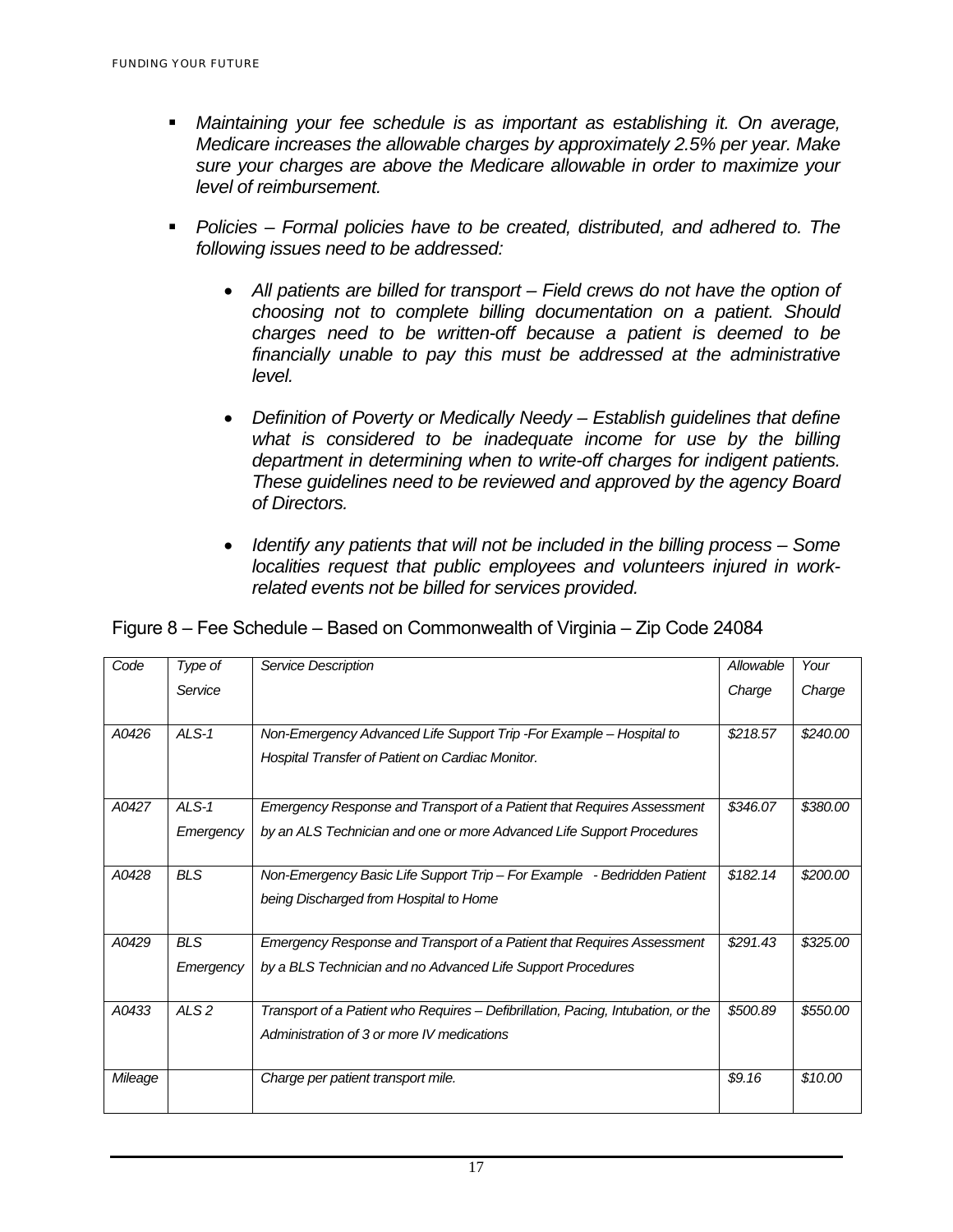*Membership Programs – Membership programs are essentially programs that accept a fee as a form of pre-payment for deductibles and non-covered charges. For example – In exchange for an annual membership payment, your agency agrees to accept whatever insurance benefits are paid, or in the absence of insurance coverage, no payment, as payment in full. Membership programs are labor intensive and ultimately are not large revenue sources; however, they do offer an opportunity for the public to avoid paying out-of-pocket ambulance fees. In some cases, agencies have elected to provide free memberships to both career and volunteer staff members as an incentive. The value of providing this benefit needs to be carefully studied by the agency board of directors.* 

## **Relationships with Insurance Carriers**

In order to bill federally sponsored healthcare insurance programs, and some private insurance carriers, your agency must be a recognized provider of service. Each carrier will have an application process and will require copies of various documents in addition to the application.

- *Medicare Medicare is a federal program that provides medical coverage for citizens over the age of sixty-five as well as many disabled Americans. Part B of Medicare pays for out-of-hospital services, such as physician care and ambulance transportation. Medicare will pay 80% of the allowable charge for medically necessary ambulance transportation. Providers are only allowed to charge the patient for the remaining 20% of the allowable charge after the Medicare payment is received. If Medicare determines that the ambulance transportation is not medically necessary then the patient can be billed the entire transport fee.* 
	- *Contact Information for Medicare* 
		- o *Link to this site: http://www.cms.hhs.gov/*
		- o *Link to this site: http://www.cms.hhs.gov/suppliers/ambulance*
	- *Trailblazers administers the Medicare program in Virginia under contracting arrangements with the federal Centers for Medicare & Medicaid Services.* 
		- o *Link to this site: www.trailblazerhealth.com*
- *Medicaid Medicaid is a state program, funded in cooperation with the federal government, which provides medical coverage for financially disadvantaged*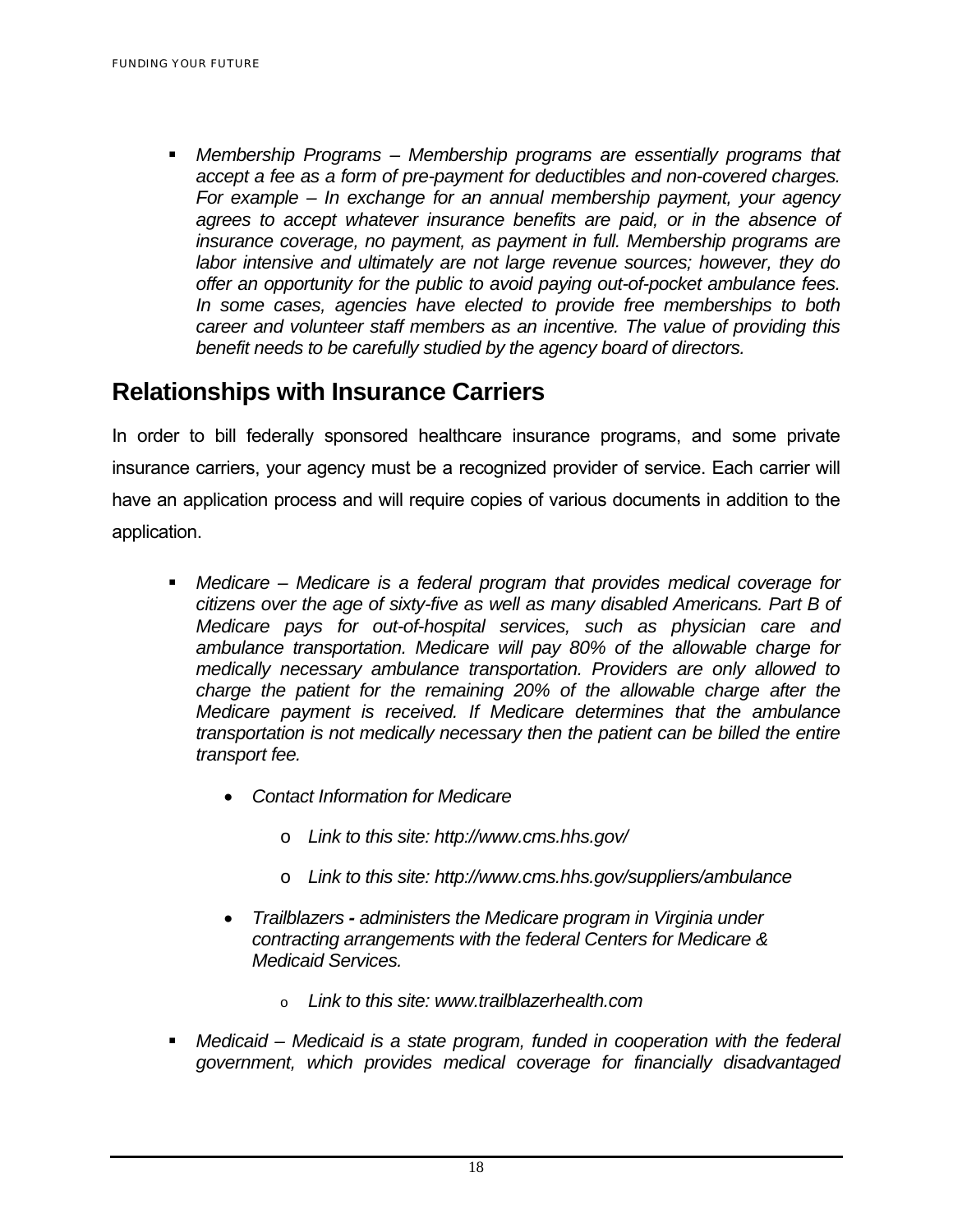*citizens. The Medicaid program generally pays far less for ambulance transportation as compared to other payors, however, since program clients are generally below the poverty line, it is preferable to participate in the program and accept the payment since it is unlikely there is any other payment source for the patient.* 

- *Contact Information for Medicaid* Virginia Department of Medical Assistance Services
	- o Link to this site: http://www.dmas.virginia.gov
- First Health Services Corporation is the fiscal agent for the Virginia Medicaid assistance program
- *Private Insurance Carriers There are dozens of private insurance carriers that sell insurance to groups, such as employers, or to individuals. The coverage for ambulance transportation offered by these companies varies widely. It is best to advise citizens to contact their insurance carrier to determine what, if any, benefits are included in their policy.*
- *Participation Status Private insurance companies may solicit your agency to become a participating provider. By participating you agree to accept the fee schedule of the insurance carrier in exchange for being reimbursed directly. In years past this was important since the insurance company sent payments directly to the patient if the ambulance service was not a provider. However, in Virginia there is a legal requirement that all ambulance providers be paid directly by insurance carriers. Participation agreements are no longer necessary.*

## **Development of Forms**

Research what information must be collected for the billing process. Consent to bill the patient's insurance carrier and the authorization to release medical records for the purpose of reimbursement must contain specific terminology. If you use a billing contractor, they can be helpful in either supplying or developing the necessary documents.

## **Flow of Information**

Systems have to be established to; collect the data following the transport, verify that all information is present, and prepare documents for delivery to your billing department or contractor. Be sure to establish a schedule to make sure that information is submitted on a timely basis. Every day that patient documentation is not processed is an additional day before your agency is reimbursed.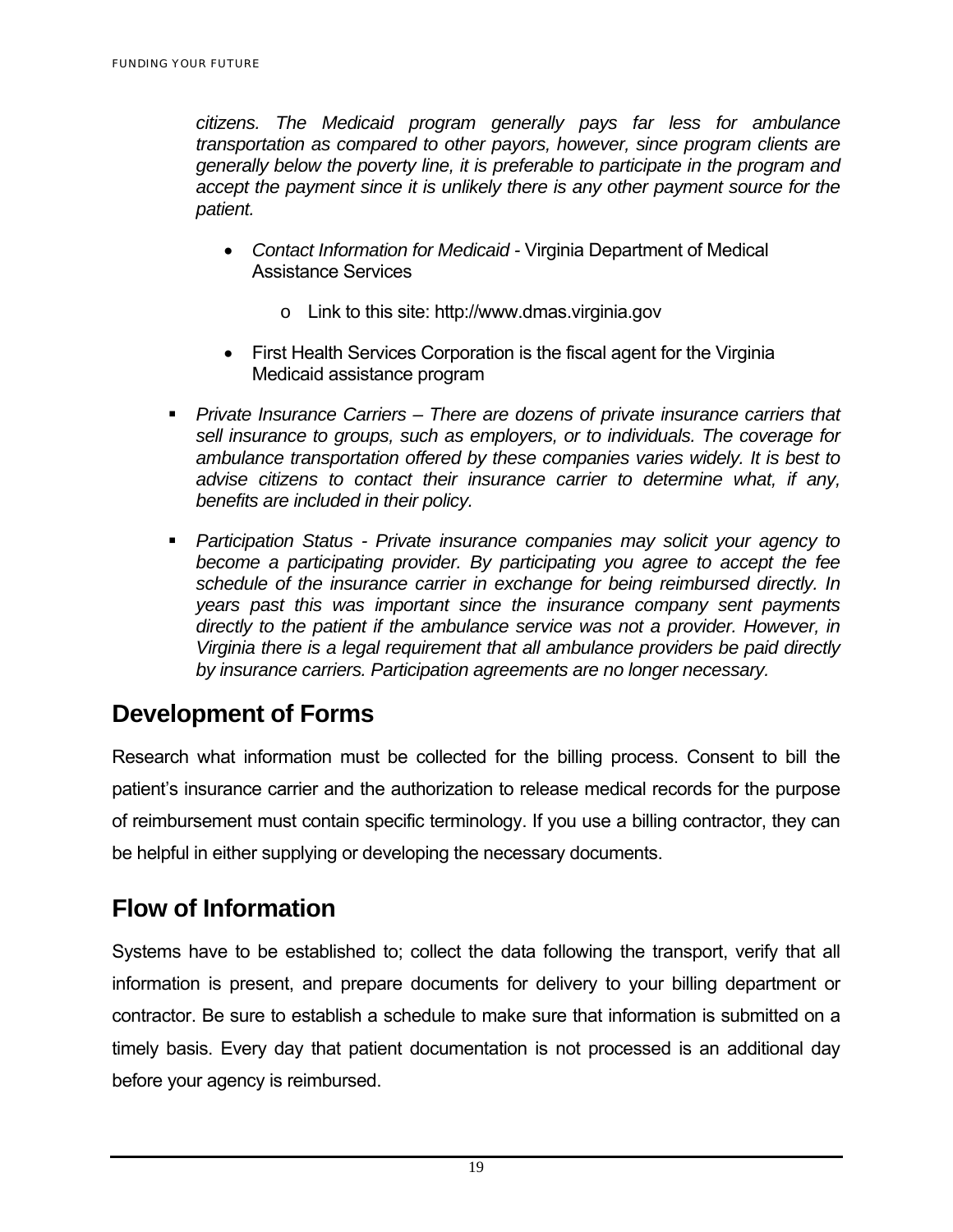## **Revenue**

If your agency uses a billing service it must be determined where the checks will come to and where the funds will be deposited. In most cases it is preferable to have the funds arrive at the billing contractor so payments can be posted to the patient's accounts promptly. The billing contractor can then either deposit the funds to your bank account or forward the checks to your agency for deposit. The billing contractor may only deposit funds into your account. Your agency will pay the contractor as invoiced.

## **Maintenance of Records**

The billing records of your agency are your property and must be maintained for a length of time, per advice from your legal advisor and/or billing company. You will receive requests for statements and other information, just as medical records request for pre-hospital patient care reports (PPCR) are received. If your agency uses a billing contractor, verify the plan to return your medical records should the billing contract be terminated. In Virginia, EMS agencies must maintain PPCRs for no less than five years after the date of service per the Virginia Administrative Code 12-VAC-5-31-530.

## **Health Insurance Portability and Accountability Act**

Health Insurance Portability and Accountability Act (HIPAA) is a Federal law intended to protect the privacy of personal health information. All staff members need to receive HIPAA training. It is also required that your agency provides or makes a statement that describes how you protect sensitive patient information easily accessible. It may be necessary to enter into business associate agreements with other entities, particularly a billing contractor, in order to share necessary information.

## **Compliance**

There are many laws, rules and regulations concerning ambulance billing. It is imperative that you carefully study and understand all legal requirements. Failure to comply can have serious consequences for both the agency and its leadership. Penalties can include the loss of provider status, having to return funds received for inappropriate claims, civil penalties and criminal prosecution.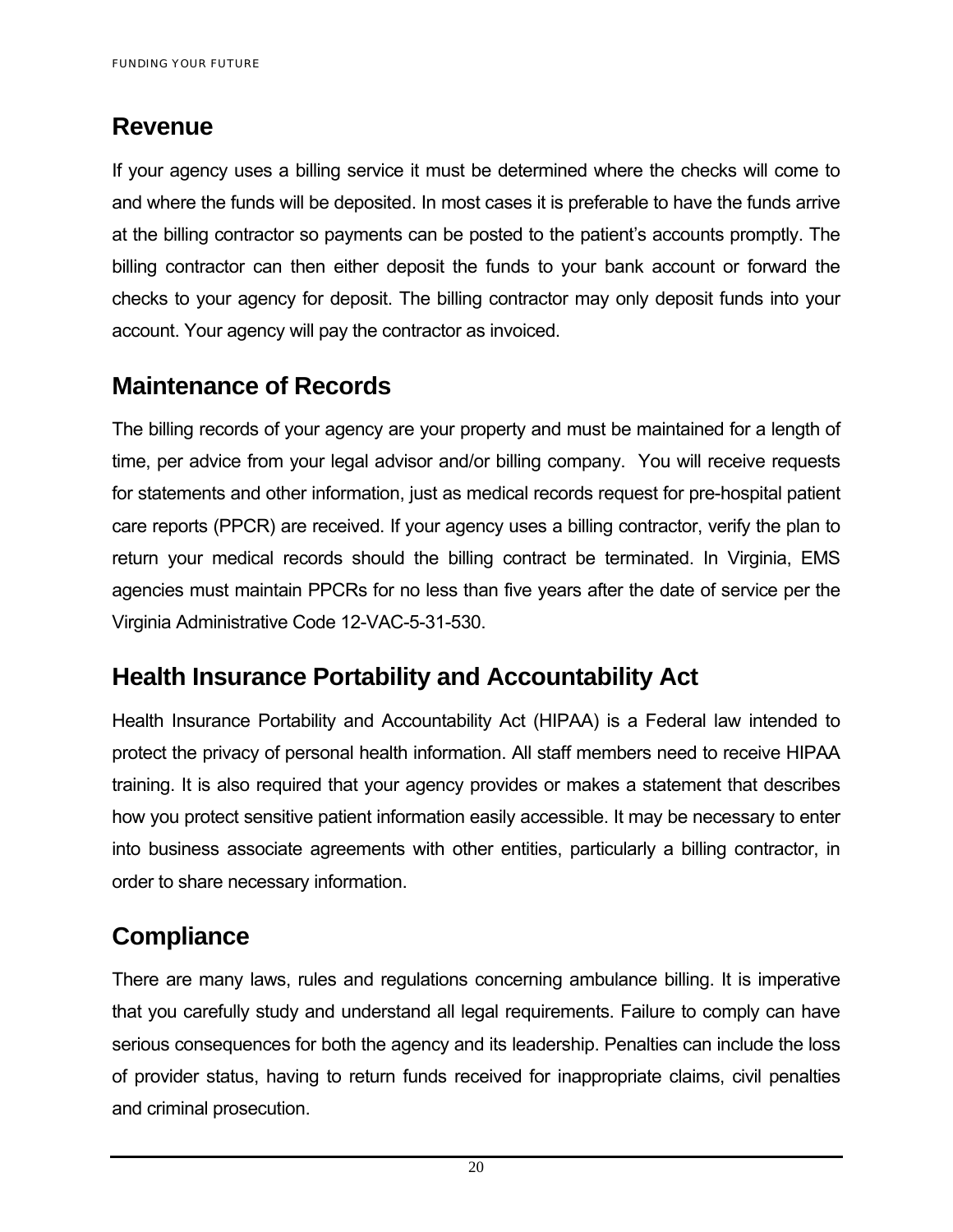## **Timeline**

Develop a timeline for implementation. It is better to carefully plan the implementation carefully as opposed to hurrying through the process only to discover that important steps were missed. Below is an example of a billing program implementation timeline. The process of receiving provider numbers and the governmental improvements necessary may require much longer. Start the process early and frequently evaluate the progress of the project.

|           | <u>Task</u>                                          | Start      | <b>Complete</b> |
|-----------|------------------------------------------------------|------------|-----------------|
| $\sqrt{}$ | Begin to Explore Fee-for-Service                     | January 1  | January 31      |
| $\sqrt{}$ | <b>Select Steering Committee Members</b>             | February 1 | February 28     |
| $\sqrt{}$ | Committee Meetings and Recommendation                | March 1    | April 30        |
| $\sqrt{}$ | <b>Obtaining Governmental Support /Press Release</b> | May 1      | June 15         |
| $\sqrt{}$ | <b>Begin Provider Number Application Process</b>     | May 1      | TBA             |
| $\sqrt{}$ | Design Billing System/RFP for Billing Contractor     | June 16    | July 15         |
| $\sqrt{}$ | <b>Begin Staff and Public Education</b>              | July 16    | TBA             |
| $\sqrt{}$ | Award Contract to Billing Contractor/Apply for       | July 15    | Sept. 15        |
|           | Provider Numbers/Develop Policies                    |            |                 |
| $\sqrt{}$ | <b>Finalize Rate Structure</b>                       | Sept 15    | October 1       |
| $\sqrt{}$ | Announce Target Implementation Date                  | October 2  | October 15      |
| $\sqrt{}$ | <b>Begin Fee-for-Service Trips</b>                   | December 1 |                 |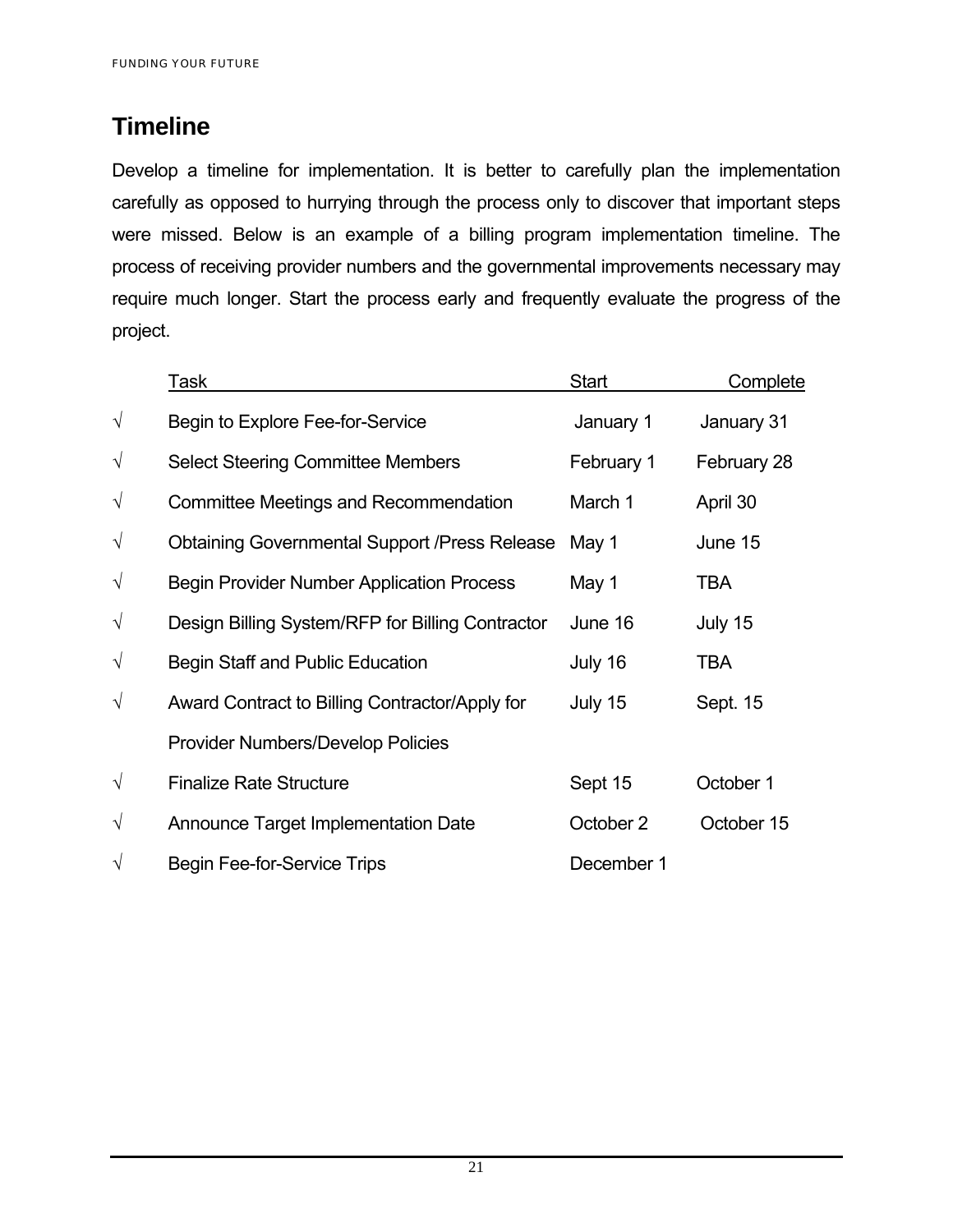## Cash Flow

Many people think that as soon as you start sending out bills the checks just come rolling in, unfortunately nothing could be further from the truth. It requires many months for billing revenue to reach a consistent level. Some insurance carriers pay promptly but it is very common to wait 60 to 90 days or longer for a claim to be paid. Figure 9 provides an illustration of typical cash flow during the startup of a fee-for-service system.

Figure 9 – Cash Flow Estimate

| <b>Anticipated Net</b> |              |         |                           |         |         |         |          |          |          |          |          |          |
|------------------------|--------------|---------|---------------------------|---------|---------|---------|----------|----------|----------|----------|----------|----------|
| Collections            |              |         |                           |         |         |         |          |          |          |          |          |          |
| \$187,594              | per year     |         |                           |         |         |         |          |          |          |          |          |          |
| \$15,632               | Per<br>month |         | <b>Actual Collections</b> |         |         |         |          |          |          |          |          |          |
|                        | Jan-06       | Feb-06  | Mar-06                    | Apr-06  | May-06  | Jun-06  | Jul-06   | Aug-06   | Sep-06   | Oct-06   | Nov-06   | Dec-06   |
| Jan-06                 | \$0          | \$1,563 | \$1,563                   | \$2,345 | \$2,345 | \$1,563 | \$1,563  | \$1,563  | \$782    | \$782    | \$782    | \$782    |
| Feb-06                 |              | \$0     | \$1,563                   | \$1,563 | \$2,345 | \$2,345 | \$1,563  | \$1,563  | \$1,563  | \$782    | \$782    | \$782    |
| Mar-06                 |              |         | \$0                       | \$1,563 | \$1,563 | \$2,345 | \$2,345  | \$1,563  | \$1,563  | \$1,563  | \$782    | \$782    |
| Apr-06                 |              |         |                           | \$0     | \$1,563 | \$1,563 | \$2,345  | \$2,345  | \$1,563  | \$1,563  | \$1,563  | \$782    |
| May-06                 |              |         |                           |         | \$0     | \$1,563 | \$1,563  | \$2,345  | \$2,345  | \$1,563  | \$1,563  | \$1,563  |
| Jun-06                 |              |         |                           |         |         | \$0     | \$1,563  | \$1,563  | \$2,345  | \$2,345  | \$1,563  | \$1,563  |
| Jul-06                 |              |         |                           |         |         |         | \$0      | \$1,563  | \$1,563  | \$2,345  | \$2,345  | \$1,563  |
| Aug-06                 |              |         |                           |         |         |         |          | \$0      | \$1,563  | \$1,563  | \$2,345  | \$2,345  |
| Sep-06                 |              |         |                           |         |         |         |          |          | \$0      | \$1,563  | \$1,563  | \$2,345  |
| Oct-06                 |              |         |                           |         |         |         |          |          |          | \$0      | \$1,563  | \$1,563  |
| Nov-06                 |              |         |                           |         |         |         |          |          |          |          | \$0      | \$1,563  |
| Dec-06                 |              |         |                           |         |         |         |          |          |          |          |          |          |
|                        |              |         |                           |         |         |         |          |          |          |          |          |          |
| Actual                 |              |         |                           |         |         |         |          |          |          |          |          |          |
| Income                 | \$0          | \$1,563 | \$3,127                   | \$5,472 | \$7,817 | \$9,380 | \$10,943 | \$12,506 | \$13,288 | \$14,070 | \$14,851 | \$15,633 |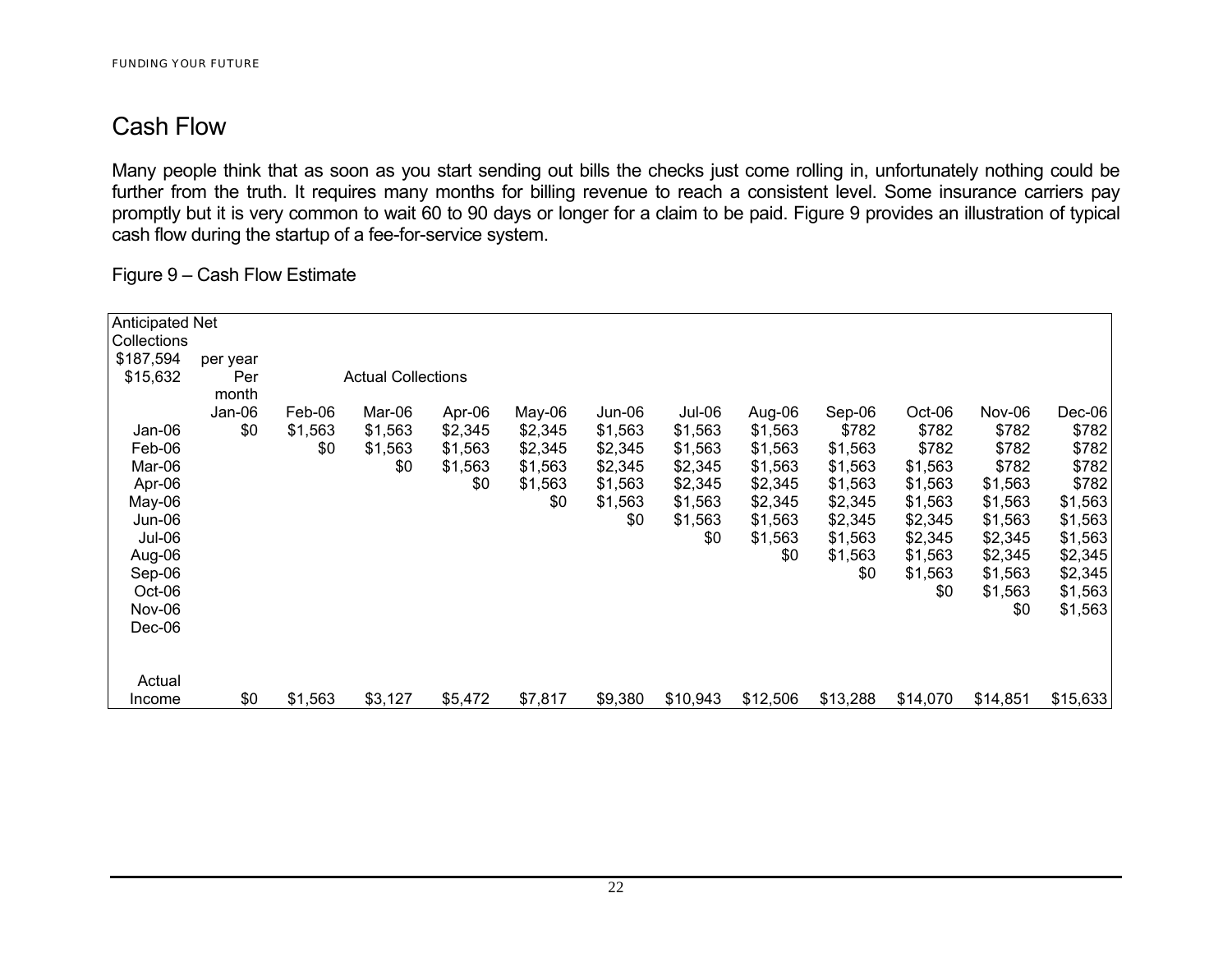## **Chapter**

3

## Marketing the Program

## You know this is a Great Idea – Now You Have to Convince Everyone Else

Implementing a fee-for-service program can result in uncertainty and questions from staff members as well as the general public. It is essential that everyone; the public, staff members, and local government officials understand why billing is necessary, how the system will work, and the improvements that will be possible in the future. The message needs to be concise and consistent.

- *There are problems with the current EMS system that need to be corrected.*
- *Traditional sources of revenue aren't adequate to correct the problems.*
- *Ambulance billing is a way to obtain resources using insurance coverage that most citizens already have and is preferred over tax increases.*
- *Services will be rendered regardless of a patient's ability to pay.*
- *The billing process will be sensitive to those who do not have the financial resources to pay their bill.*

While much of the information is the same, it is important to tailor educational programs to each target audience. Agency staff members are generally interested in the impact of the billing system on daily operations and how the agency is perceived by the community. Local government officials may focus on the ability to make EMS system improvements without increasing the need for additional tax dollars. The general public wants assurance that emergency care will continue to be available in a rapid and reliable manner.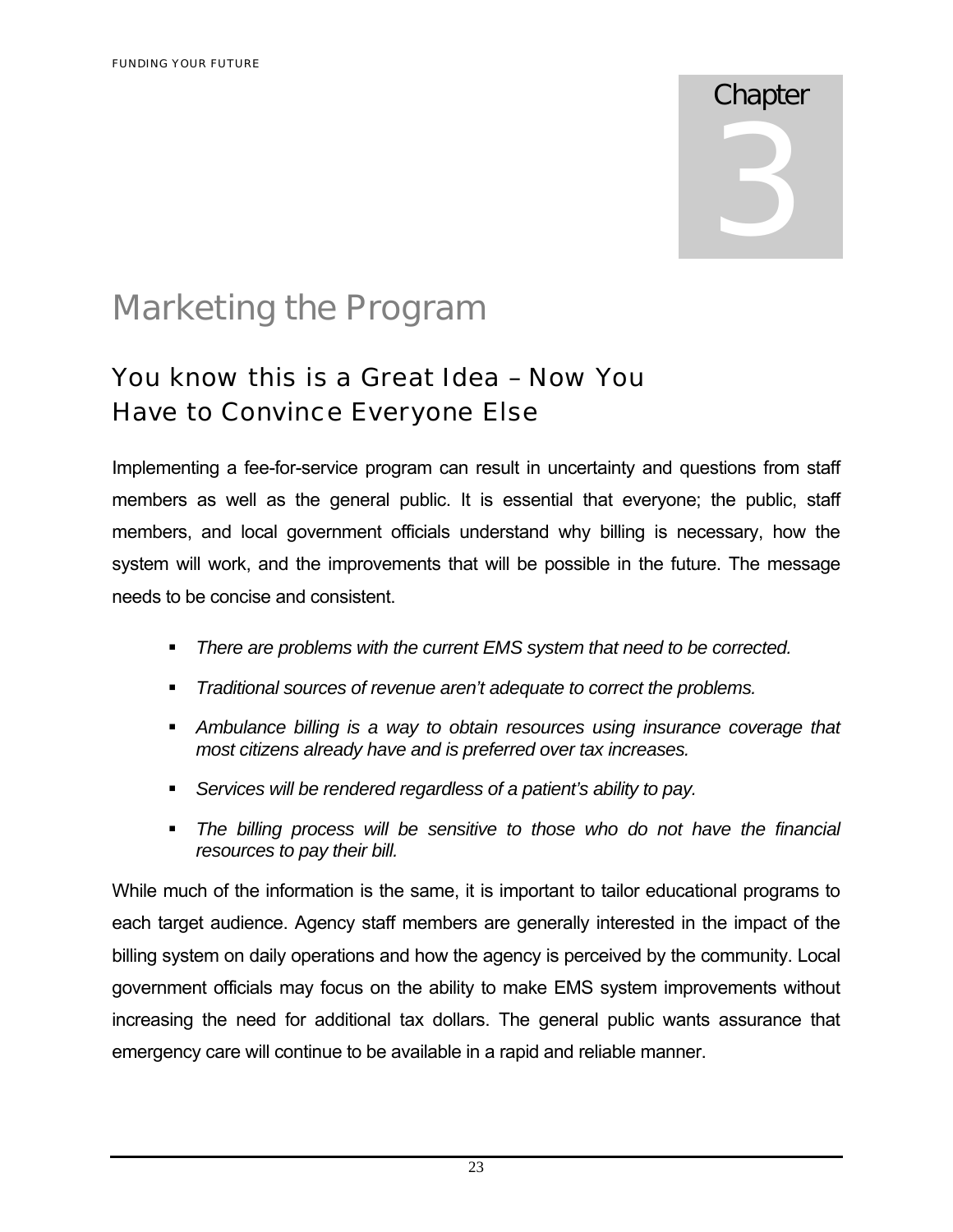|  |  |  | Figure 10 – Frequently Asked Questions to EMS Agency Leaders; Answers Targeted at Key EMS Stakeholder Audiences |
|--|--|--|-----------------------------------------------------------------------------------------------------------------|
|  |  |  |                                                                                                                 |

|                                                                               | <b>EMS Agency Staff</b>                                                                                                                                                                                                                                                                                                                                | <b>Local Officials</b>                                                                                                                                                                                                                                                                                                                                                                                                                                                                 | <b>Public</b>                                                                                                                                                                                                                                                                                                                                                                                                                                                     |
|-------------------------------------------------------------------------------|--------------------------------------------------------------------------------------------------------------------------------------------------------------------------------------------------------------------------------------------------------------------------------------------------------------------------------------------------------|----------------------------------------------------------------------------------------------------------------------------------------------------------------------------------------------------------------------------------------------------------------------------------------------------------------------------------------------------------------------------------------------------------------------------------------------------------------------------------------|-------------------------------------------------------------------------------------------------------------------------------------------------------------------------------------------------------------------------------------------------------------------------------------------------------------------------------------------------------------------------------------------------------------------------------------------------------------------|
| Why is a billing program necessary?                                           | "We want to continue to do a good job<br>for our community. We need<br>additional resources in order to<br>provide our citizens with the care they<br>deserve. Funding sources that we<br>have relied on in the past are not<br>adequate to meet our future needs.<br>Billing is necessary to obtain the<br>resources we need to serve the<br>public." | "Our agency has a long tradition of<br>working with our local governments to<br>providing service to the community.<br>We want to continue to meet these<br>needs; however, additional resources<br>are necessary. We understand that it<br>is difficult to shift tax dollars from other<br>programs or raise taxes to support<br>EMS. Billing will enable our agency to<br>use insurance benefits most citizens<br>currently have to improve the services<br>provided to the public." | "Most people don't think about what<br>resources are necessary in order<br>provide quality Emergency Medical<br>Services - until they need assistance.<br>As our community has changed, our<br>EMS needs have changed as well<br>and will continue to change. The<br>generosity of the community and the<br>support of local governments aren't<br>sufficient to meet our needs. Billing is<br>an effective method of obtaining the<br>funds necessary for EMS."  |
| Will the ambulance transport<br>someone who doesn't have<br><i>insurance?</i> | "Our mission has been and will<br>continue to be to provide the best<br>possible emergency medical care for<br>our citizens. The subject of the<br>presence or absence of health<br>insurance is not discussed prior to the<br>patient's arrival at the hospital."                                                                                     | "Our agency serves everyone in our<br>community, not simply those with<br>health insurance. We have developed<br>policies and procedures to make sure<br>that all citizens are treated equally and<br>there are no discussions concerning a<br>patient's insurance status until the<br>transport is complete. We also have<br>developed systems to alleviate the<br>burden of ambulance bills to those<br>citizens who don't have the means to<br>pay them."                           | "When a medical emergency occurs<br>and 911 is called, our focus is on<br>responding promptly and providing the<br>best emergency care possible. That is<br>what we always have done and will<br>continue to do. It is important that<br>citizens call 911 without hesitation in<br>the event of a true emergency. We<br>respond to everyone with an<br>emergency, care for them, and take<br>them to the hospital without regard for<br>their insurance status." |
| Will the ambulance continue to be<br>staffed with volunteer personnel?        | "Fee-for-Service is necessary to allow<br>for improvements in the current EMS<br>system. It is not about converting to a<br>full-career system. Our goal is to<br>preserve the volunteer system by<br>alleviating volunteers from fundraising<br>responsibilities and supplementing<br>current staffing where necessary."                              | "Our volunteer staff members will<br>continue to respond to help their<br>neighbors. However, we understand<br>that our mission is to properly serve<br>the public. We plan to use career and<br>volunteer staff to insure that our<br>citizens receive a rapid response from<br>properly trained staff."                                                                                                                                                                              | "Community needs have outpaced the<br>ability of volunteer rescuers to<br>respond to all of the calls in our<br>community. Volunteers will still<br>respond to your call for help, but when<br>they may not be immediately<br>available, we will supplement their<br>efforts with career staff."                                                                                                                                                                  |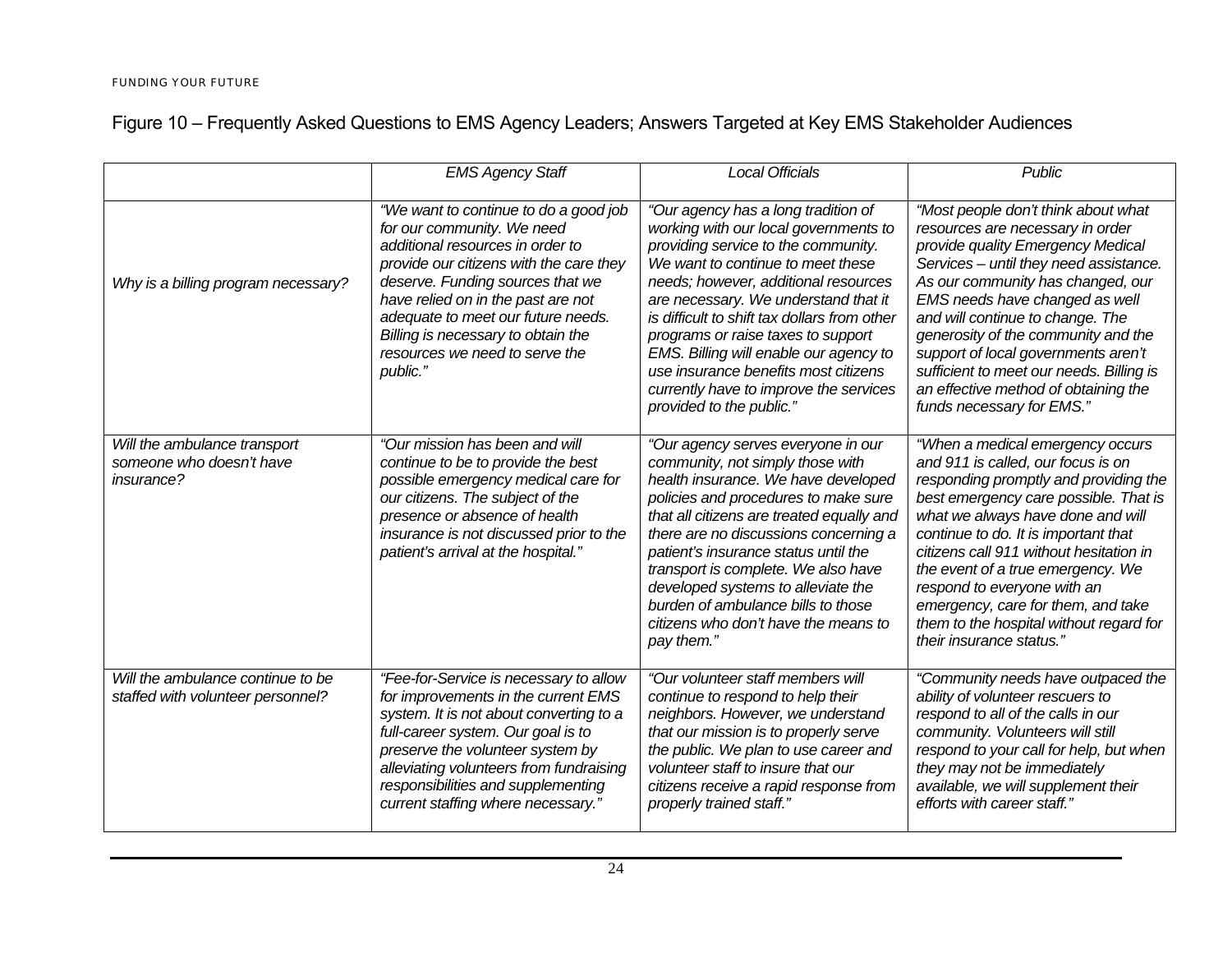|                                                                                                     | <b>EMS Agency Staff</b>                                                                                                                                                                                                                                                                                                                                                                                                                                                                                                                                                                                                                                                                                                                                                                                         | <b>Local Officials</b>                                                                                                                                                                                                                                                                                                                                                                                                                                                                                                                                                                                                                                                                                  | <b>Public</b>                                                                                                                                                                                                                                                                                                                                                                                                                                                                                                                                                                                                                                                                                                                                                           |
|-----------------------------------------------------------------------------------------------------|-----------------------------------------------------------------------------------------------------------------------------------------------------------------------------------------------------------------------------------------------------------------------------------------------------------------------------------------------------------------------------------------------------------------------------------------------------------------------------------------------------------------------------------------------------------------------------------------------------------------------------------------------------------------------------------------------------------------------------------------------------------------------------------------------------------------|---------------------------------------------------------------------------------------------------------------------------------------------------------------------------------------------------------------------------------------------------------------------------------------------------------------------------------------------------------------------------------------------------------------------------------------------------------------------------------------------------------------------------------------------------------------------------------------------------------------------------------------------------------------------------------------------------------|-------------------------------------------------------------------------------------------------------------------------------------------------------------------------------------------------------------------------------------------------------------------------------------------------------------------------------------------------------------------------------------------------------------------------------------------------------------------------------------------------------------------------------------------------------------------------------------------------------------------------------------------------------------------------------------------------------------------------------------------------------------------------|
| What will happen if someone without<br>health insurance is transported and<br>can't pay their bill? | "Our organization functions on<br>fairness. We respond to calls in both<br>wealthy and needy neighborhoods<br>and provide the same care to<br>everyone. Our job is to provide the<br>best care we can and then to do an<br>equally good job in collecting billing<br>information. There are systems in<br>place to verify that every patient who<br>is transported is billed and to make<br>sure that those patients who don't<br>have the resources to pay their bill<br>aren't mistreated or harassed."                                                                                                                                                                                                                                                                                                       | "Our projections concerning the billing<br>program include allowances for<br>individuals who don't have health<br>insurance. We collect billing<br>information from all patients who are<br>transported. We have worked with the<br>local hospitals and the Department of<br>Social Services to develop guidelines<br>for use by our billing contractor. Based<br>on the number of people in the<br>patient's family and their annual<br>income, either a portion or their entire<br>bill may be written-off because of their<br>being classified as medically needy".                                                                                                                                  | "We render care first and only seek<br>insurance information after the patient<br>has arrived at the hospital. We know<br>that some people in the community<br>don't have health insurance, but we<br>don't want to discourage them from<br>calling for help in the event of an<br>emergency. We have developed a<br>tool to assess the resources of<br>uninsured patients on a case by case<br>basis. If, after researching the<br>information available, it is determined<br>that the patient doesn't have the<br>resources to pay their bill, it is written<br>off."                                                                                                                                                                                                 |
| When I have a question about my bill,<br>who will I speak with?                                     | "Processing ambulance claims is a<br>complex process. We don't respond to<br>a sufficient number of calls to justify<br>establishing a billing office. We collect<br>data and send it to a billing contractor<br>who processes the claims on our<br>behalf. If anyone within our agency<br>has a question concerning the fee-for-<br>service program they should contact<br>, who is responsible for<br>our role in the process. Patients who<br>need assistance with the billing<br>process should first call, XYZ<br>ambulance billing at 1-800-123-<br>4567. This number is staffed Monday<br>through Friday between the hours of<br>8AM and 5PM. To insure that<br>accounts are credited properly, It is<br>important that payments be made<br>through the billing service, not directly<br>to the agency." | "We have selected XYZ ambulance<br>billing to process insurance claims on<br>our behalf. Using a vendor eliminates<br>the need for our agency to purchase<br>expensive billing software and hire<br>personnel dedicated to billing. XYZ<br>ambulance billing has an excellent<br>reputation for outstanding customer<br>service and working to maximize<br>reimbursement from insurance<br>carriers while accommodating patients<br>that don't have insurance or the<br>financial means to pay their<br>ambulance bill. XYZ has a toll free<br>telephone number and an adequate<br>number of customer service<br>representatives to respond to citizens<br>questions during regular business<br>hours." | "Our relationship with the patient<br>doesn't end when they arrive at the<br>hospital. We are dedicated to<br>operating an efficient, effective and<br>considerate billing program. In order to<br>meet these goals, we have selected<br>XYZ ambulance billing to process our<br>insurance claims and to send patient<br>statements on our behalf. After<br>researching the situation carefully, we<br>determined that XYZ has a history of<br>providing excellent customer service<br>to both patients and insurance<br>carriers. This arrangement will provide<br>better service to citizens at a lower<br>cost as compared to providing these<br>services in-house. XYZ ambulance<br>billing can be contacted at 1-800-123-<br>4567, Monday-Friday, 8 a.m to 5 p.m." |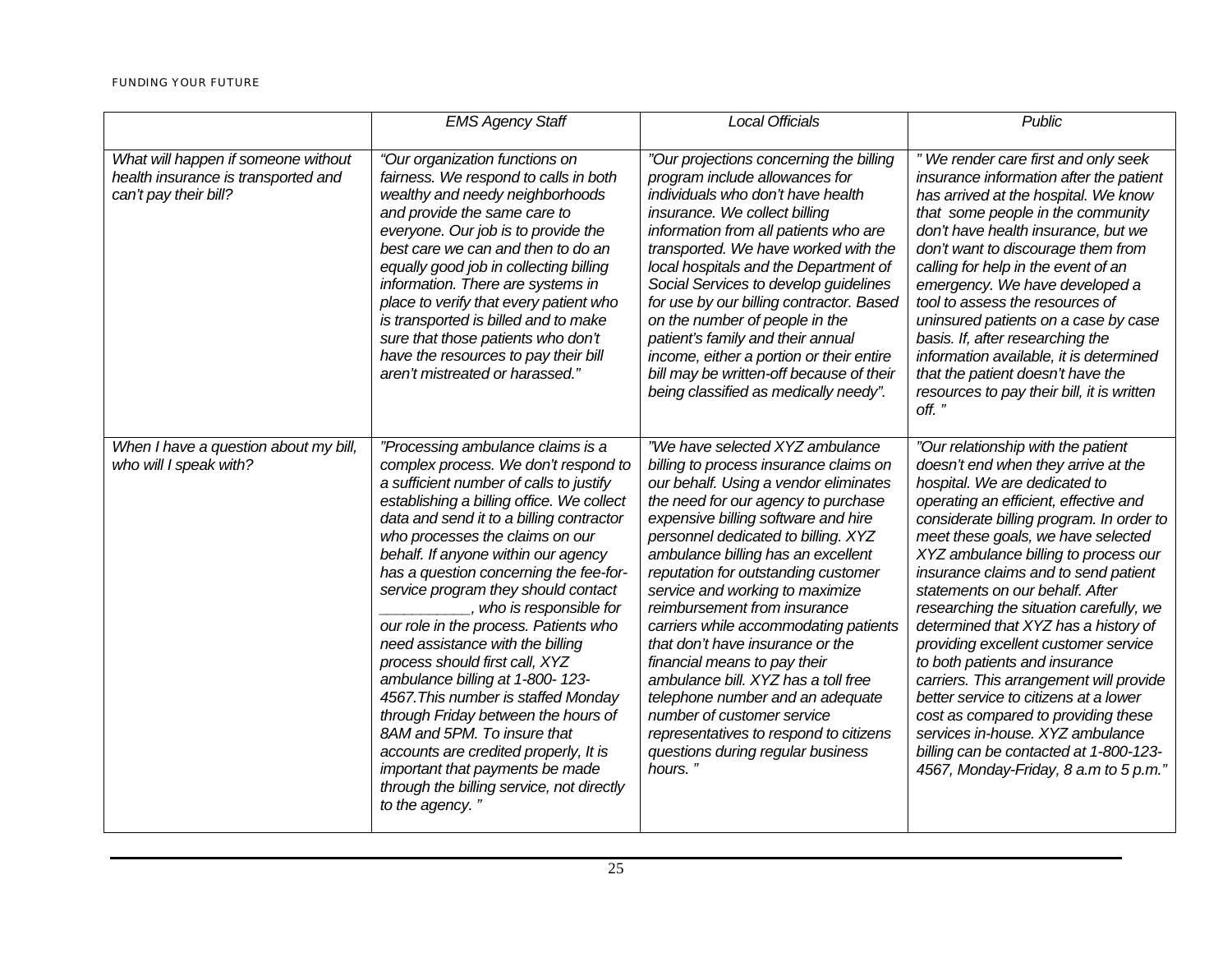## **You Have to Go to Them – Don't Expect Them to Come to You**

- **Press Releases Establish relationships with local print and broadcast media** *outlets. In addition to press releases, the agency needs to make someone available for interviews and follow-up questions. The media is going to report on your billing program. If you are an available source of reliable information, they will publish what you say. If you are not, they will look elsewhere for information.*
- *Public Meetings Host meetings where the general public can come and ask questions. Be sure to hold meetings throughout the service area. Invite elected officials from that particular community as well as your committee members to the meeting.*
- *Speakers Bureau Call every community- based organization in your service area and offer to speak at an upcoming meeting. Have someone at the Kiwanis on Monday night, the Ruritan on Tuesday night and the Garden Club on Thursday afternoon. Community groups are often looking for a good speaker and this gives you an excellent opportunity to present your program.*
- *Provide a Walkthrough Provide each audience with a walkthrough of how the EMS process, including the billing component works.* 
	- *An illness or injury occurs and someone calls 911*
	- *Ambulance (and maybe First Responders) are immediately dispatched*
	- *EMS personnel arrive and the patient is treated and transported to the hospital*
	- *Patient is asked to sign a form giving your agency permission to obtain his or her insurance information and file a claim with the insurance carrier. If the patient is unable to sign, a form will be sent later from the billing dept.*
	- *The signed consent form, the insurance data, and a copy of the PPCR will be forwarded to the billing department.*
	- *A claim is filed with the insurance carrier*
	- *The patient is notified of any remaining balance after payment is received from the insurance company.*
	- *All statements from the agency will have a telephone number if there are questions or if additional information is needed.*
- *Dispel Rumors Rumors will be circulating among all three groups that you are working to educate. It is important to be pro-active and provide factual information early in the process.*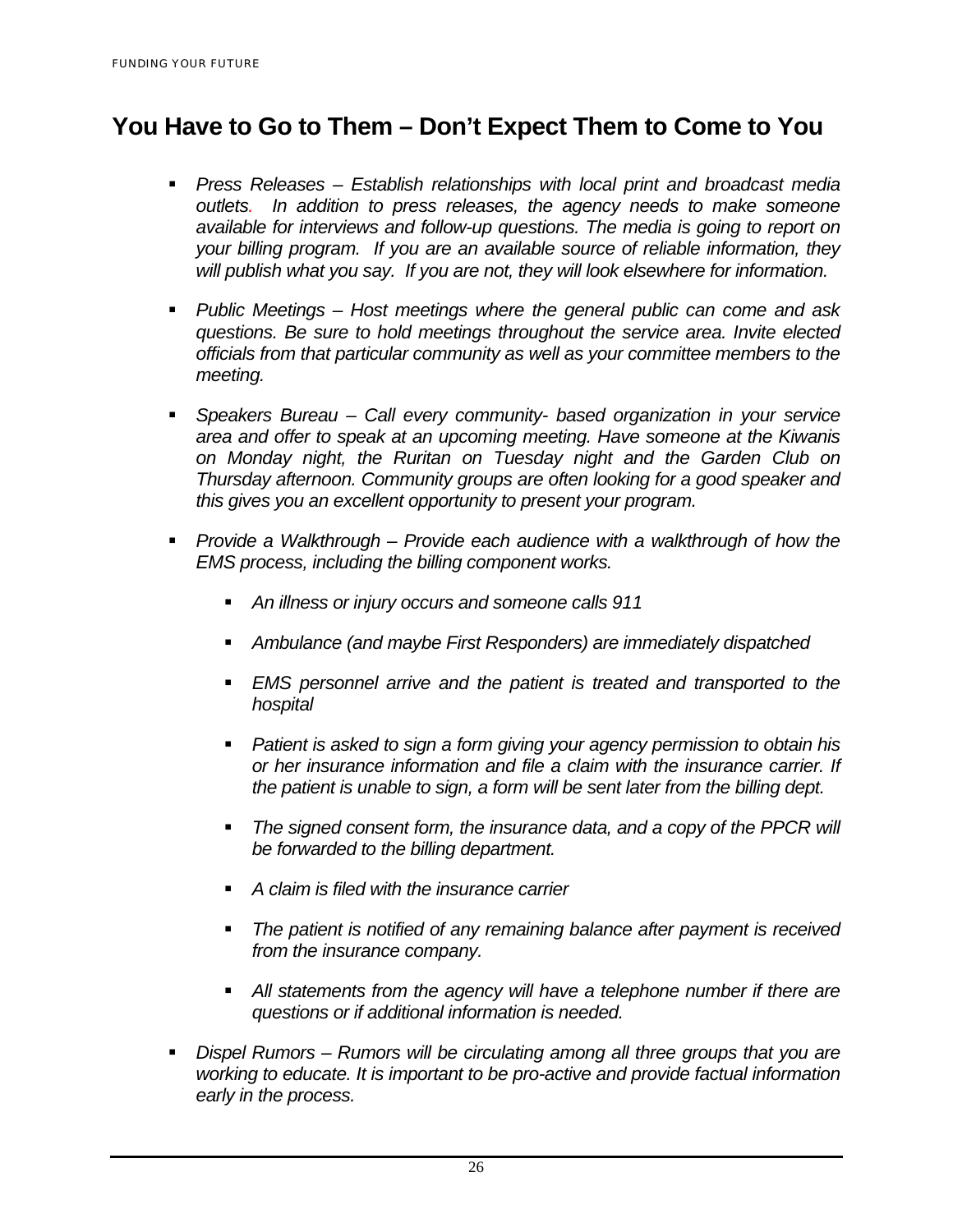- *Provider Rumors* 
	- *Loss of Community Support Some personnel express that the level of community support for the agency will decrease due to billing.* 
		- *Response –Most billing programs produce revenue that is up to ten times greater than what was received from fundraising projects. It is possible to eliminate most, if not all, existing fundraising projects, particularly those that use significant staff time. Citizens will continue to recognize the important work that you do in the community – maybe even more since you are now focused on system performance as opposed to raising the funds necessary to operate.*
	- *Increased Work for Field Providers Some providers might express that the additional paperwork will consume large quantities of staff time and take away from being available for calls.* 
		- *Response The additional paperwork required for billing operations generally requires less than ten minutes per patient. Crews are already completing a PPCR, the only other things required is obtaining a copy of the patient's insurance information from the hospital, answering a couple of questions on a preprinted form and asking the patient to sign the form. Minute for minute, or dollar for dollar, ambulance billing is a better use of staff time as compared to any other form of fundraising.*
- *Government Officials and Public Rumors* 
	- *No Money = No Service* 
		- *Response We respond to all calls for assistance and provide care and transportation without regard for the patient's ability to pay. No one is refused emergency medical care or transportation because of their insurance status. Uninsured cases are carefully evaluated to determine if a portion or the entire ambulance bill should be written off due to the patient's financial situation. All citizens are encouraged to call 911 without hesitation in the event of a serious medical emergency.*
	- *Harassment by Bill Collectors* 
		- *Response Our billing contractor works for the agency and has agreed to accept our direction in terms of the level of collection efforts. Great efforts have been made to make*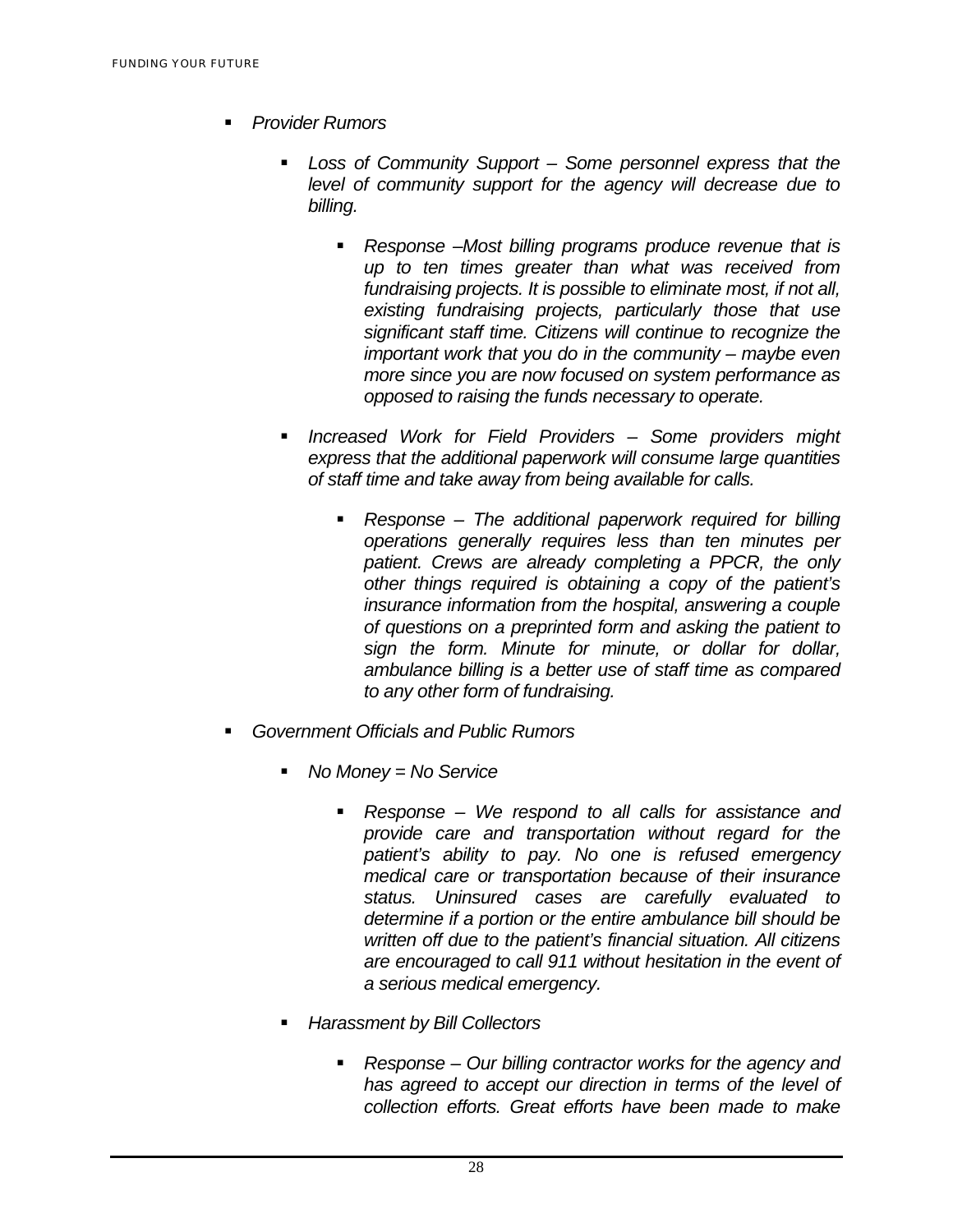*sure that patients who do not have the financial resources to pay their ambulance bill are not harassed or intimidated.*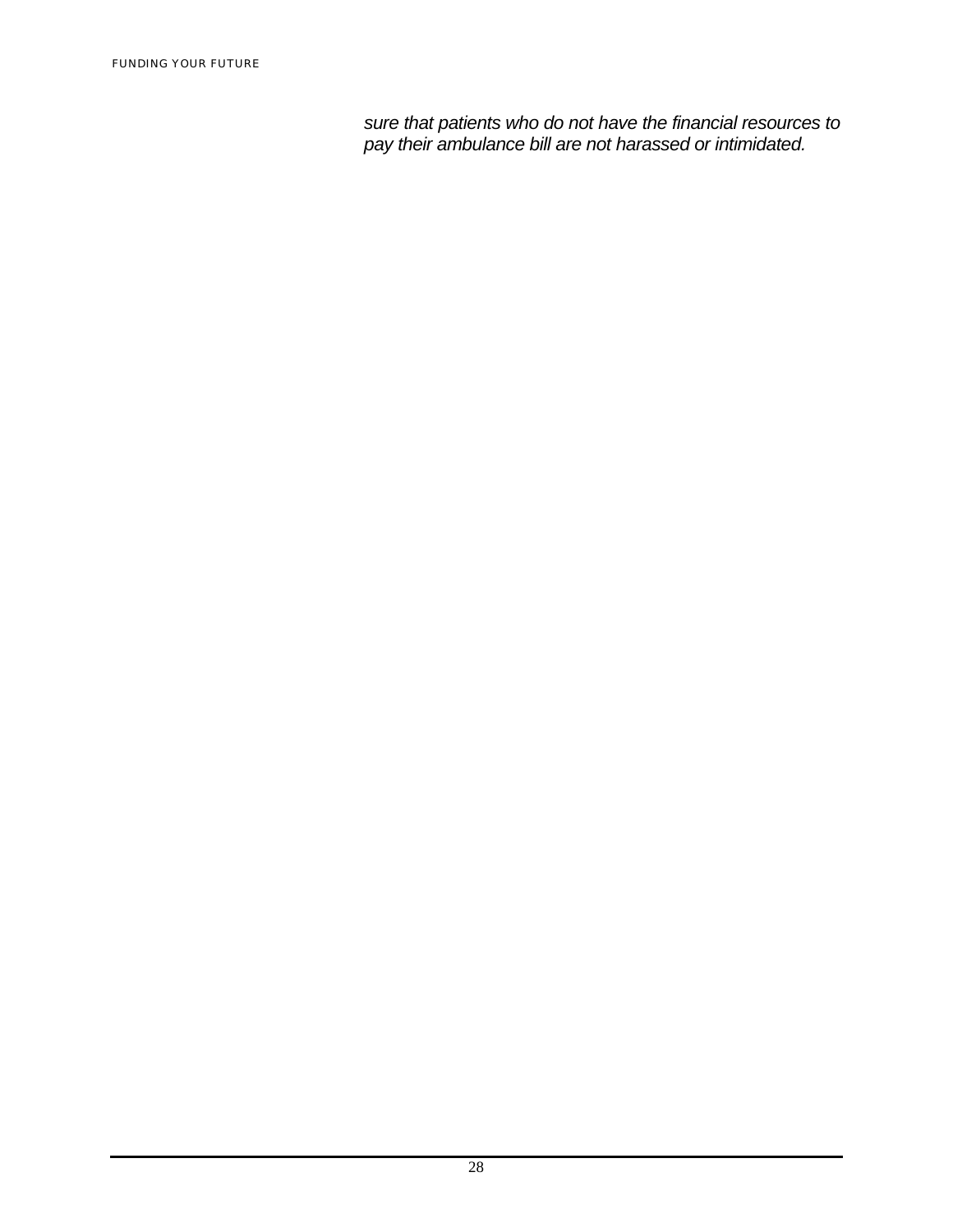# **Chapter** 4

# Plan for Success – Monitor for **Results**

One of the goals of this document is to provide an outline of the complexities to be addressed in implementing a billing system. The following self assessment tool will help you make sure that your agency is establishing the proper foundation to support your fee-forservice system. Additionally, at the end of the chapter is a list of maintenance items that need to be addressed to make sure that your billing system will continue to function properly.

| #              | Task                                                                                                   |  |
|----------------|--------------------------------------------------------------------------------------------------------|--|
| 1 <sub>1</sub> | Identify community EMS needs currently not being met.                                                  |  |
| 2              | Identify resources required by your agency to meet the community's<br>needs.                           |  |
| 3.             | Identify and call a meeting of EMS stakeholders in your community.                                     |  |
| 4.             | Estimate the potential impact of a billing program based on current call<br>volume.                    |  |
| 5.             | Develop realistic improvement options based on potential revenue                                       |  |
| 6.             | Work with stakeholder group to determine if billing can result in significant<br>program improvements. |  |
| 7.             | Establish implementation plan and timeline.                                                            |  |
| 8.             | Inform agency staff of decision to proceed with fee-for-service                                        |  |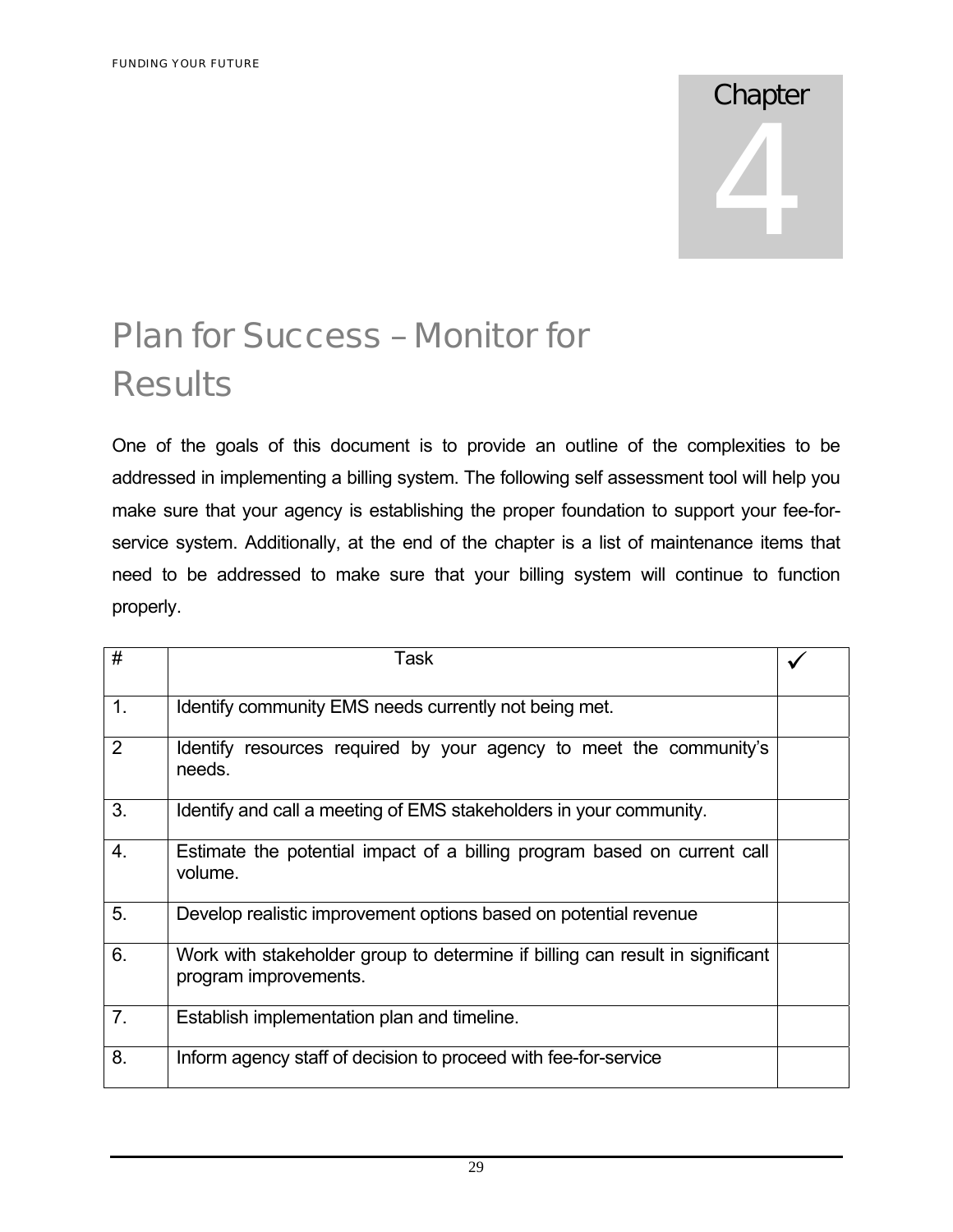| 9.  | Obtain governmental support – resolution and/or ordinance                                                                                                         |  |
|-----|-------------------------------------------------------------------------------------------------------------------------------------------------------------------|--|
| 10. | Develop Request for Proposals for a billing contractor                                                                                                            |  |
| 11. | Start application process for provider numbers - Medicare, Medicaid, etc.                                                                                         |  |
| 12. | Identify primary agency contact for billing contractor related issues                                                                                             |  |
| 13. | Establish fee schedule in cooperation with billing contactor                                                                                                      |  |
| 14. | Develop polices related to billing such as collections. Is there a definition of<br>medically needy? Will there be a subscription program?                        |  |
| 15. | Work with billing contractor to establish forms, flow of information, and<br>management of deposits.                                                              |  |
| 16. | Estimate cash flow and tailor improvement plans accordingly                                                                                                       |  |
| 17. | Begin staff training including, need for billing program,<br>planned<br>improvements, staff role in the billing system and established policies and<br>procedures |  |
| 18. | Provide educational information to local government officials                                                                                                     |  |
| 19. | Begin public education efforts including; press releases, public meetings,<br>and speaker's bureau                                                                |  |
| 20. | Implement Quality Improvement process to monitor and if necessary,<br>improve field documentation                                                                 |  |
| 21. | Begin billing on target date                                                                                                                                      |  |
|     |                                                                                                                                                                   |  |

Program evaluations are just one component of a continuous process of identifying opportunities for improvement, taking appropriate actions, evaluating progress and then acting to hold the gains achieved. As with all other EMS agency programs, a fee-for service program can't work in a vacuum. Agency leaders need to remain aware of their agency's performance, the local environment, and trends within the medical transportation industry in order to meet the community's emergency care needs

*Examples of Routine Process Evaluations*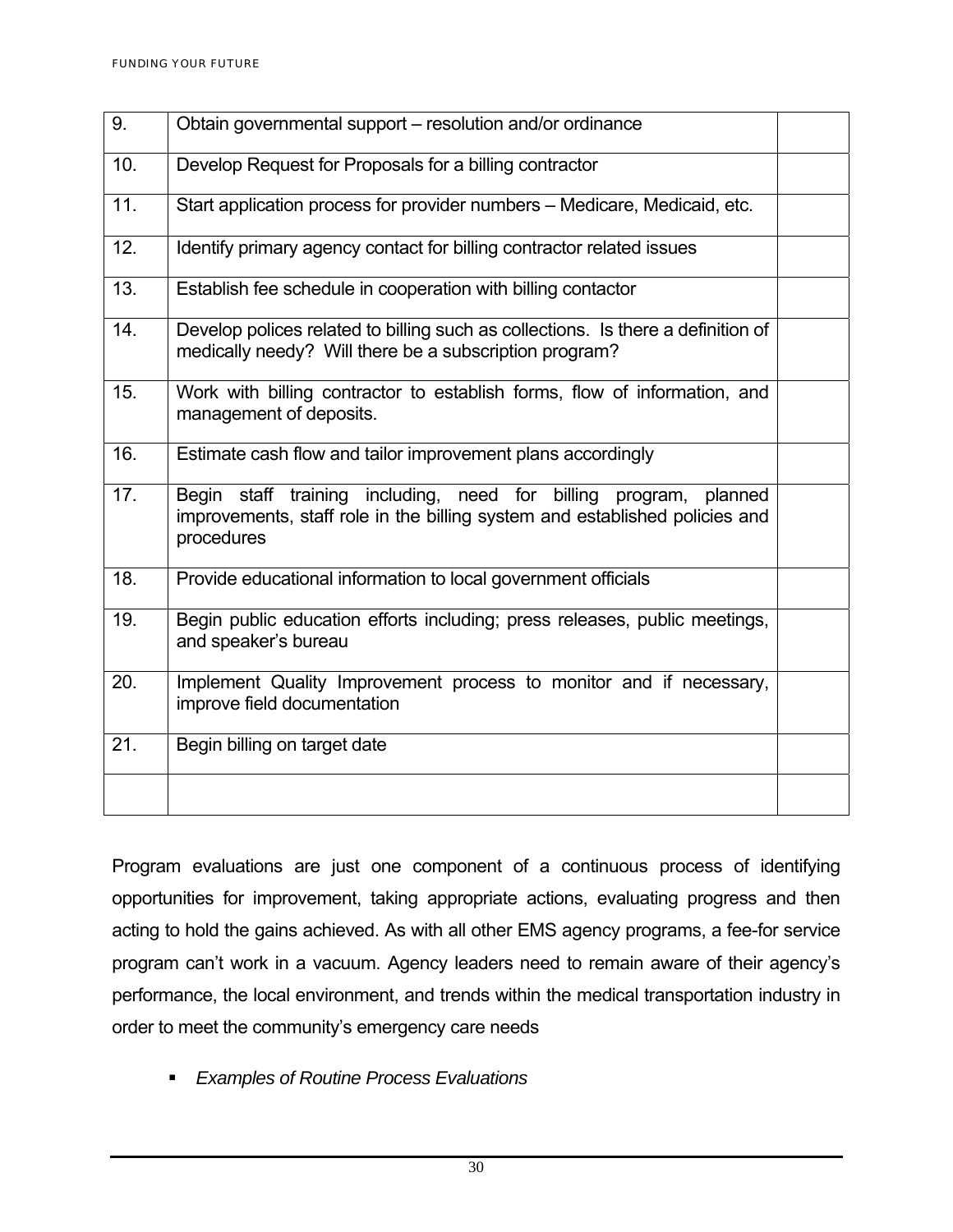- *Compare dispatch records to patient records to verify that billing information is being obtained on all patients transported.*
- *Review PPCR forms to verify that patients are being billed for the correct level of service based on the care provided and that medical necessity is being documented appropriately.*
- *Examine records to confirm that patient signatures are being obtained for all transports except when the patient is physically unable to sign.*
- *Verify that funds received from the billing contractor balance with reported credits to patient accounts.*
- *Periodically survey patients to determine if they were satisfied with both the care given by ambulance crews and the service they received from the billing service.*
- *Examples of Outcome Evaluations* 
	- *Response times before and after staffing changes*
	- *Increase in availability of ALS personnel*
	- *Actual revenue versus projected revenue.*
- *Other maintenance items* 
	- *Review the agency fee schedule at least annually to make sure that maximum reimbursements are being received.*
	- *Make sure that updated copies of the agency license from OEMS are sent to carriers so that provider status is not interrupted.*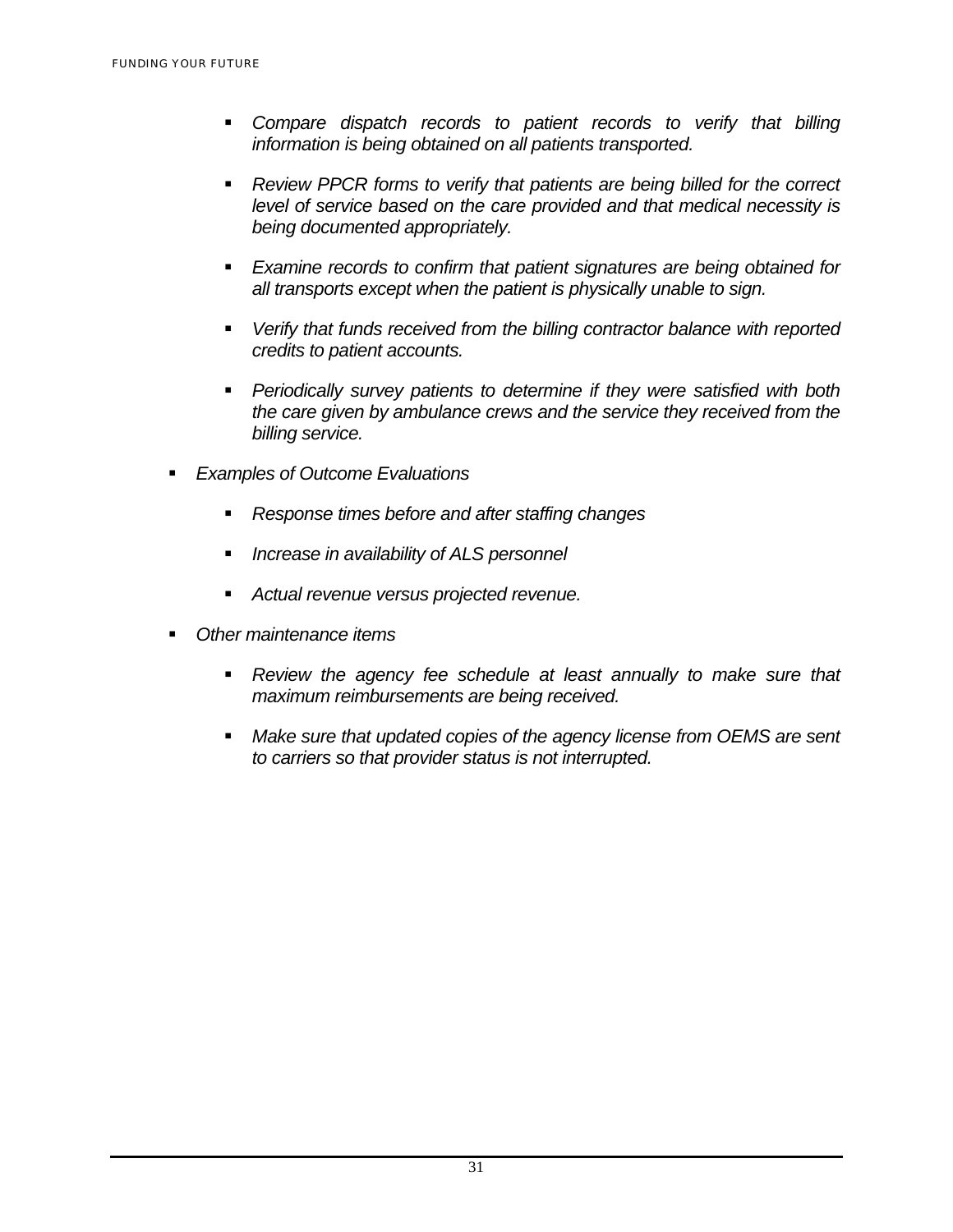# Appendix A

## Lessons Learned

While attempts have been made to make this manual a comprehensive document, there will certainly be situations that call for additional resources. The following agencies have already developed fee-for-service programs and their officials have graciously agreed to provide information about what they have learned.

#### **Giles Life Saving and Rescue Squad**

Steve Davis 120 North Main St., Suite 2, Pearisburg, VA (540) 921-2891 Email: steve.davis@vdh.virginia.gov

#### **Roanoke County Fire and Rescue**

Stephen G. Simon, Division Chief 5925 Cove Rd., Roanoke County, VA (540) 777-8727 Email: ssimon@co.roanoke.va.us

## **Chesterfield County Fire and EMS**

Robert L. Trimmer, Firefighter/EMS Specialist P.O. Box 40, Chesterfield, VA (804) 769-7514 Email: trimmer@chesterfield.gov

#### **Amherst County**

Gary M. Roakes, Director of Public Safety P.O. Box 140. Amherst, (434) 946-9307 Email: gmroakes@countyofamherst.com

#### **Regional EMS Inc.**

Joseph Trigg, Executive Director P.O. Box 949. Dublin, VA (540) 633-6738 Email: jtrigg@pulaskicounty.org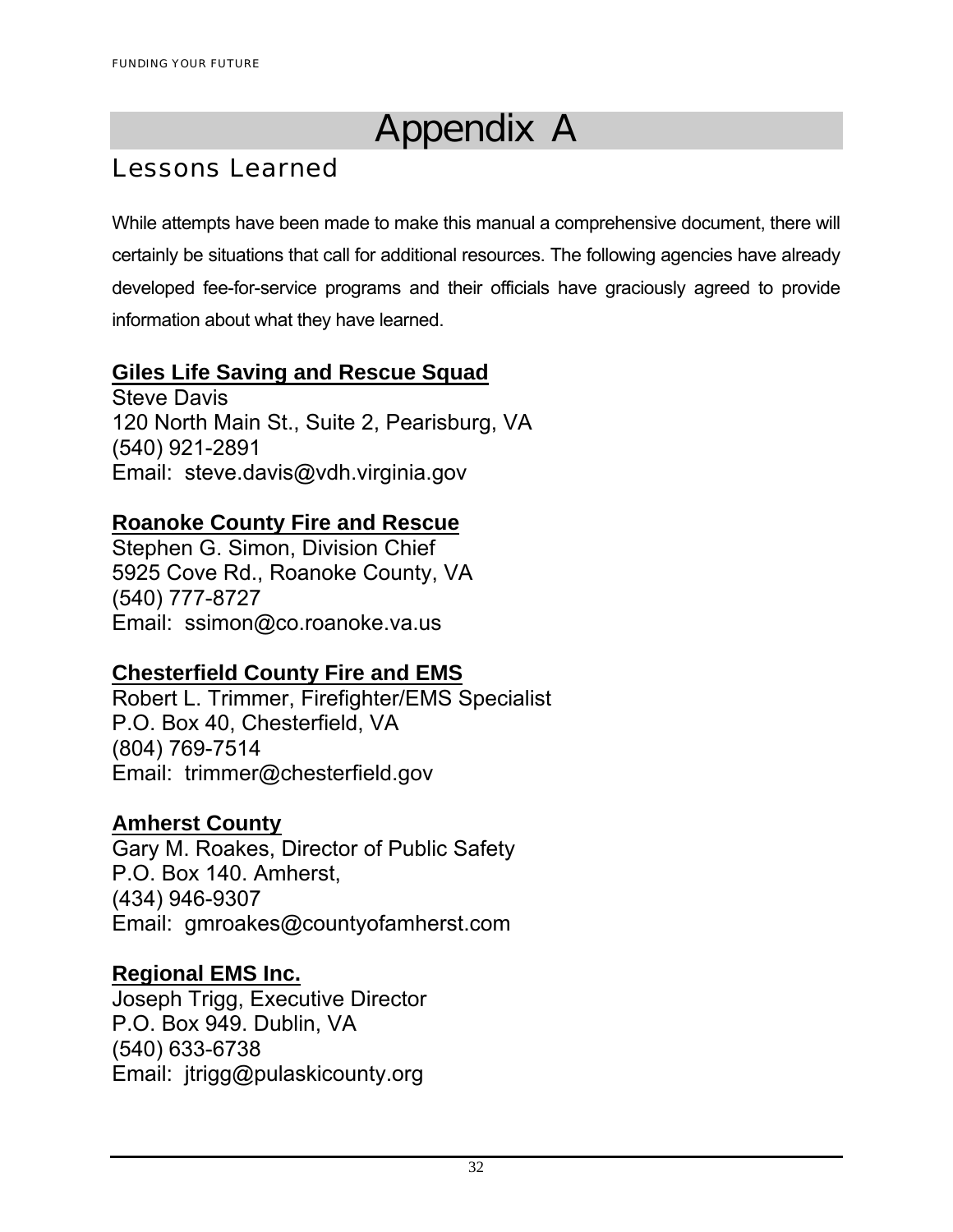## *Giles Life Saving and Rescue Squad Steve Davis*

- *1. Find a reputable billing company to work with if you are using an outside billing service.*
- *2. Ask your billing service what kind of patient information they will need to have in order to proceed with the billing.*
- *3. Prior to sending the first invoice for cost for service recovery, what provider numbers will be needed from Medicare, Medicaid, Blue Cross/Blue Shield. Determine who will make application for these numbers and when?*
- *4. Prior to issuance of the first bill, your agency must decide your collection strategy. You must follow-up with one written letter in an attempt to collect any debt not covered by Medicare or Medicaid.*
- *5. Are you going to send delinquencies to a collection agency, take them to court, or write off the remaining debt, and when.*
- *6. Designate one person (with one primary back up) to be responsible for QA of run sheets and correct information on submission of bill. These people should have no other responsibilities that could interfere with this task.*
- *7. Make sure your squad has a tax I.D. number from the I.R.S.*
- *8. Make sure your agency billing is sent to the submission company at least once per month – WITHOUT FAIL! Expect initial check 6 – 8 months after submission of first bills. If you bill regularly, you will receive regular checks. If you are sporadic at billing, you will receive sporadic refunds.*
- *9. Do not expect an immediate return of monies for services billed.*
- *10. Initial billing returns (payments from insurers) can be as low as 35-45 %.*
- *11. Expect to receive 40-50% return on billing as your system gets "established".*
- *12. Expect return on gross submitted bills at 50–60% collection rate, after the system has matured.*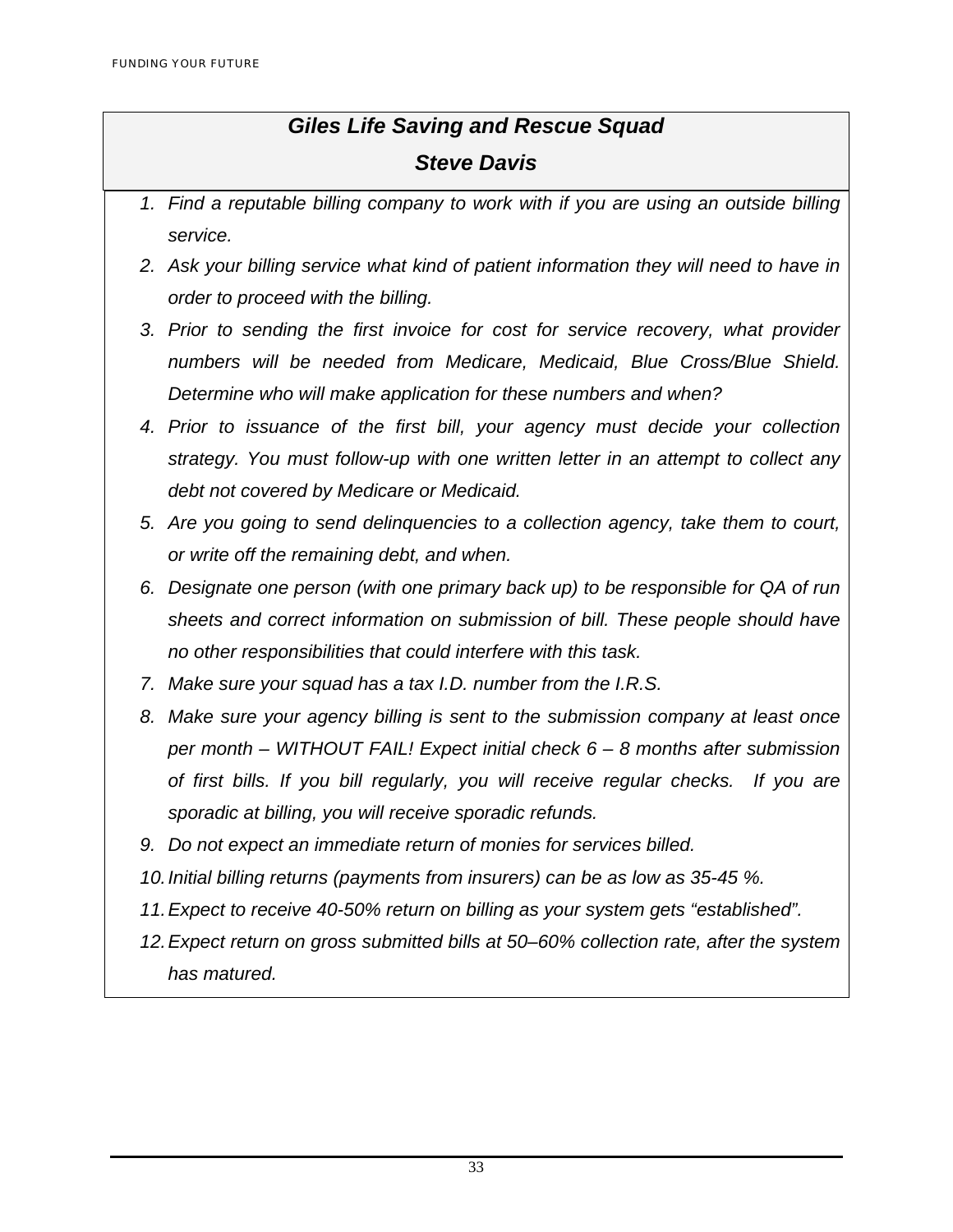#### *Roanoke County Fire and Rescue*

#### *Steve Simon*

- *1. Designate someone in upper management that can be the lead in developing all aspects of the program.*
- *2. Start the education process early with local government and elected leaders at least 6 months prior to implementation date.*
- *3. Develop what type of billing-collections the community is willing to have (soft verses hard collections). This will dictate how the program is established and help in the selection process of a third party billing Agency.*
- *4. Start to apply for a Medicare Number (National Provider Identification (NPI). This will take at least 60-90 days so start early.*
- *5. Develop a RFP for the selection of an ambulance billing company based on what other jurisdictions have done. Do not reinvent the wheel!*
- *6. Develop HIPAA and EMS Billing polices simultaneously to avoid duplication and confusion amongst the field providers.*
- *7. Educate anyone who will listen while targeting Civic Groups, League of Older Americans, Neighborhood Associations, Local Government Employees, and etc.*
- *8. Establish an oversight committee within the EMS Agency to ensure that all policies are abided to and overall checks/balances are in place.*
- 9. *Remember that billing for services is an ongoing program and sufficient resources must be provided to keep it operational.*

#### *Chesterfield County Fire and EMS*

#### *Robert L. Trimmer*

- *1. Determine why you need to initiate revenue recovery.*
- *2. The public and your providers need to know what the funds will support.*
- *3. What will you require the billing company to do and what will it cost you?*
- *4. Your local government must pass an ordinance allowing you to bill for services.*
- *5. Your established fee schedule should not be included in your ordinance. This allows changes to be made without having public hearings for any adjustments.*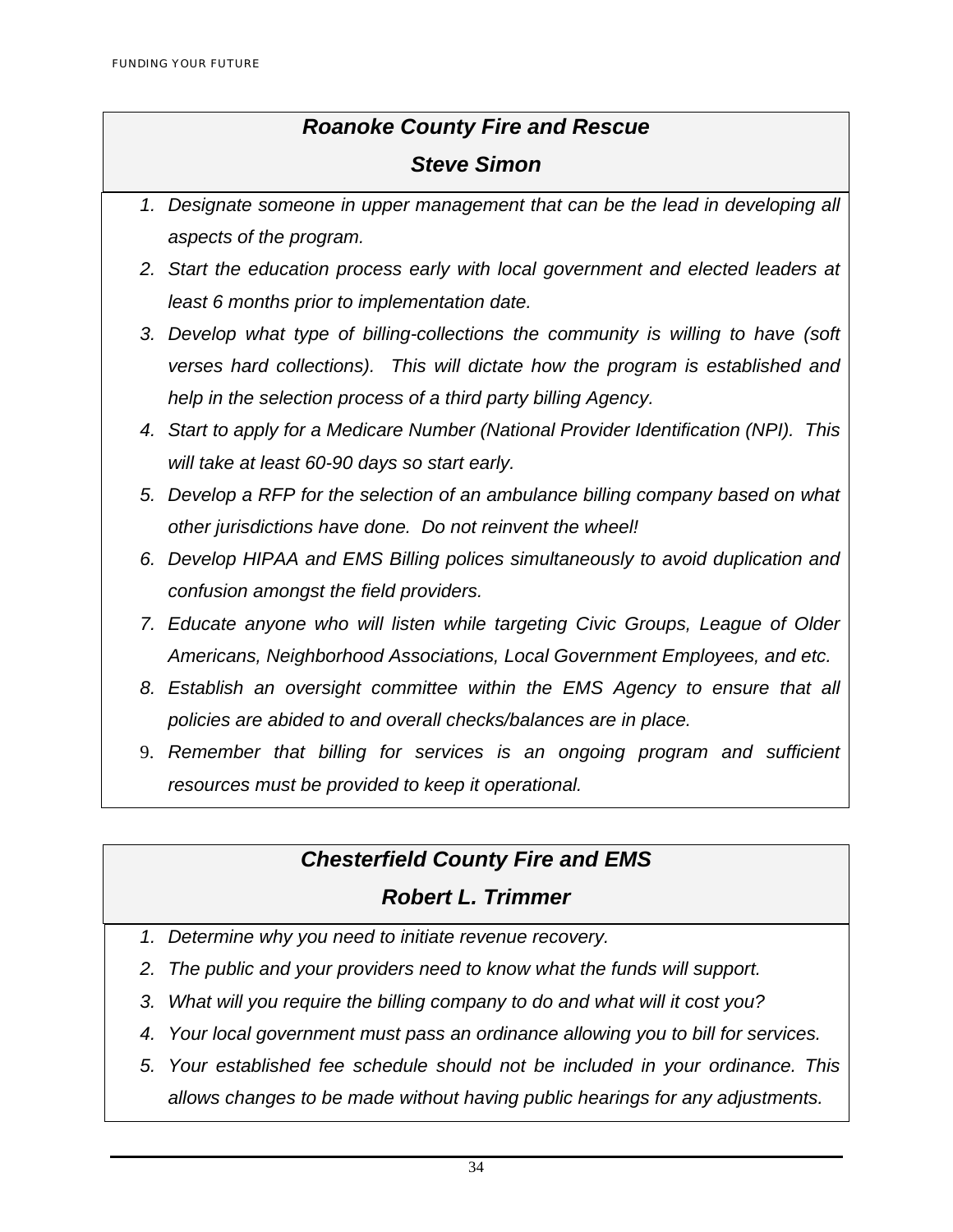- *6. Use an "ability to pay scale" based on income levels. Establish an agreement (on an individual basis) for those who cannot pay immediately to pay off their bill over a set period of time.*
- *7. Establish a write-off procedure for uncollectible accounts and institute a process to remove uncollected accounts from your books.*
- *8. Establish a refund procedure for overpayment of accounts. Refunds must be made in a timely manner.*
- *9. Market the program aggressively to the public.*
- 10. Market the program to your providers. Buy-in from your agency members is a *must!*
- *11. Determine if you will use aggressive or soft billing.*
- *12. If possible, use electronic data collection software for patient care reports. This will allow you to integrate data from PPCRs directly into the billing software.*

## *Amherst County*

### *Gary M. Roakes*

- *1. EMS agencies must recognize that there is a funding problem.*
- *2. Educate providers and community on the need for revenue recovery.*
- *3. Educate Governmental leaders on the need and benefit of revenue recovery.*
- *4. Try to get buy in of government and agencies to return any unused funding to squads for equipment.*
- *5. Have clear understanding with providers that their main focus is on patient care and not collecting insurance data. Stay focused on patient's needs.*
- 6. *Get information out to public early and to as many community groups as possible. Place ads in newspaper and other media.*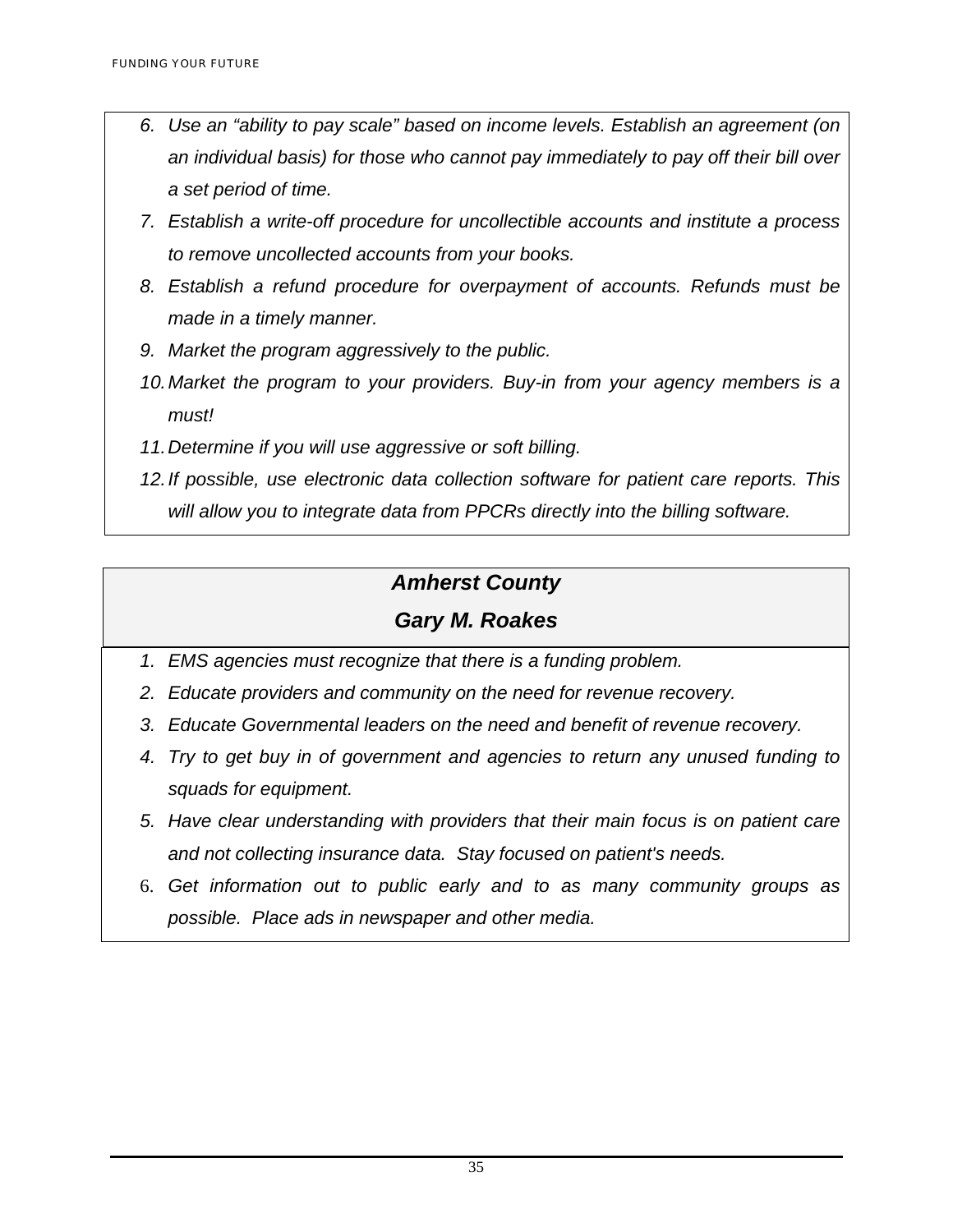## *Pulaski County - Regional EMS Inc.*

#### **Joseph Trigg**

- *1. Do not expect revenue recovery to be a "magic pill" that will solve all your financial problems. Good financial controls and policies are important to agency success.*
- *2. Avoid the "rich on payday" attitude. Agencies will be receiving regular funds that they may not have received before and it is easy to overspend without realizing it.*
- *3. Local government support is a must. Try to establish an agreement that revenue recovery will not replace local government support (if it already exists). A way to sell revenue recovery may be to use it as a means to keep government support at current levels.*
- *4. Do not overestimate your fee recovery. Amounts are dependent on many factors which may or may not be under the agencies control.(population demographics, timely submission of billing forms)*
- *5. You MUST have support of your agency members. Billing forms must be completed on all calls and submitted promptly.*
- *6. Expect some public and political backlash. Most of this can be managed on the front end but still expect some. Have all agency members educated on the process. Anyone can be asked to explain it at any time.*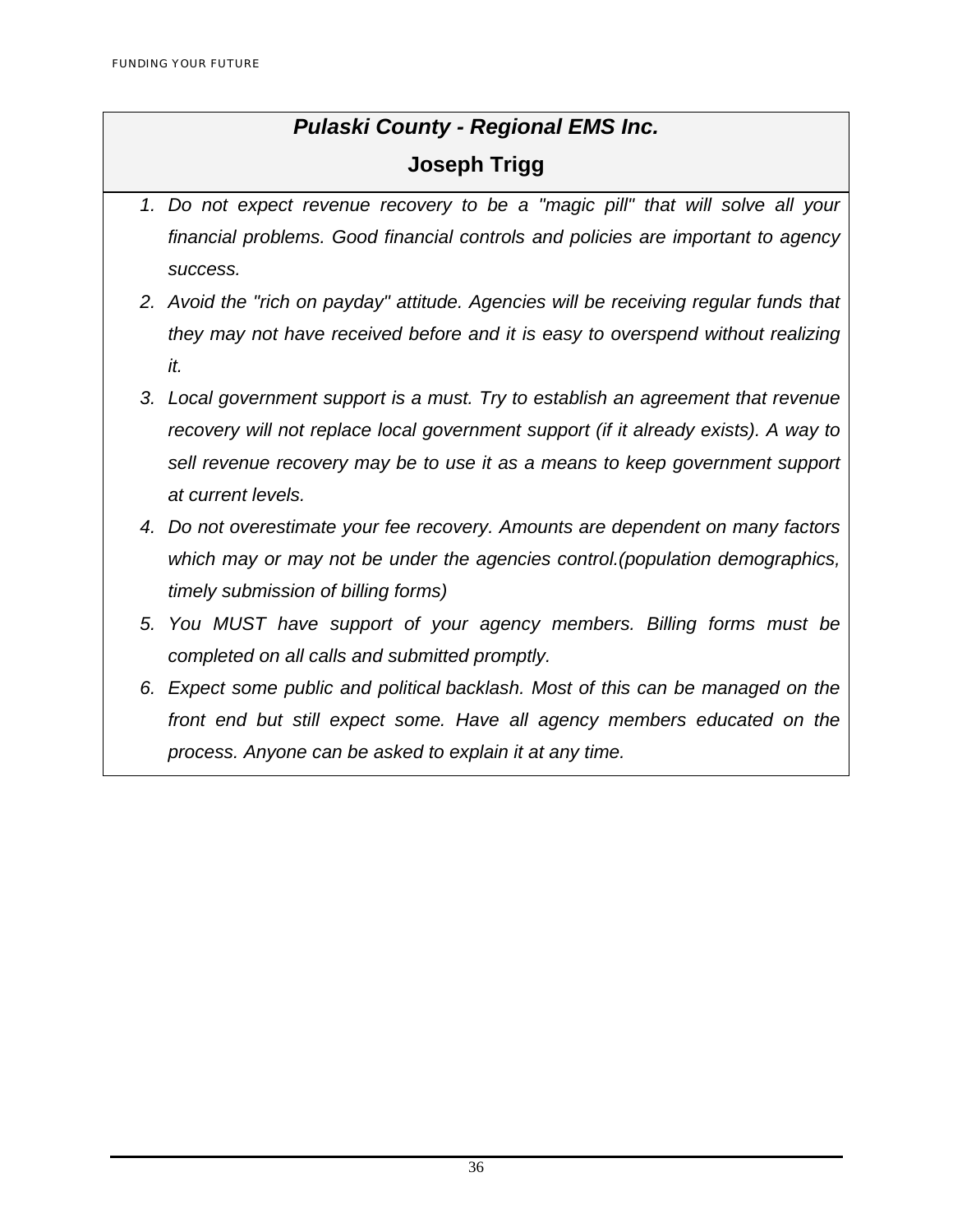# Appendix B

## Frequently Asked Questions

#### **1. What is revenue recovery/billing for service/fee-for service?**

All three terms refer to the process of collecting fees for the treatment and transport of patients by ambulance. Currently, many EMS agencies that have traditionally provided their services without fees are evaluating billing programs in order to supplement existing funding sources.

#### **2. How does billing work?**

Information concerning the patient's insurance coverage is collected after they arrive at the hospital. This information is used to generate a bill to their insurance carrier. Once the insurance company has paid their portion of the bill, a bill for the balance is sent to the patient.

#### **3. Why are EMS agencies in Virginia considering billing for services?**

Demands on EMS agencies are continuing to increase. The number of calls is increasing along with the demand for highly trained personnel and state-of-the art equipment. The cost of meeting the EMS needs of a community often exceeds the funds available from traditional sources such as local government support and fund raising. Billing for services provides a new revenue source, that when combined with existing resources, can adequately fund local EMS agencies.

#### **4. Where does the money come from?**

The majority of all ambulance fees are paid through Medicare, Medicaid, or private health insurance policies. In most cases, only about 5% of the total funds collected are paid by individuals.

#### **5. What does the patient have to pay?**

If insured, the patient will be responsible for their co-pay and deductible, based on their plan (including Medicare & private health insurance). If uninsured, the patient takes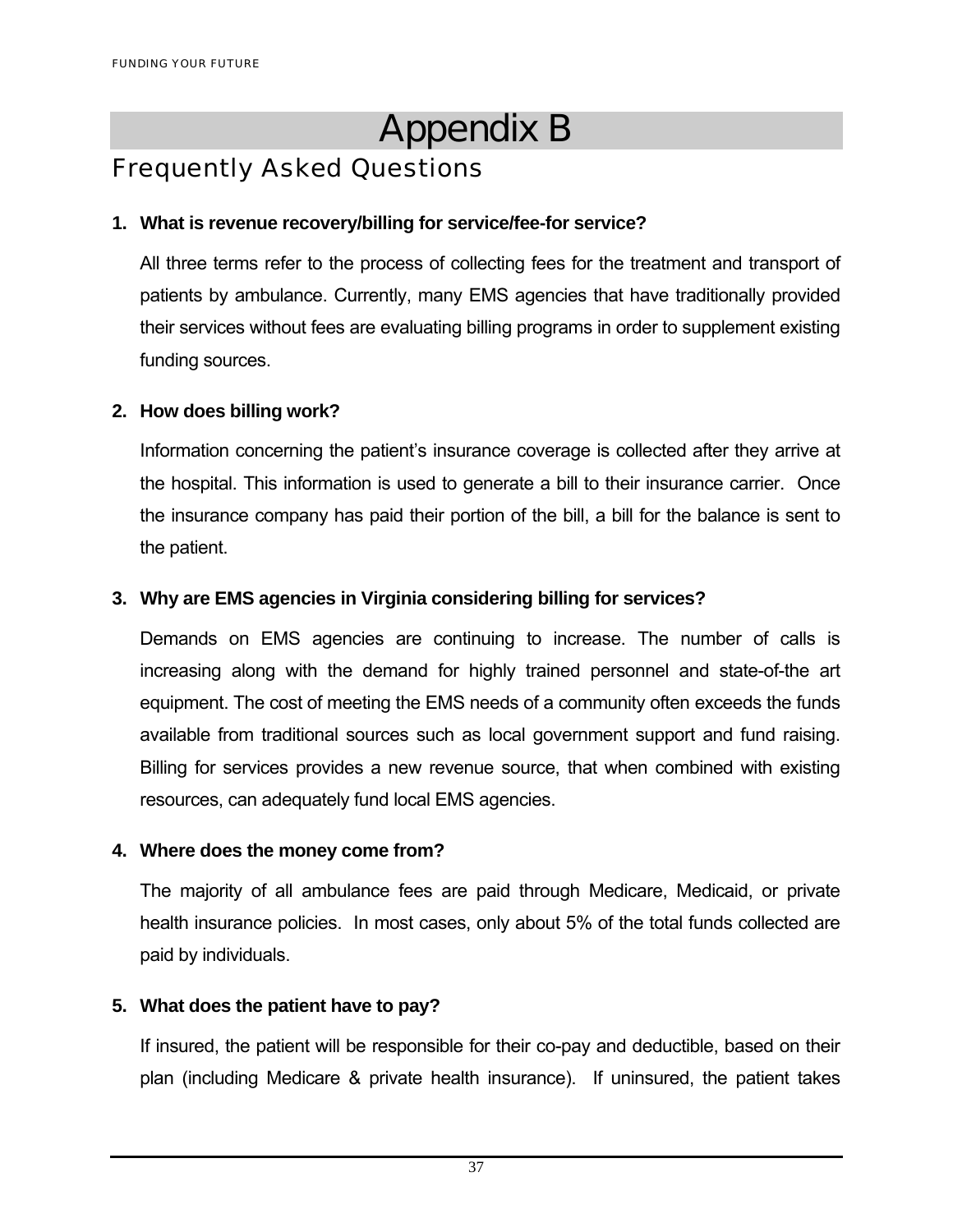responsibility for the full amount of the bill. Charges vary based on the level of service rendered (BLS versus ALS care) and the distance traveled.

#### **6. What if the patient cannot pay or does not have insurance?**

How agencies handle balances owed by individuals is a local decision. Policies can be developed to forgive charges owed by those who do not have the financial resources to pay. Conversely, agencies can chose to refer patients that have the ability to pay to collection agencies. Some agencies establish payment plans that allow the debt to be paid over a period of months. Municipal agencies can use the set-off debt collection process to recover balances from state income tax refunds.

#### **7. Will an ambulance respond to all calls for assistance, regardless of a patient's ability to pay?**

A unit will be dispatched to all calls for assistance. Care will be provided and transportation to the hospital will occur regardless of a patient's insurance status.

#### **8. Will the agency or ambulance billing services harass someone who cannot pay?**

The level of collection efforts is specified by the agency, not the billing contractor. Local polices are used to direct collection efforts. In all cases, citizens will be dealt with in a courteous and professional manner.

#### **9. What are the options for Private Pays?**

 Subscription plans - also known as membership plans, are an agreement between the citizen and the agency to accept an annual fee as the pre-payment of any outstanding obligation for the delivery of ambulance transportation provided. A resident who has purchased an ambulance membership has no obligation to pay co-pays or deductibles. Additionally, if the citizen with a membership does not have insurance or their insurance denies the claim, they have no additional obligation to the agency. Properly administering a membership program is as complex as the billing process itself. It is importance to emphasize that a membership program is not insurance and does not apply to charges from other ambulance providers.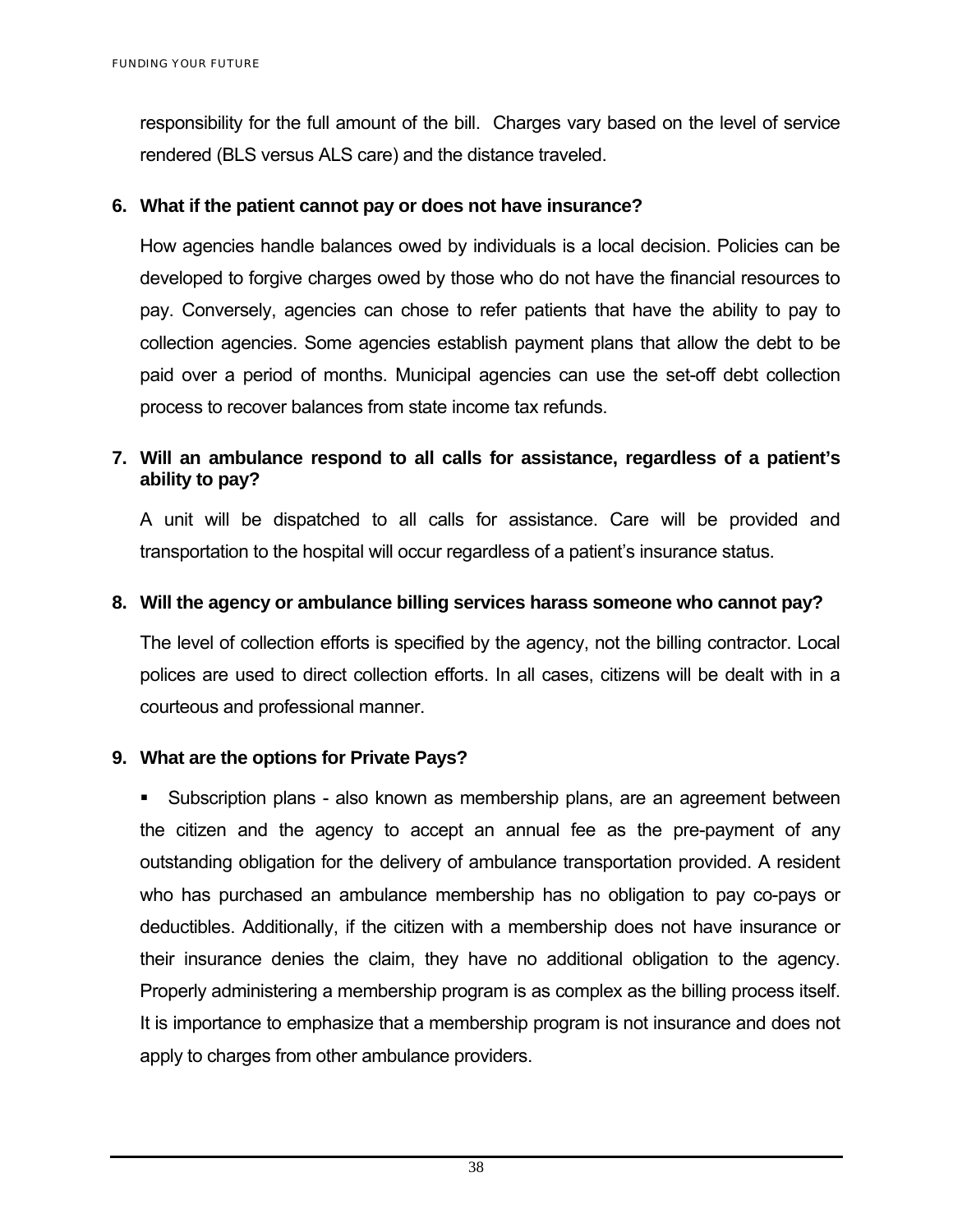FUNDING YOUR FUTURE

 Time Pay Programs - An agency can choose to allow a patient to make payments on outstanding balances. This payment system may be interest free. While there is sometimes an inclination to allow the patient to make small payments, the agency must address its cost of invoicing the patient and posting payments to make sure that the payment system is actually worthwhile.

 Set-Off Debt Collection - Governmental EMS agencies can request that their local government attach unpaid charges to any potential state income tax refund using the set-off debt collection process.

 Needs-Based Ability to Pay Programs - Factors, such as income and family size, can be evaluated to determine if the patient can reasonably be expected to pay his or her bill. Based on policies developed and approved by the agencies governing body, the bill can either be reduced or written off as a charitable service.

 Blanket Waiving of Co-pay and Deductibles - The United States Office of the Inspector General (OIG), the agency responsible for legal issues related to the Medicare program, has expressed concerns about plans that routinely waive deductibles or copayments. Current laws permit all or a portion of the Medicare cost-sharing amount to be waived for the financially needy patient. Published opinions have also allowed municipal providers to waive deductibles and co-pays due to the tax-based support received from residents. It is important to carefully research OIG opinions and possibly seek expert advice before waiving cost-sharing responsibilities.

#### **10. Will the patient's insurance premium go up?**

There is no historical data to support the claim that ambulance billing has caused increases in insurance premiums. Ambulance fees total less than one-fourth of one percent of all health related Medicare costs.

39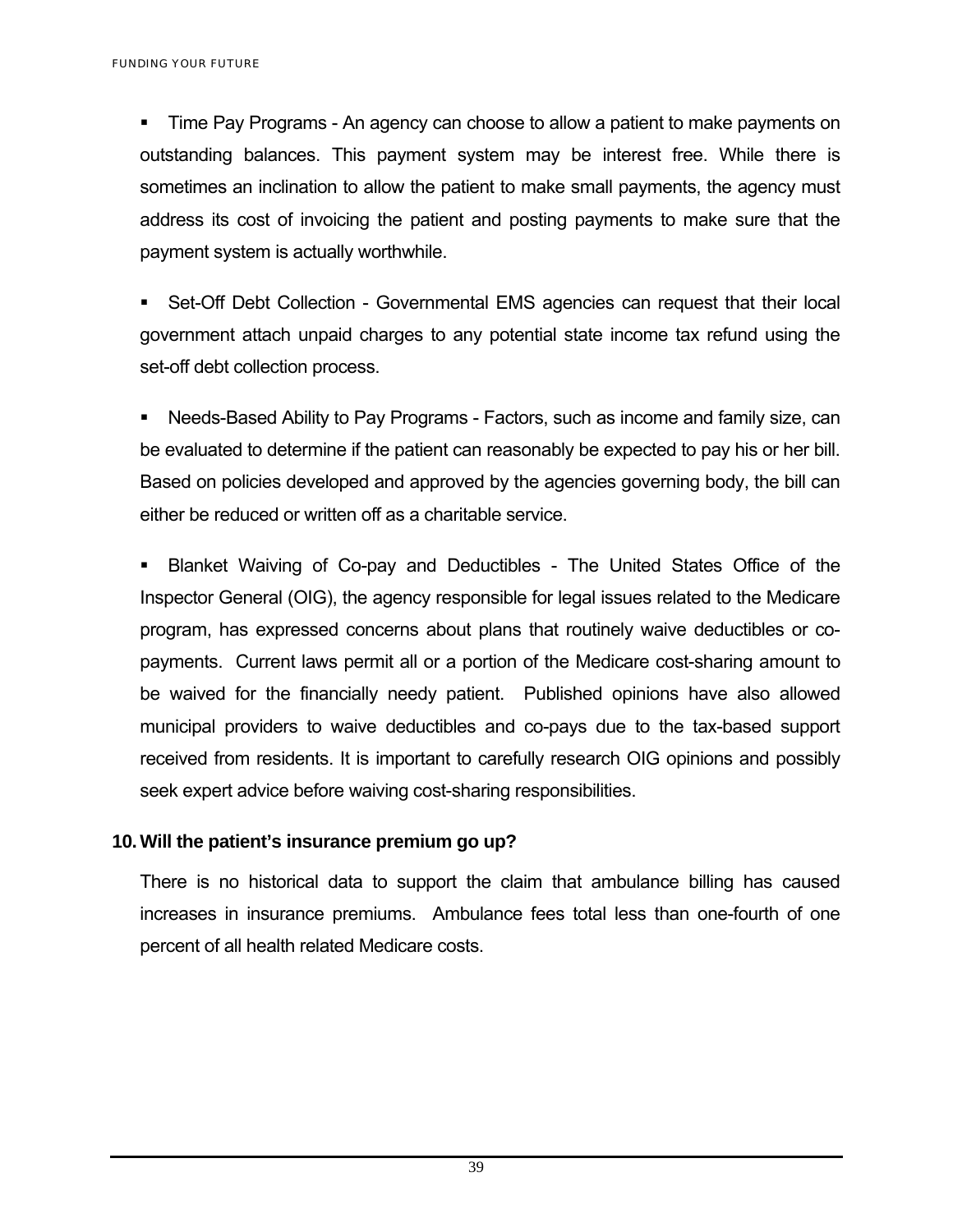#### **11. How does the billing process work?**

■ Step 1

The patient is transported, their insurance information is obtained, they sign the billing form giving permission for their insurance to be billed, and the information is entered into the billing system.

■ Step 2

The insurance is billed and the payment is posted to the patient's account. If the patient has more than one insurance carrier, secondary bills are filed.

■ Step 3

The patient receives a statement for any balance due after insurance company payments.

■ Step 4

The balances is either paid by the patient or addressed by one of the self-pay methods described previously.

#### **12. How will billing for services change an EMS agency?**

Implementing a fee-for-service and revenue recovery program provides a reliable revenue stream for local EMS agencies. The utilization of the funds varies by agency. Funds can be used for equipment, training, supplies, facilities, or staffing. Agencies that implement billing programs continue to be categorized (volunteer, municipal, combination) as they were previously and there is no change to the organization's 501 c3 tax-exempt status.

#### **13. How much money should be realistically expected through billing for services?**

A tool (see Figure 1) is provided that can be used to develop a rough estimate of net revenues. Actual revenues are highly dependent on factors such as; local demographics, percentage of insured patients, number of calls, and the method of collection used for self-pay accounts.

#### **14. Can you retain your 501 c3 status when you bill for services?**

Yes; the 501 c3 tax-exempt status pertains to the purpose and daily operations and use of funds by a charitable organization, to include public safety organizations. The funds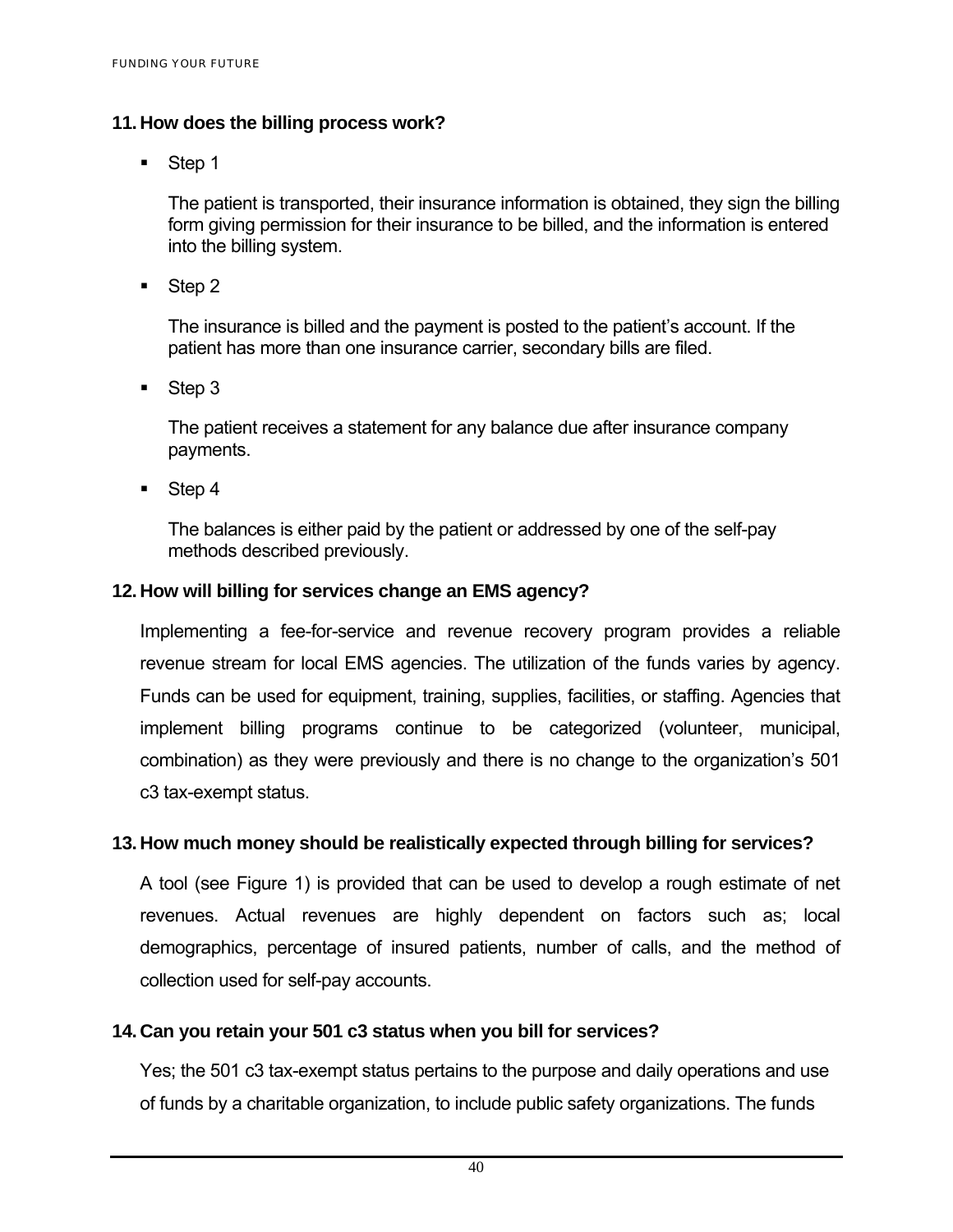received by billing for services are collectable by a 501 c3 organization so long as they are used within the organization for operations, and not used to fund the interest of private shareholders or contributed to political campaigns. Visit the IRS website concerning 501 c3 status organizations at:

http://www.irs.gov/charities/charitable/article/0,,id=96099,00.html

#### **15. Will billing impact the donations and fund drives for volunteer EMS agencies?**

It is commonly heard that an agency that begins billing for services will see a significant decrease in the amount of funds collected by annual fund drives and donations to the agency. Most agencies and billing companies alike who have researched the statement have found no evidence to back up the claim.

As a part of public education, the public should be informed of what, if any, changes are being made to the agency once billing for services has commenced. Included with annual fund drive mailer, there should be a notice that explains that bills are sent to insurance companies. Explain the purpose of billing for services: to serve as an adjunct to donations, which provide the funding necessary for maintenance of daily operations.

#### **16. How can revenue recovery benefit the community delivery of EMS care?**

There are significant benefits to revenue recovery such as increased personnel, increased education and training (advanced life support, specific medical training such as ACLS, PALS, etc), better equipment, improved response times, and improved QA/QI systems.

By implementing revenue recovery, an agency may choose to increase the number of trained BLS and/or ALS personnel and increase the standard of patient care. With an influx of new funding, response times may improve. New or improved equipment can help the EMS providers improve their patient care, whether it is a new ambulance with improved safety features and better lighting for patient exams or a new cardiac monitor that can monitor vital signs, as well as heart rhythm.

41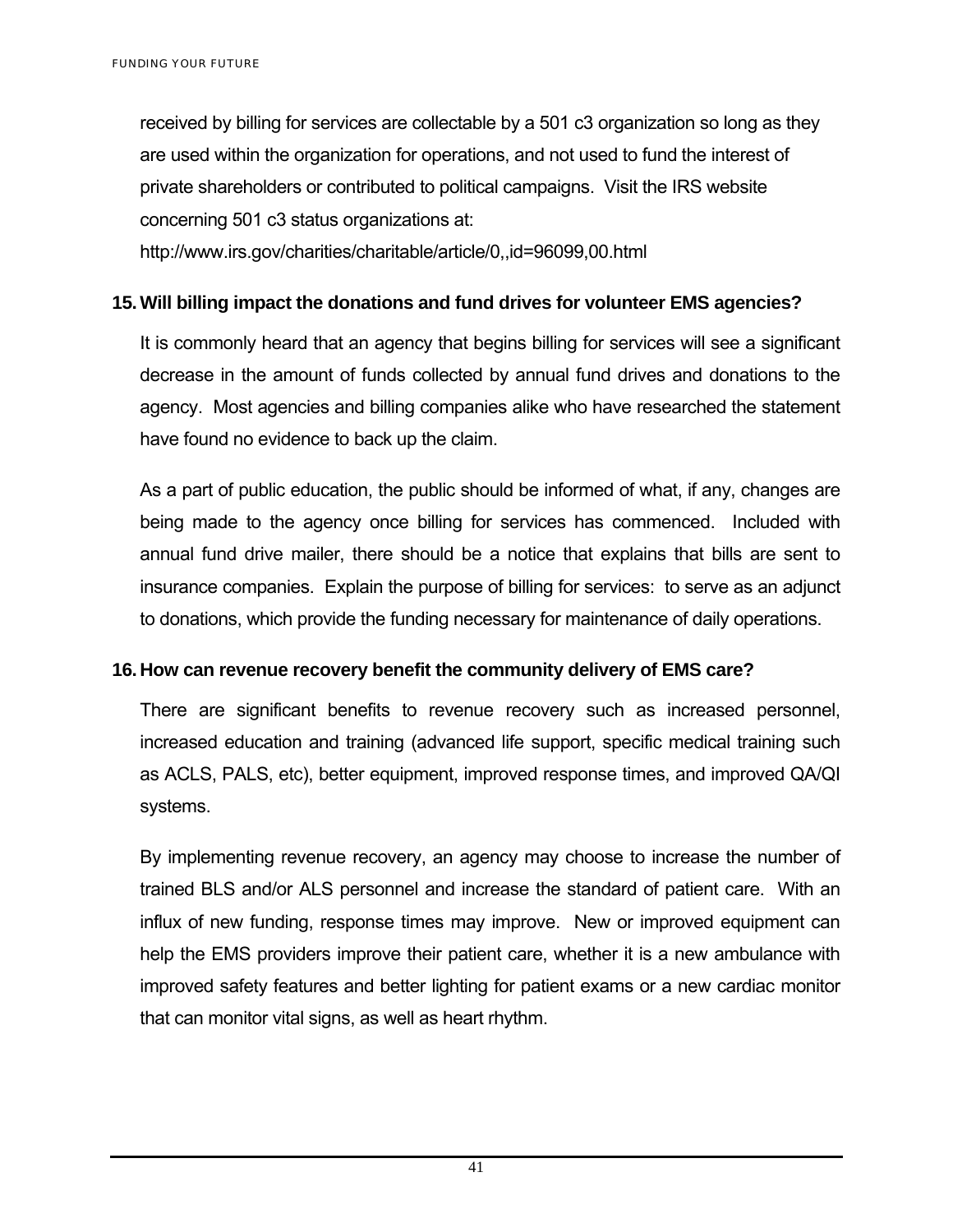# Appendix C

## Other Sources of Information

*Virginia Department of Health Office of EMS –* The Regulation and Compliance Division of OEMS and other staff provide technical assistance to Virginia's EMS agencies to enhance EMS systems and to help them comply with the rules and regulations of the Commonwealth. Check the OEMS Web site below for the program representative that serves your area or e-mail emstechasst@vdh.virginia.gov

Web site: www.vdh.virginia.gov/oems

*Virginia Association of Governmental EMS Administrators* – A professional association dedicated to improving EMS throughout Virginia by promoting and developing EMS issues and leadership at a local, regional and statewide level.

Web site: www.vagemsa.org

#### *Virginia Association of Volunteer Rescue Squads*

Web site: www.vavrs.com

*International Association of Fire Chiefs* – Provides leadership to career and volunteer chiefs, chief fire officers and managers of emergency service organizations throughout the international community through vision, information, education, services and representation to enhance their professionalism and capabilities.

Web site: www.iafc.org

*Office of the Inspector General (OIG)* – The OIG Web site provides information concerning reports issues, guidance and other related information concerning fraud, waste and abuse issues for the Department of Health and Human Services' programs.

Web site: www.oig.hhs.gov

#### *United States Department of Health & Human Services*

Web site: www.os.dhhs.gov

*Page, Wolfberg and Wirth,* **LLC** – A national law firm dedicated to representing EMS and medical transportation providers.

Web site: www.pwwemslaw.com/home.htm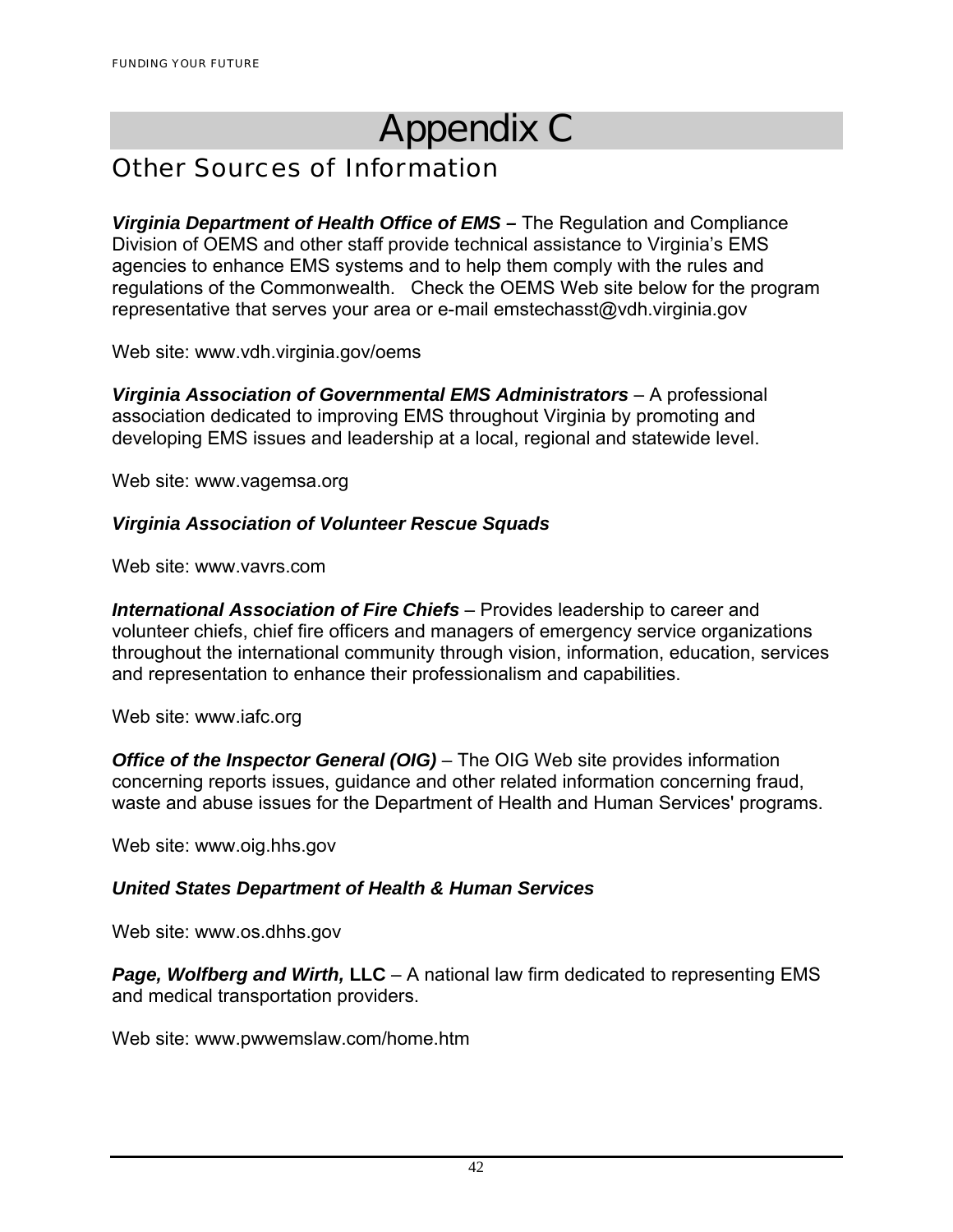*American Ambulance Association* – The association services as a voice and clearinghouse for ambulance services across the nation.

Web site: www.the-aaa.org

*Health Insurance Portability and Accountability Act (HIPAA)* – HIPAA provides information on the law and the Department of Health and Human Services, privacy rules, and many other resources.

Web site: www.hipaa.org

*Virginia Association of Planning District Commissions* – Information on demographics.

Web site: www.vapdc.org

*Virginia Municipal League (VML)* – VML is a statewide, non-profit, non-partisan association of city, town and county governments to improve and assist local governments through legislative advocacy, research, education and other services.

Web site: www.vml.org/index.html

*Virginia Association of Counties (VACO)* – VACO exists to support county officials and to effectively represent, promote and protect the interests of counties to better serve the people of Virginia.

Web site: www.vaco.org

*Virginia Regional EMS Councils* **–** Resource for drug box exchange, re-stocking issues and technical assistance in starting a billing for services program.

Web site: www.vaems.org or contact the regional EMS council directly

Blue Ridge, www.blueridge.vaems.org, (434) 947-5934 Central Shenandoah, www.csems.vaems.org, (540) 886-3676 Lord Fairfax, www.lfems.vaems.org, (540) 665-0014 Northern Virginia, www.northern.vaems.org, (571) 261-3550 Old Dominion EMS Alliance, www.odemsa.vaems.org (804) 560-3300 Peninsulas, www.peninsulas.vaems.org, (804) 693-6234 Rappahannock, www.rems.vaems.org, (540) 373-0249 Southwest, www.southwest.vaems.org, (276) 628-4151 Thomas Jefferson, www.tjems.org, (434) 295-6146 Tidewater, www.tidewaterems.org, (757) 963-0632 Western, www.wvems.org, (540) 562-3482